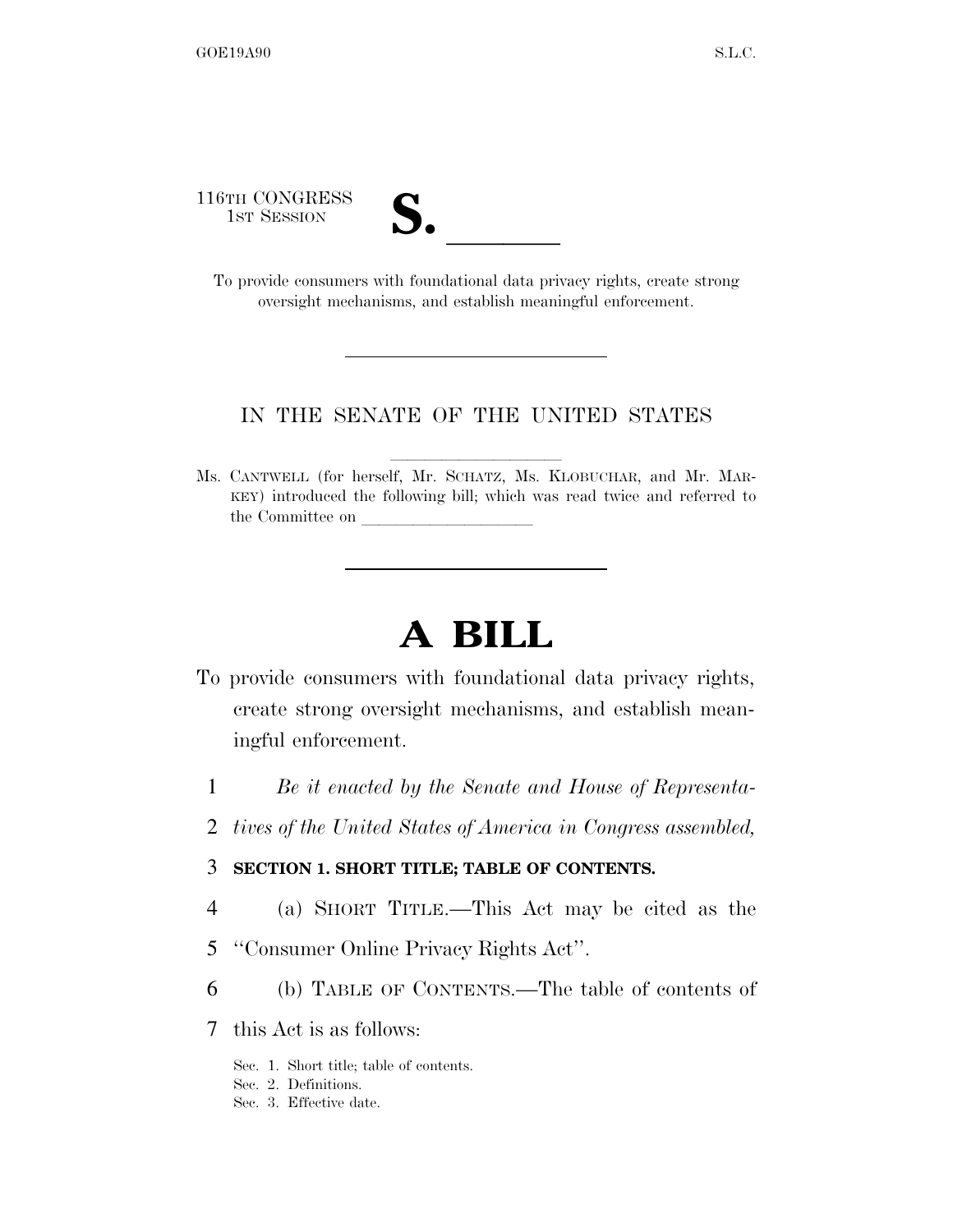### TITLE I—DATA PRIVACY RIGHTS

- Sec. 101. Duty of loyalty.
- Sec. 102. Right to access and transparency.
- Sec. 103. Right to delete.
- Sec. 104. Right to correct inaccuracies.
- Sec. 105. Right to controls.
- Sec. 106. Right to data minimization.
- Sec. 107. Right to data security.
- Sec. 108. Civil rights.
- Sec. 109. Prohibition on waiver of rights.
- Sec. 110. Limitations and applicability.

### TITLE II—OVERSIGHT AND RESPONSIBILITY

- Sec. 201. Executive responsibility.
- Sec. 202. Privacy and data security officers; comprehensive privacy and data security programs; risk assessments and compliance.
- Sec. 203. Service providers and third parties.
- Sec. 204. Whistleblower protections.
- Sec. 205. Digital content forgeries.

#### TITLE III—MISCELLANEOUS

- Sec. 301. Enforcement, civil penalties, and applicability.
- Sec. 302. Relationship to Federal and State laws.
- Sec. 303. Severability.
- Sec. 304. Authorization of appropriations.

### 1 **SEC. 2. DEFINITIONS.**

- 2 In this Act:
- 3 (1) AFFIRMATIVE EXPRESS CONSENT.
- 4 (A) IN GENERAL.—The term ''affirmative 5 express consent'' means an affirmative act by 6 an individual that clearly communicates the in-7 dividual's authorization for an act or practice, 8 in response to a specific request that meets the 9 requirements of subparagraph (B).
- 10 (B) REQUEST REQUIREMENTS.—The re-11 quirements of this subparagraph with respect to 12 a request from a covered entity to an individual 13 are the following: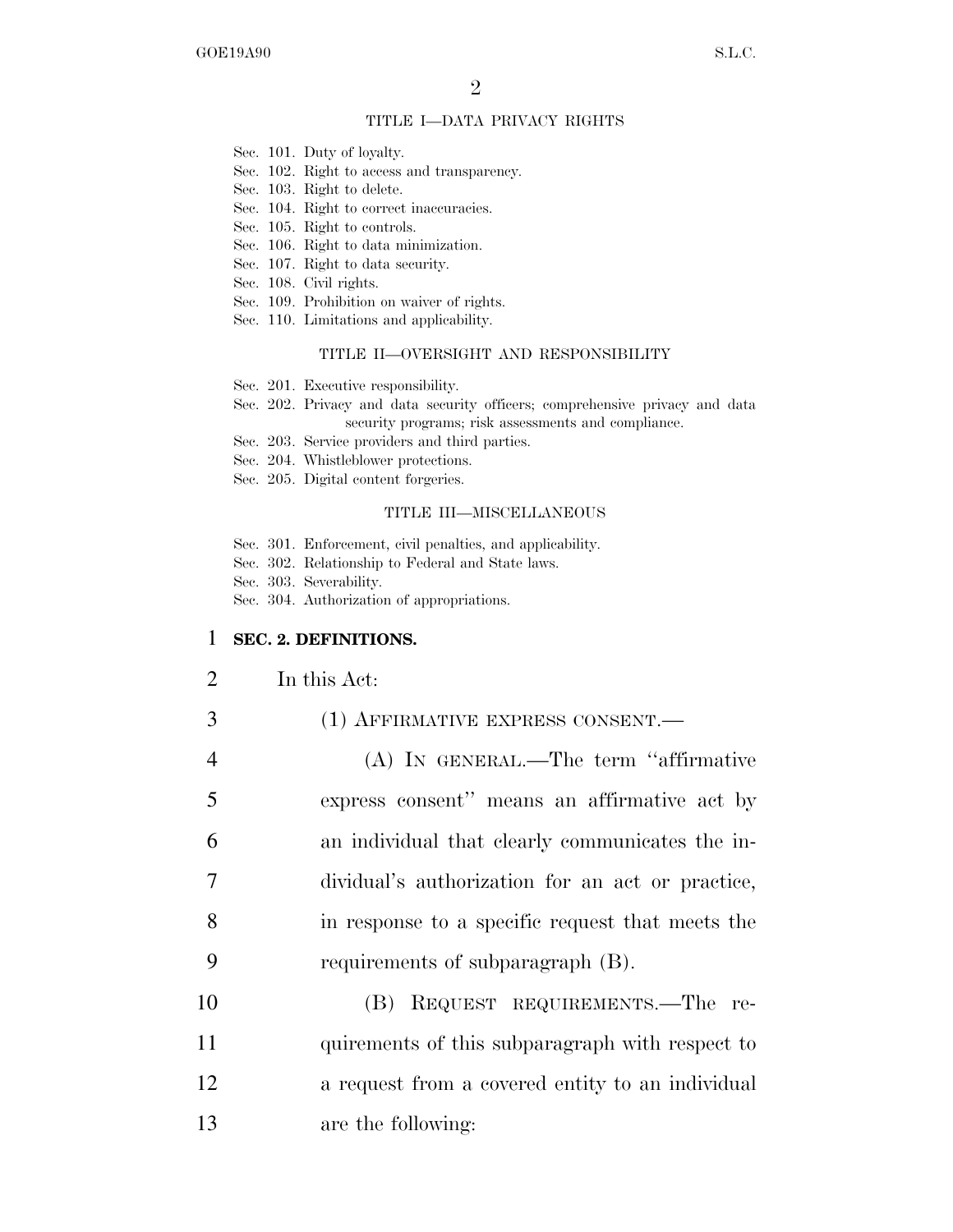| $\mathbf{1}$   | (i) The request is provided to the indi-           |
|----------------|----------------------------------------------------|
| $\overline{2}$ | vidual in a standalone disclosure.                 |
| 3              | (ii) The request includes a description            |
| $\overline{4}$ | of each act or practice for which the indi-        |
| 5              | vidual's consent is sought and—                    |
| 6              | (I) clearly distinguishes between                  |
| 7              | an act or practice which is necessary              |
| 8              | to fulfill a request of the individual             |
| 9              | and an act or practice which is for an-            |
| 10             | other purpose; and                                 |
| 11             | (II) is written in easy-to-under-                  |
| 12             | stand language and includes a promi-               |
| 13             | nent heading that would enable a rea-              |
| 14             | sonable individual to identify and un-             |
| 15             | derstand the act or practice.                      |
| 16             | (iii) The request clearly explains the             |
| 17             | individual's applicable rights related to          |
| 18             | consent.                                           |
| 19             | (C) EXPRESS CONSENT REQUIRED. An                   |
| 20             | entity shall not infer that an individual has pro- |
| 21             | vided affirmative express consent to an act or     |
| 22             | practice from the inaction of the individual or    |
| 23             | the individual's continued use of a service or     |
| 24             | product provided by the entity.                    |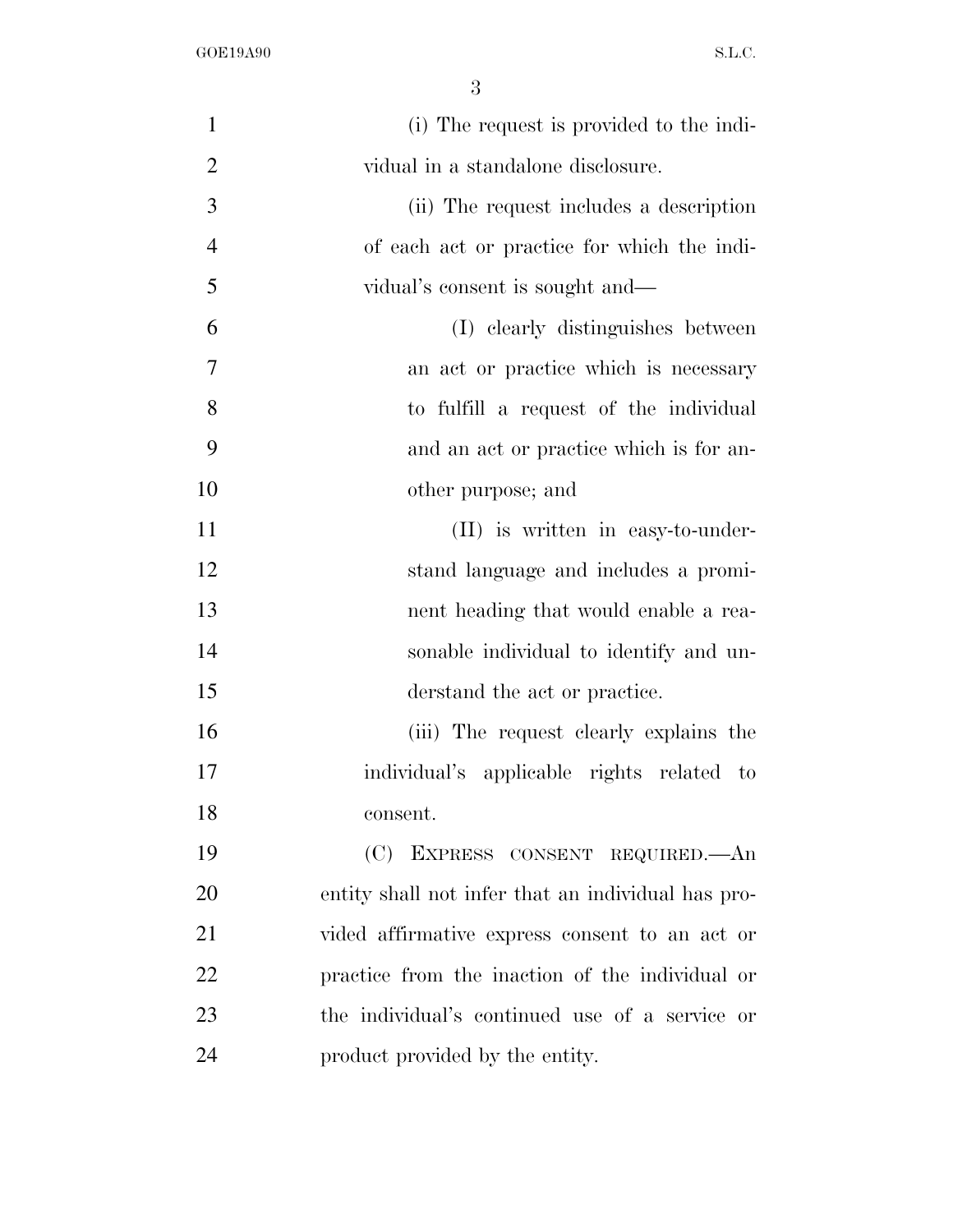| $\mathbf{1}$   | (2)<br>ALGORITHMIC DECISION-MAKING.—The                 |
|----------------|---------------------------------------------------------|
| $\overline{2}$ | term "algorithmic decision-making" means a com-         |
| 3              | putational process, including one derived from ma-      |
| $\overline{4}$ | chine learning, statistics, or other data processing or |
| 5              | artificial intelligence techniques that makes a deci-   |
| 6              | sion or facilitates human decision making with re-      |
| 7              | spect to covered data.                                  |
| 8              | (3) BIOMETRIC INFORMATION.—                             |
| 9              | (A) IN GENERAL.—The term "biometric                     |
| 10             | information" means any covered data generated           |
| 11             | from the measurement or specific technological          |
| 12             | processing of an individual's biological, physical,     |
| 13             | or physiological characteristics, including—            |
| 14             | (i) fingerprints;                                       |
| 15             | (ii) voice prints;                                      |
| 16             | (iii) iris or retina scans;                             |
| 17             | (iv) facial scans or templates;                         |
| 18             | (v) deoxyribonucleic acid (DNA) infor-                  |
| 19             | mation; and                                             |
| 20             | (vi) gait.                                              |
| 21             | (B) EXCLUSIONS.—Such term does not in-                  |
| 22             | clude writing samples, written signatures, pho-         |
| 23             | tographic data, voice recordings, demographic data,     |
| 24             | or physical characteristics such as height,             |
| 25             | weight, hair color, or eye color, provided that         |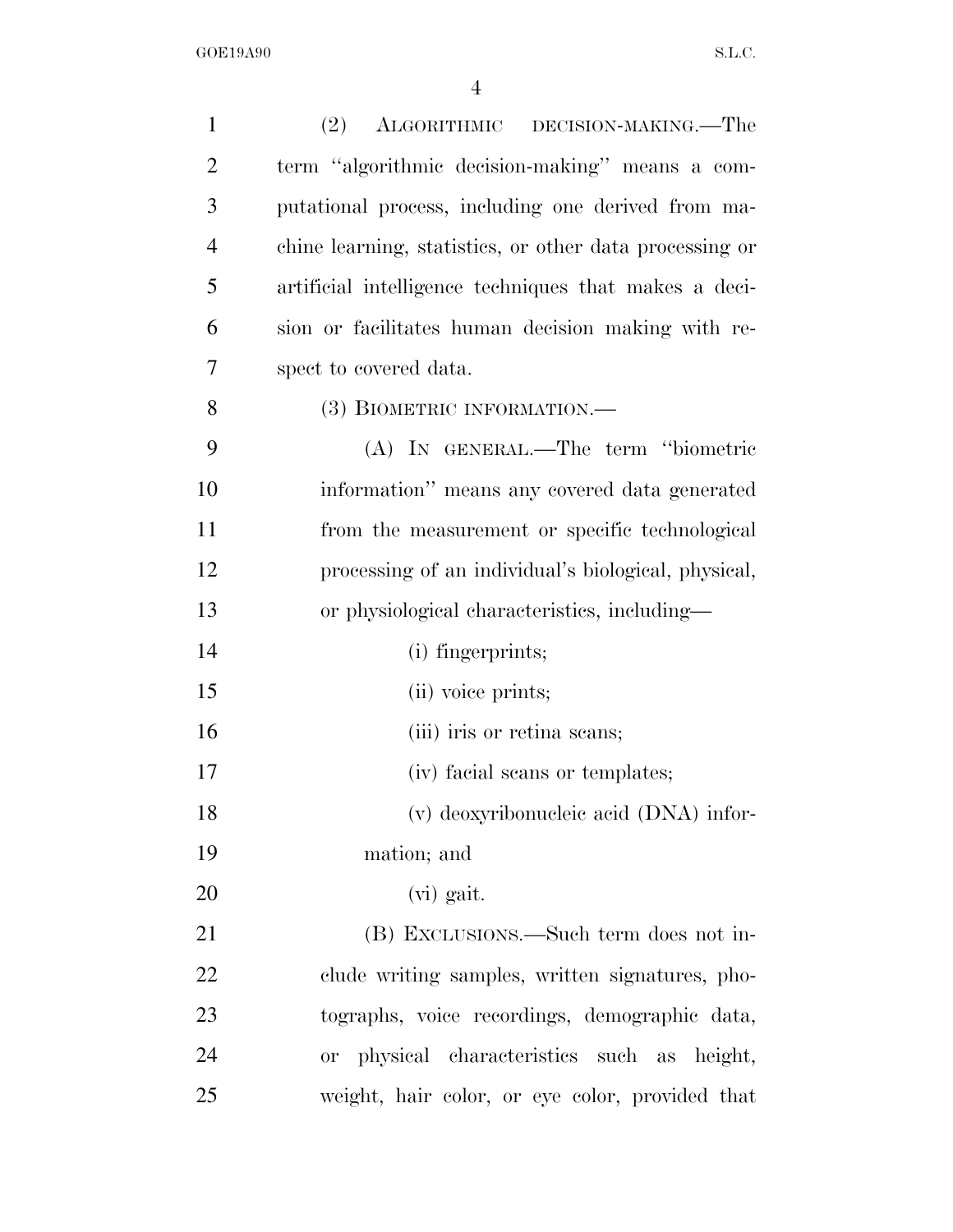| $\mathbf{1}$   | such data is not used for the purpose of identi-        |
|----------------|---------------------------------------------------------|
| $\overline{2}$ | fying an individual's unique biological, physical,      |
| 3              | or physiological characteristics.                       |
| $\overline{4}$ | (4) COLLECT; COLLECTION.—The terms "col-                |
| 5              | lect" and "collection" mean buying, renting, gath-      |
| 6              | ering, obtaining, receiving, accessing, or otherwise    |
| 7              | acquiring covered data by any means, including by       |
| 8              | passively or actively observing the individual's behav- |
| 9              | ior.                                                    |
| 10             | (5) COMMON BRANDING.—The term "common                   |
| 11             | branding" means a shared name, servicemark, or          |
| 12             | trademark.                                              |
| 13             | (6) CONTROL.—The term "control" means,                  |
| 14             | with respect to an entity—                              |
| 15             | (A) ownership of, or the power to vote,                 |
| 16             | more than 50 percent of the outstanding shares          |
| 17             | of any class of voting security of the entity;          |
| 18             | (B) control in any manner over the election             |
| 19             | of a majority of the directors of the entity (or        |
| 20             | of individuals exercising similar functions); or        |
| 21             | (C) the power to exercise a controlling in-             |
| 22             | fluence over the management of the entity.              |
| 23             | COMMISSION.—The term "Commission"<br>(7)                |
| 24             | means the Federal Trade Commission.                     |
| 25             | $(8)$ COVERED DATA.—                                    |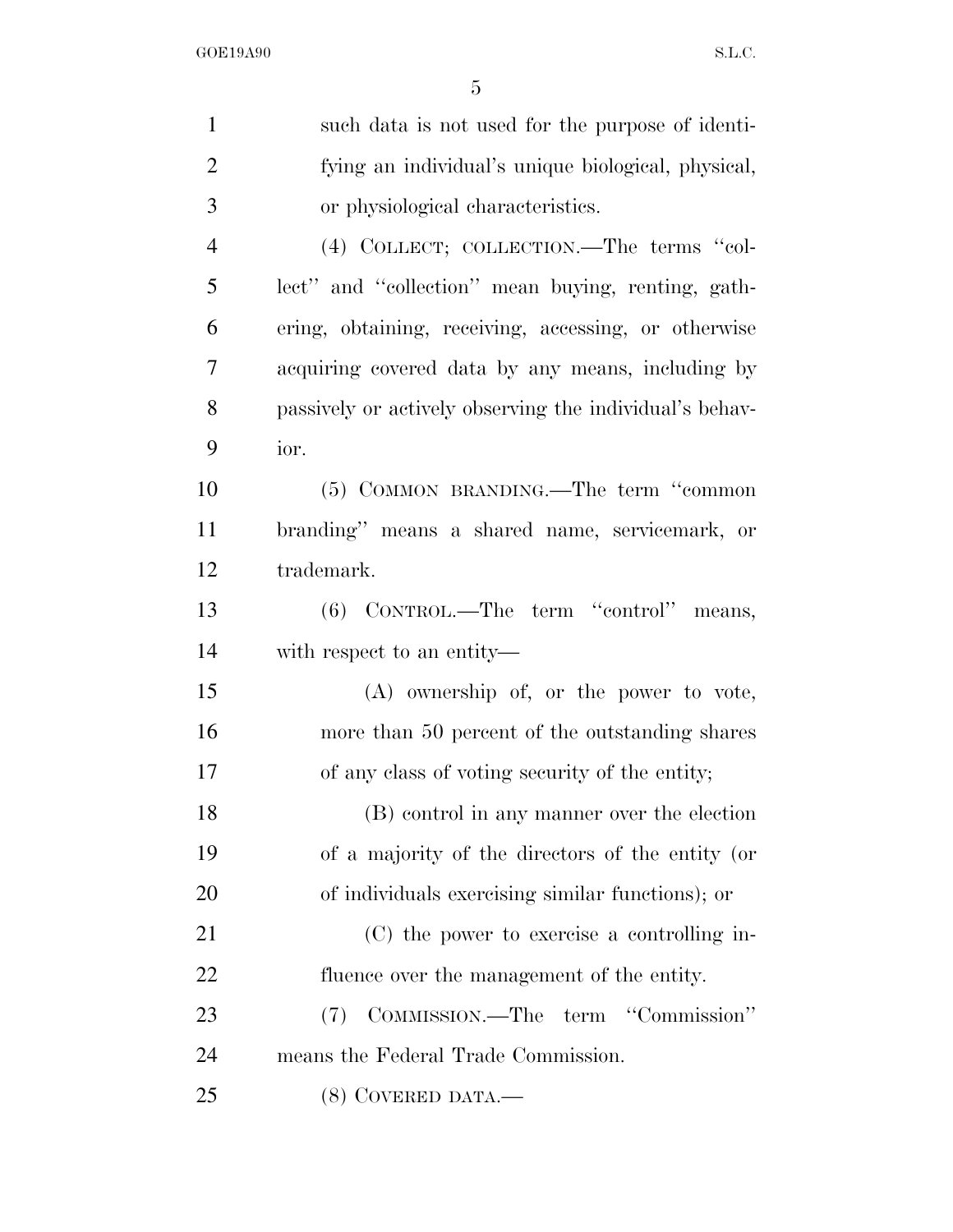| $\mathbf{1}$   | (A) IN GENERAL.—The term "covered                         |
|----------------|-----------------------------------------------------------|
| $\overline{2}$ | data" means information that identifies, or is            |
| 3              | linked or reasonably linkable to an individual or         |
| $\overline{4}$ | a consumer device, including derived data.                |
| 5              | (B) EXCLUSIONS.—Such term does not in-                    |
| 6              | clude-                                                    |
| 7              | (i) de-identified data;                                   |
| 8              | (ii) employee data; and                                   |
| 9              | (iii) public records.                                     |
| 10             | $(9)$ COVERED ENTITY.—                                    |
| 11             | (A) IN GENERAL.—The term "covered en-                     |
| 12             | tity" means any entity or person that—                    |
| 13             | (i) is subject to the Federal Trade                       |
| 14             | Commission Act (15 U.S.C. 41 et seq.);                    |
| 15             | and                                                       |
| 16             | (ii)<br>processes or transfers covered                    |
| 17             | data.                                                     |
| 18             | (B)<br>INCLUSION OF<br><b>COMMONLY</b><br>CON-            |
| 19             | <b>TROLLED</b><br><b>AND</b><br>COMMONLY BRANDED<br>ENTI- |
| 20             | TIES.—Such term includes any entity or person             |
| 21             | that controls, is controlled by, is under common          |
| 22             | control with, or shares common branding with              |
| 23             | a covered entity.                                         |
| 24             | (C) EXCLUSION OF SMALL BUSINESS.-                         |
| 25             | Such term does not include a small business.              |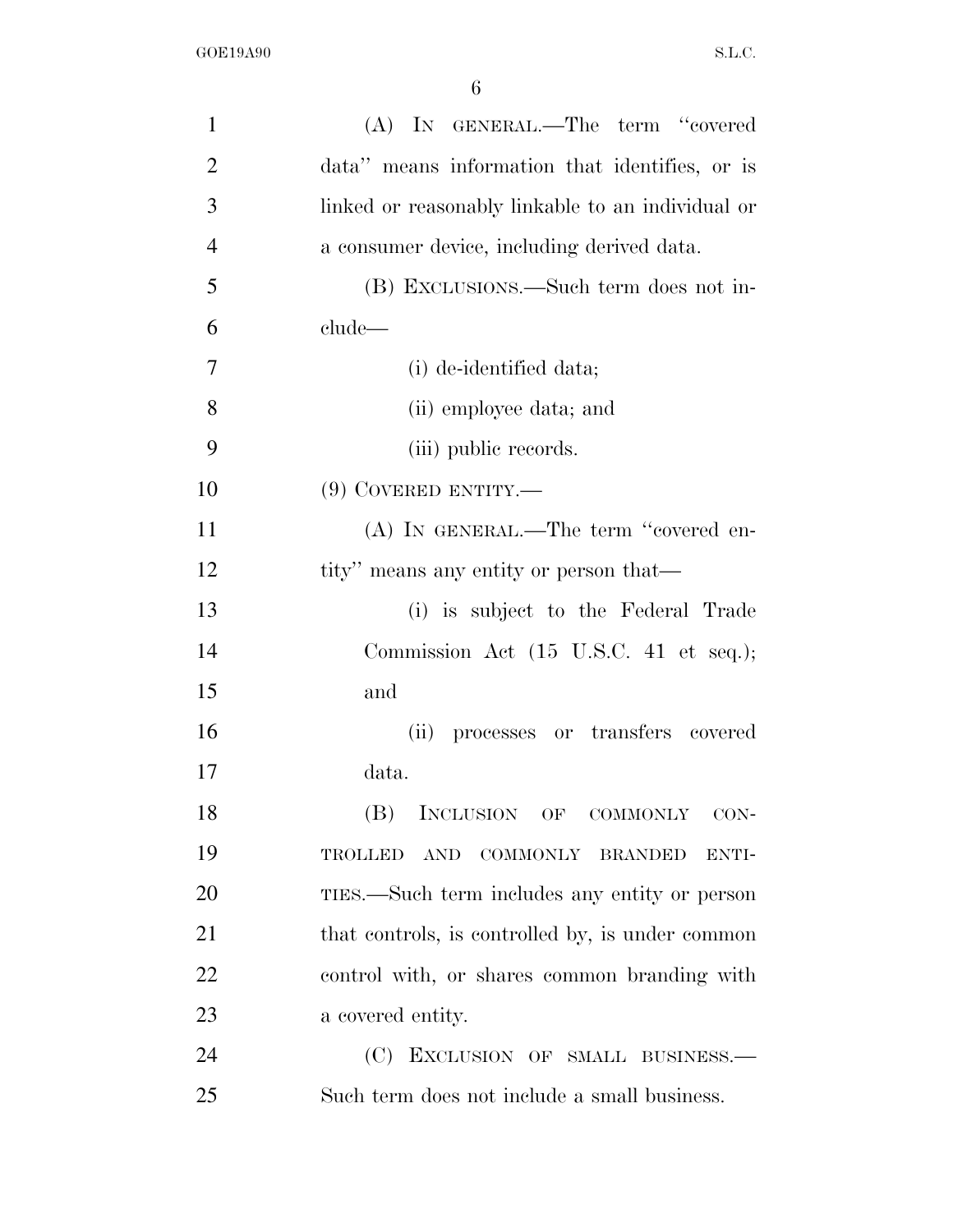| $\mathbf{1}$   | (10) DE-IDENTIFIED DATA.—Term "de-identi-            |
|----------------|------------------------------------------------------|
| $\overline{2}$ | fied data" means information that cannot reasonably  |
| 3              | be used to infer information about, or otherwise be  |
| $\overline{4}$ | linked to, an individual, a household, or a device   |
| 5              | used by an individual or household, provided that    |
| 6              | the entity—                                          |
| 7              | (A) takes reasonable measures to ensure              |
| 8              | that the information cannot be reidentified, or      |
| 9              | associated with, an individual, a household, or      |
| 10             | a device used by an individual or household;         |
| 11             | (B) publicly commits in a conspicuous                |
| 12             | manner-                                              |
| 13             | (i) to process and transfer the infor-               |
| 14             | mation in a de-identified form; and                  |
| 15             | (ii) not to attempt to reidentify or as-             |
| 16             | sociate the information with any individual,         |
| 17             | household, or device used by an individual           |
| 18             | or household; and                                    |
| 19             | (C) contractually obligates any person or            |
| 20             | entity that receives the information from the        |
| 21             | covered entity to comply with all of the provi-      |
| 22             | sions of this paragraph.                             |
| 23             | (11) DERIVED DATA.—The term "derived data"           |
| 24             | means covered data that is created by the derivation |
| 25             | of information, data, assumptions, or conclusions    |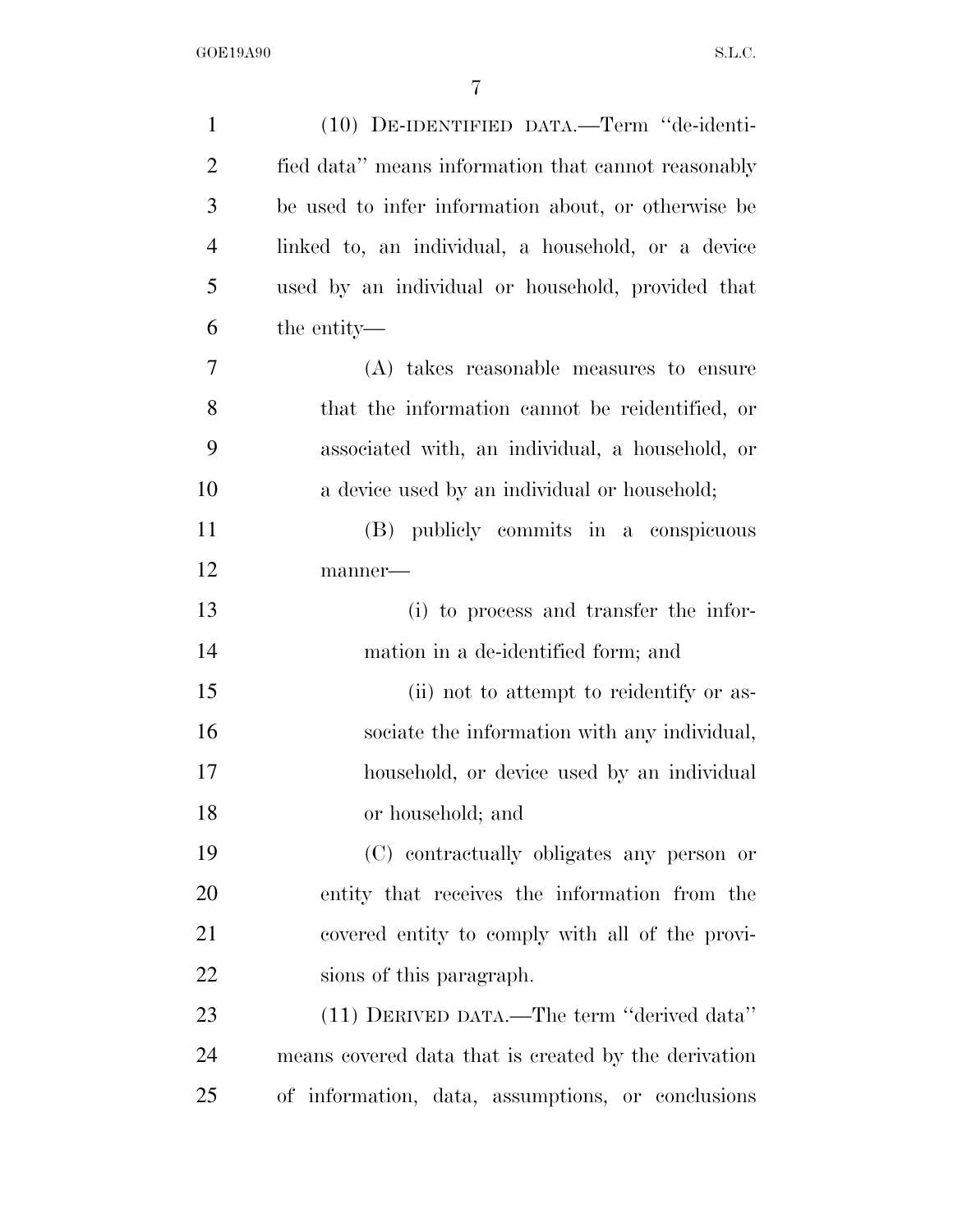| $\mathbf{1}$   | from facts, evidence, or another source of informa- |
|----------------|-----------------------------------------------------|
| $\overline{2}$ | tion or data about an individual, household, or de- |
| 3              | vice used by an individual or household.            |
| $\overline{4}$ | (12) EMPLOYEE DATA.—The term "employee              |
| 5              | data" means—                                        |
| 6              | (A) covered data that is collected by a cov-        |
| $\overline{7}$ | ered entity or the covered entity's service pro-    |
| 8              | vider about an individual in the course of the      |
| 9              | individual's employment or application for em-      |
| 10             | ployment (including on a contract or temporary      |
| 11             | basis) provided that such data is retained or       |
| 12             | processed by the covered entity or the covered      |
| 13             | entity's service provider solely for purposes nec-  |
| 14             | essary for the individual's employment or appli-    |
| 15             | cation for employment;                              |
| 16             | (B) covered data that is collected by a cov-        |
| 17             | ered entity or the covered entity's service pro-    |
| 18             | vider that is emergency contact information for     |
| 19             | an individual who is an employee, contractor, or    |
| 20             | job applicant of the covered entity provided that   |
| 21             | such data is retained or processed by the cov-      |
| 22             | ered entity or the covered entity's service pro-    |
| 23             | vider solely for the purpose of having an emer-     |
| 24             | gency contact for such individual on file; and      |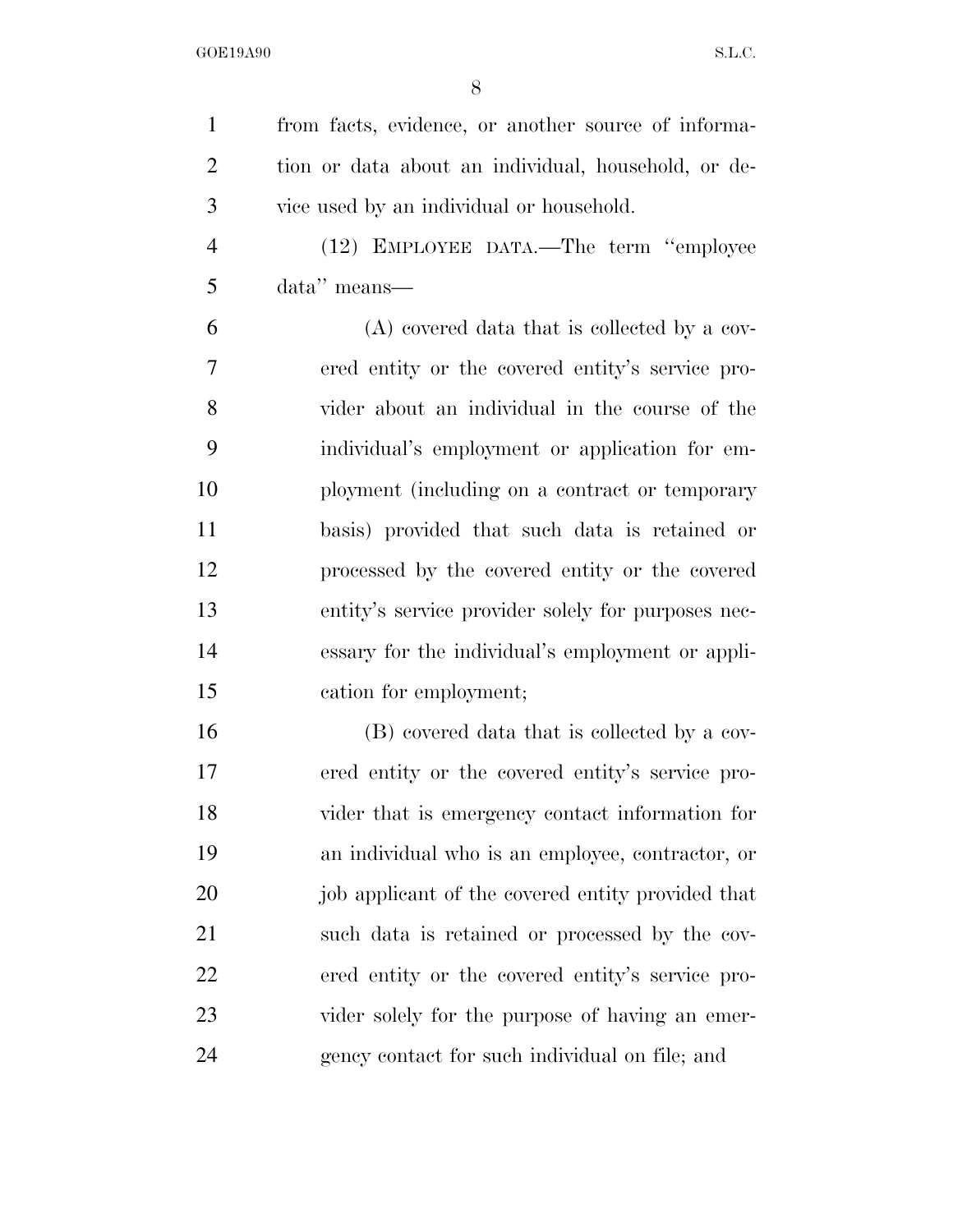(C) covered data that is collected by a cov- ered entity or the covered entity's service pro- vider about an individual (or a relative of an in- dividual) who is an employee or former em- ployee of the covered entity for the purpose of administering benefits to which such individual or relative is entitled on the basis of the individ- ual's employment with the covered entity, pro- vided that such data is retained or processed by the covered entity or the covered entity's service provider solely for the purpose of administering such benefits. (13) EXECUTIVE AGENCY.—The term ''Execu- tive agency'' has the meaning given such term in section 105 of title 5, United States Code. (14) INDIVIDUAL.—The term ''individual'' means a natural person residing in the United States, however identified, including by any unique identifier. (15) LARGE DATA HOLDER.—The term ''large data holder'' means a covered entity that, in the most recent calendar year— (A) processed or transferred the covered data of more than 5,000,000 individuals, de-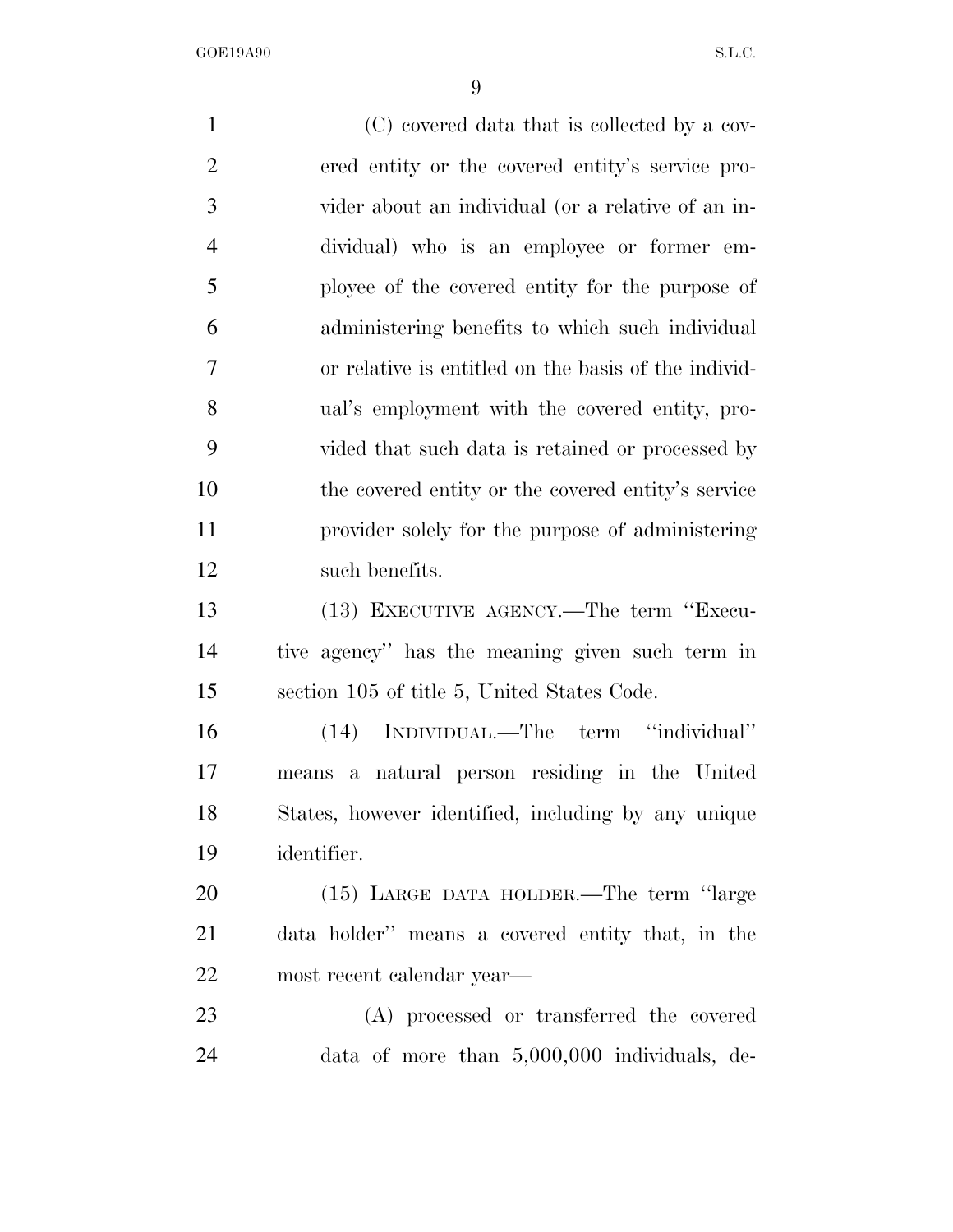| $\mathbf{1}$   | vices used by individuals or households, or             |
|----------------|---------------------------------------------------------|
| $\overline{2}$ | households; or                                          |
| 3              | (B) processed or transferred the sensitive              |
| $\overline{4}$ | covered data of more than 100,000 individuals,          |
| 5              | devices used by individuals or households, or           |
| 6              | households.                                             |
| 7              | (16) PROCESS.—The term "process" means                  |
| 8              | any operation or set of operations performed on cov-    |
| 9              | ered data including collection, analysis, organization, |
| 10             | structuring, retaining, using, or otherwise handling    |
| 11             | covered data.                                           |
| 12             | (17) PROCESSING PURPOSE.—The term "proc-                |
| 13             | essing purpose" means an adequately specific and        |
| 14             | granular reason for which a covered entity processes    |
| 15             | covered data that clearly describes the processing ac-  |
| 16             | tivity.                                                 |
| 17             | (18) PUBLICLY AVAILABLE INFORMATION.-                   |
| 18             | (A) IN GENERAL.—The term "publicly                      |
| 19             | available information" means-                           |
| 20             | (i) information that a covered entity                   |
| 21             | has a reasonable basis to believe is lawfully           |
| 22             | made available to the general public from               |
| 23             | widely distributed media; and                           |
| 24             | (ii) information that is directly and                   |
| 25             | voluntarily disclosed to the general public             |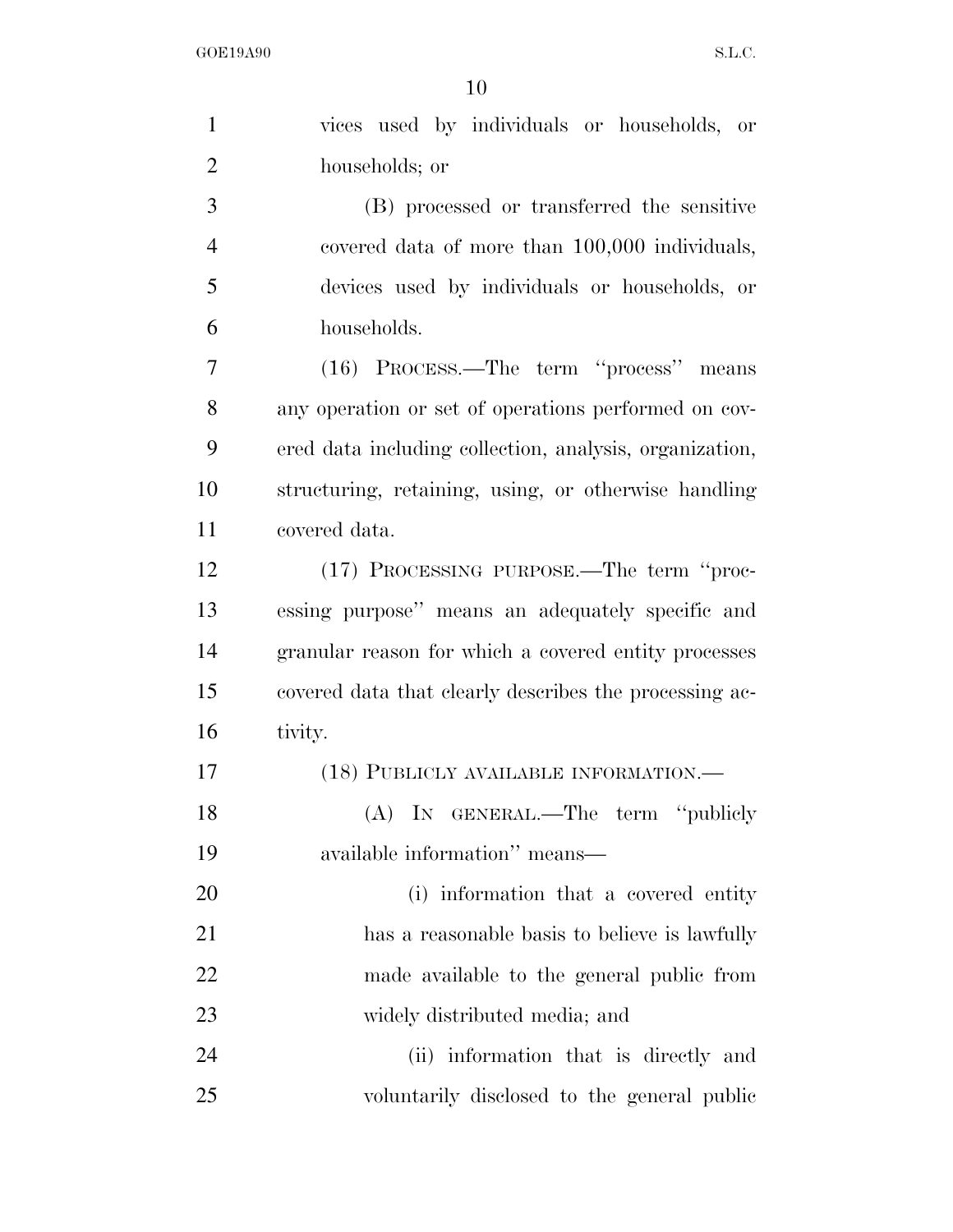| $\mathbf{1}$   | by the individual to whom the information             |
|----------------|-------------------------------------------------------|
| $\overline{2}$ | relates.                                              |
| 3              | (B) LIMITATION.—Such term does not in-                |
| $\overline{4}$ | clude—                                                |
| 5              | (i) information derived from publicly                 |
| 6              | available information;                                |
| 7              | (ii) biometric information; or                        |
| 8              | (iii) nonpublicly available information               |
| 9              | that has been combined with publicly avail-           |
| 10             | able information.                                     |
| 11             | (19) PUBLIC RECORDS.—The term "public                 |
| 12             | records" means information that is lawfully made      |
| 13             | available from Federal, State, or local government    |
| 14             | records provided that the covered entity processes    |
| 15             | and transfers such information in accordance with     |
| 16             | any restrictions or terms of use placed on the infor- |
| 17             | mation by the relevant government entity.             |
| 18             | (20) SENSITIVE COVERED DATA.-The term                 |
| 19             | "sensitive covered data" means the following forms    |
| 20             | of covered data:                                      |
| 21             | (A) A government-issued identifier, such as           |
| 22             | a Social Security number, passport number, or         |
| 23             | driver's license number.                              |
| 24             | (B) Any information that describes or re-             |
| 25             | veals the past, present, or future physical           |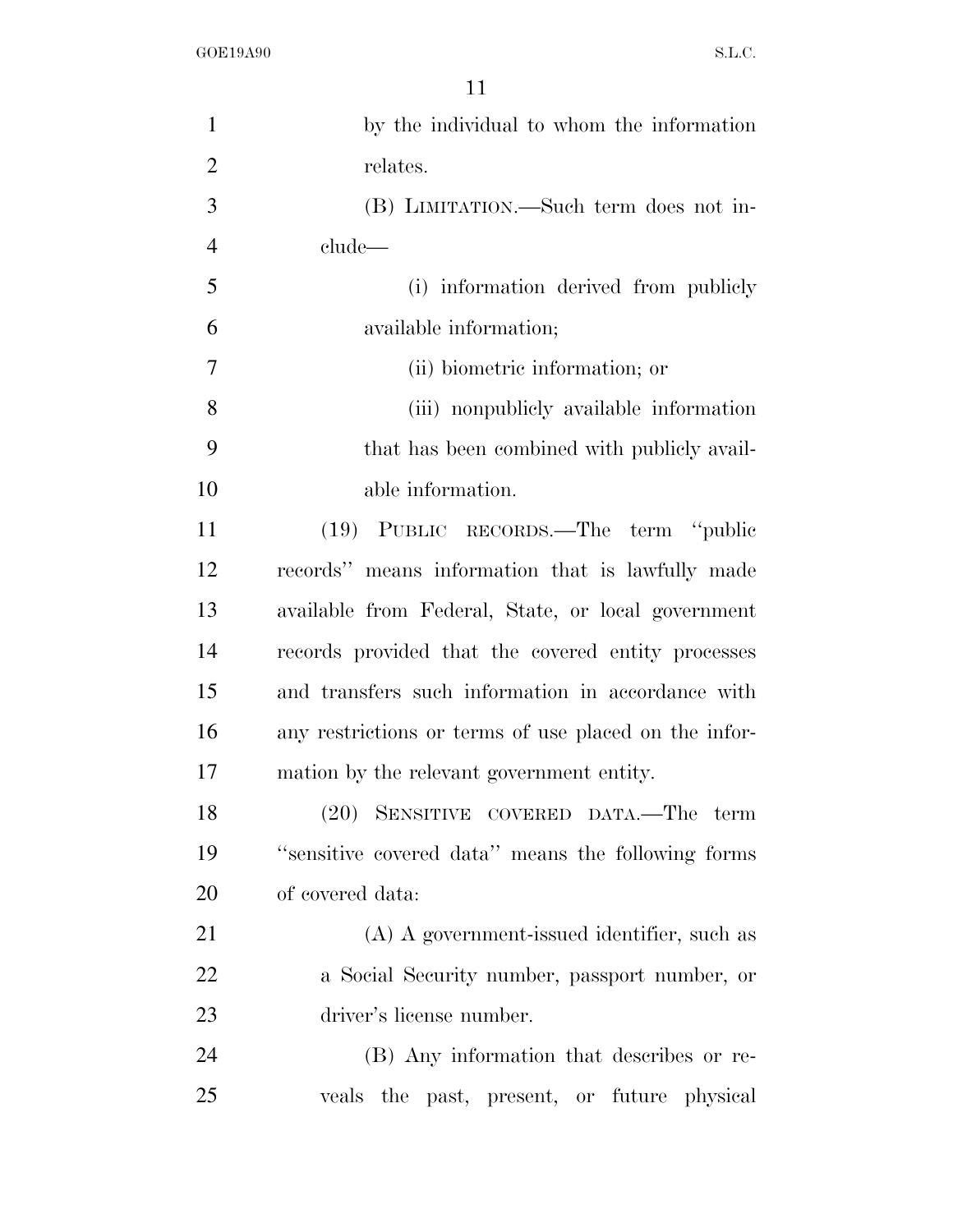| $\mathbf{1}$   | health, mental health, disability, or diagnosis of |
|----------------|----------------------------------------------------|
| $\overline{2}$ | an individual.                                     |
| 3              | (C) A financial account number, debit card         |
| $\overline{4}$ | number, credit card number, or any required        |
| 5              | security or access code, password, or credentials  |
| 6              | allowing access to any such account.               |
| 7              | (D) Biometric information.                         |
| 8              | (E) Precise geolocation information that           |
| 9              | reveals the past or present actual physical loca-  |
| 10             | tion of an individual or device.                   |
| 11             | $(F)$ The content or metadata of an individ-       |
| 12             | ual's private communications or the identity of    |
| 13             | the parties to such communications unless the      |
| 14             | covered entity is an intended recipient of the     |
| 15             | communication.                                     |
| 16             | (G) An email address, telephone number,            |
| 17             | or account log-in credentials.                     |
| 18             | (H) Information revealing an individual's          |
| 19             | race, ethnicity, national origin, religion, or     |
| 20             | union membership in a manner inconsistent          |
| 21             | with the individual's reasonable expectation re-   |
| 22             | garding disclosure of such information.            |
| 23             | (I) Information revealing the sexual ori-          |
| 24             | entation or sexual behavior of an individual in    |
| 25             | a manner inconsistent with the individual's rea-   |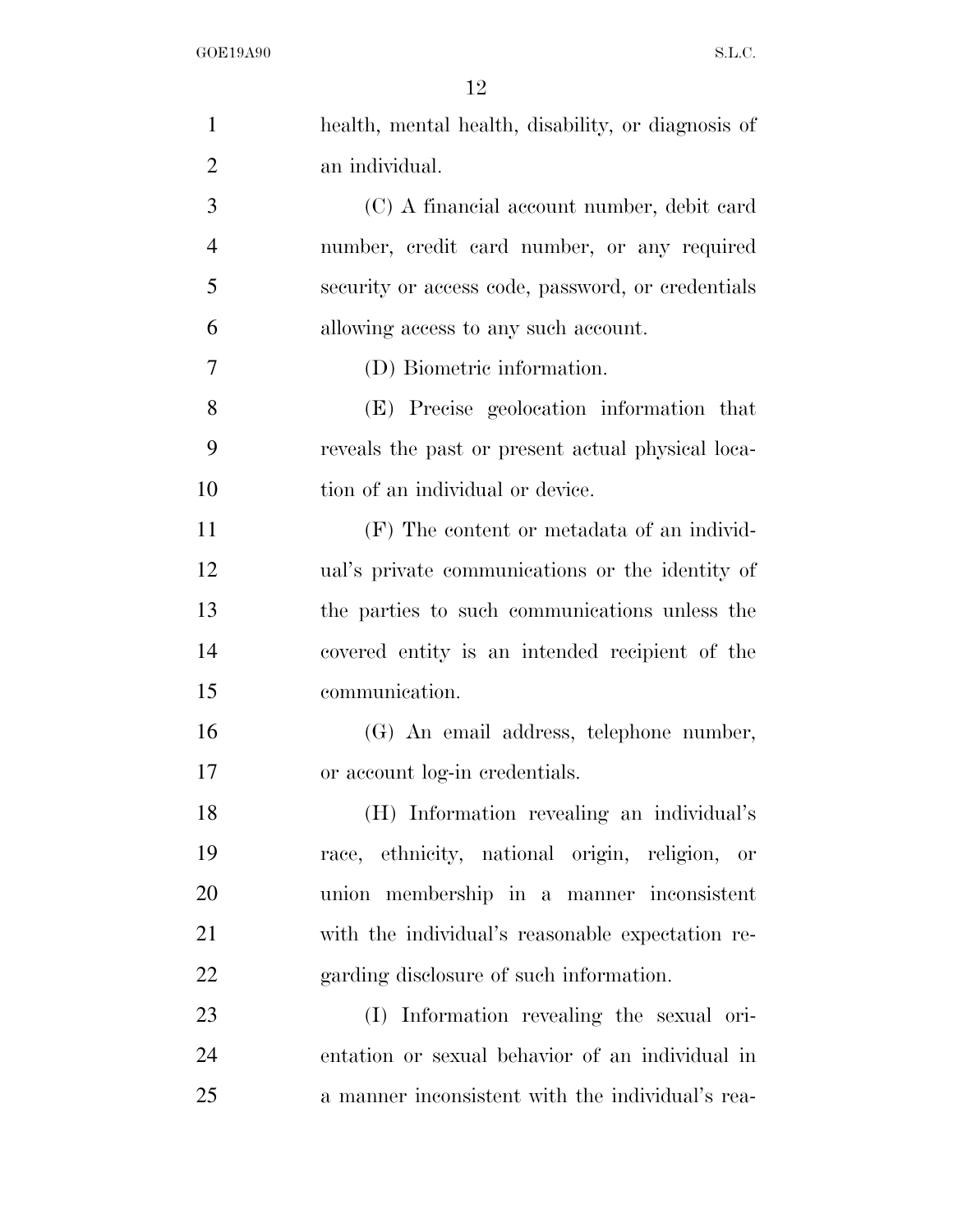| $\mathbf{1}$   | sonable expectation regarding disclosure of such |
|----------------|--------------------------------------------------|
| $\overline{2}$ | information.                                     |
| 3              | (J) Information revealing online activities      |
| $\overline{4}$ | over time and across third-party website or on-  |
| 5              | line services.                                   |
| 6              | (K) Calendar information, address book in-       |
| $\overline{7}$ | formation, phone or text logs, photos, or videos |
| 8              | maintained on an individual's device.            |
| 9              | (L) A photograph, film, video recording, or      |
| 10             | other similar medium that shows the naked or     |
| 11             | undergarment-clad private area of an indi-       |
| 12             | vidual.                                          |
| 13             | (M) Any other covered data processed or          |
| 14             | transferred for the purpose of identifying the   |
| 15             | above data types.                                |
| 16             | (N) Any other covered data that the Com-         |
| 17             | mission determines to be sensitive covered data  |
| 18             | through a rulemaking pursuant to section 553     |
| 19             | of title 5, United States Code.                  |
| 20             | $(21)$ SERVICE PROVIDER.—                        |
| 21             | (A) IN GENERAL.—The term "service pro-           |
| 22             | vider" means a covered entity that processes or  |
| 23             | transfers covered data in the course of per-     |
| 24             | forming a service or function on behalf of, and  |
| 25             | at the direction of, another covered entity, but |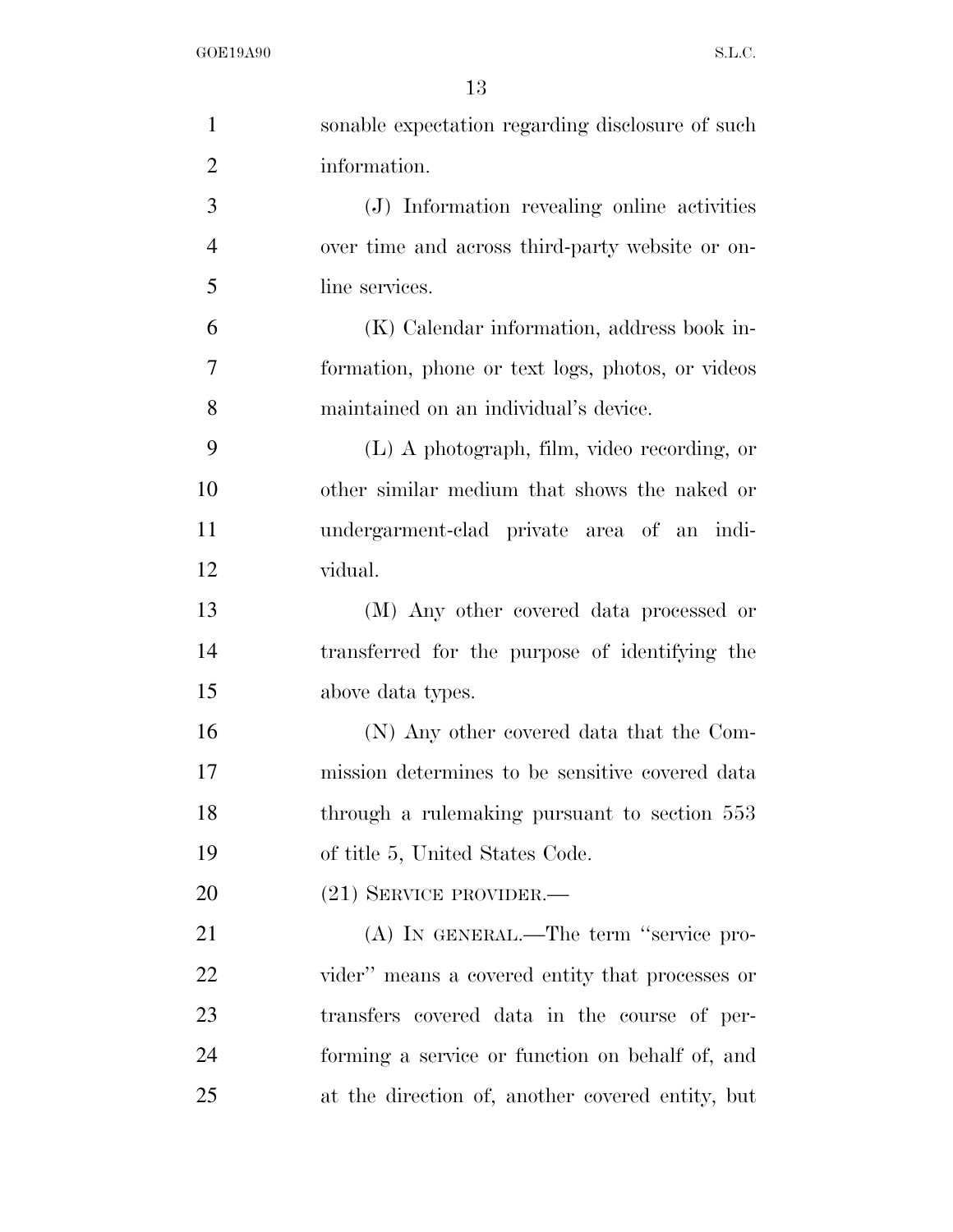| $\mathbf{1}$   | only to the extent that such processing or             |
|----------------|--------------------------------------------------------|
| $\overline{2}$ | transferral—                                           |
| 3              | (i) relates to the performance of such                 |
| $\overline{4}$ | service or function; or                                |
| 5              | (ii) is necessary to comply with a legal               |
| 6              | obligation or to establish, exercise, or de-           |
| 7              | fend legal claims.                                     |
| 8              | (B) EXCLUSION.—Such term does not in-                  |
| 9              | clude a covered entity that processes or trans-        |
| 10             | fers the covered data outside of the direct rela-      |
| 11             | tionship between the service provider and the          |
| 12             | covered entity.                                        |
| 13             | (22) SERVICE PROVIDER DATA.—The term                   |
| 14             | "service provider data" means covered data that is     |
| 15             | collected by or has been transferred to a service pro- |
| 16             | vider by a covered entity for the purpose of allowing  |
| 17             | the service provider to perform a service or function  |
| 18             | on behalf of, and at the direction of, such covered    |
| 19             | entity.                                                |
| 20             | (23) SMALL BUSINESS.—                                  |
| 21             | (A) IN GENERAL.—The term "small busi-                  |
| 22             | ness" means an entity that can establish that,         |
| 23             | with respect to the 3 preceding calendar years         |
| 24             | (or for the period during which the entity has         |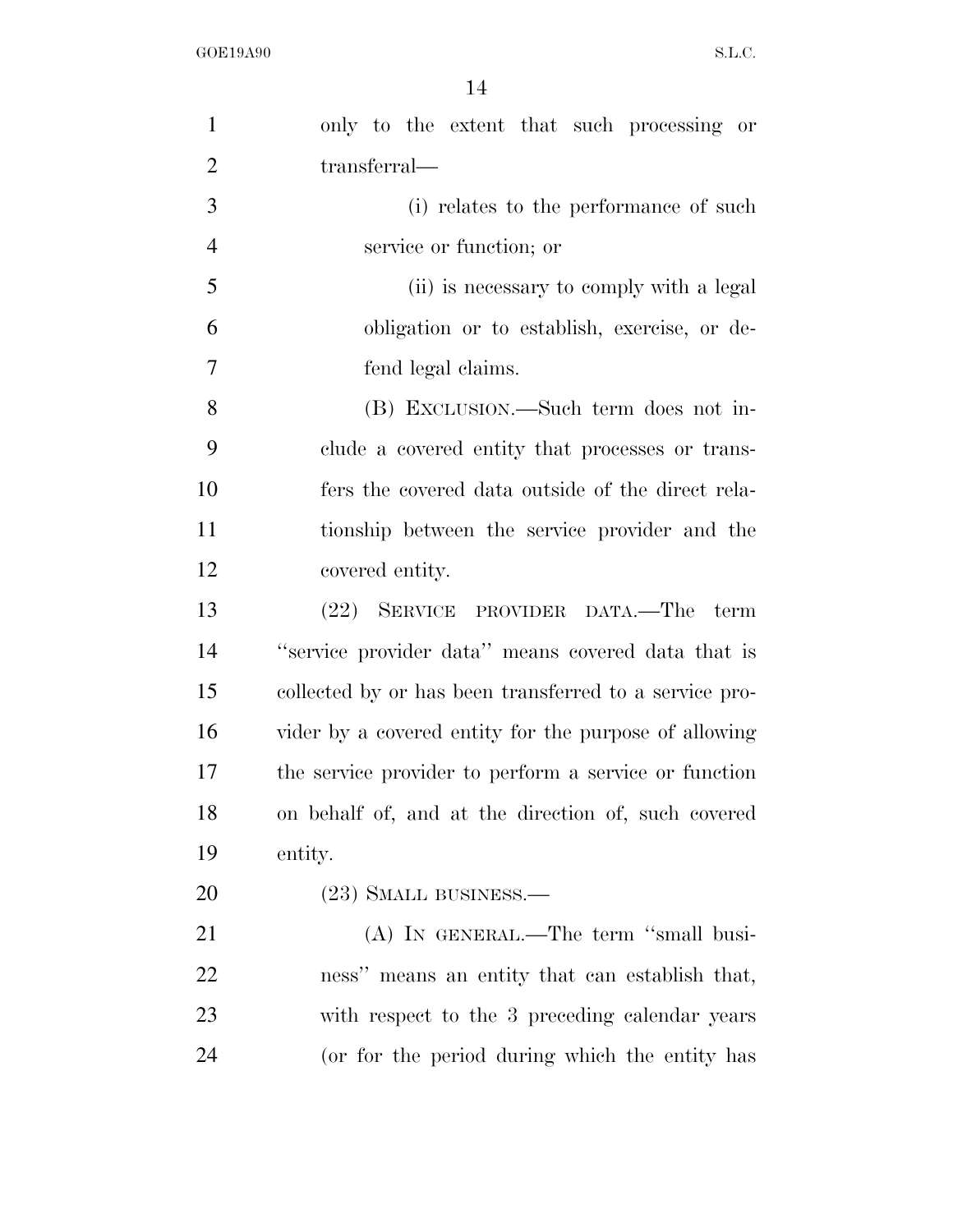| $\mathbf{1}$   | been in existence if, as of such date, such pe- |
|----------------|-------------------------------------------------|
| $\overline{2}$ | riod is less than 3 years) the entity does not— |
| 3              | (i) maintain annual average gross rev-          |
| $\overline{4}$ | enue in excess of $$25,000,000;$                |
| 5              | (ii) annually process the covered data          |
| 6              | of an average of 100,000 or more individ-       |
| 7              | uals, households, or devices used by indi-      |
| 8              | viduals or households; and                      |
| 9              | (iii) derive 50 percent or more of its          |
| 10             | annual revenue from transferring individ-       |
| 11             | uals' covered data.                             |
| 12             | (B) COMMON CONTROL; COMMON BRAND-               |
| 13             | $ING.$ For purposes of subparagraph $(A)$ , the |
| 14             | annual average gross revenue, data processing   |
| 15             | volume, and percentage of annual revenue of an  |
| 16             | entity shall include the revenue and processing |
| 17             | activities of any person that controls, is con- |
| 18             | trolled by, is under common control with, or    |
| 19             | shares common branding with such entity.        |
| 20             | (24) THIRD PARTY.—The term "third party"—       |
| 21             | $(A)$ means any person or entity that—          |
| 22             | (i) processes or transfers third party          |
| 23             | data; and                                       |
| 24             | (ii) is not a service provider with re-         |
| 25             | spect to such data; and                         |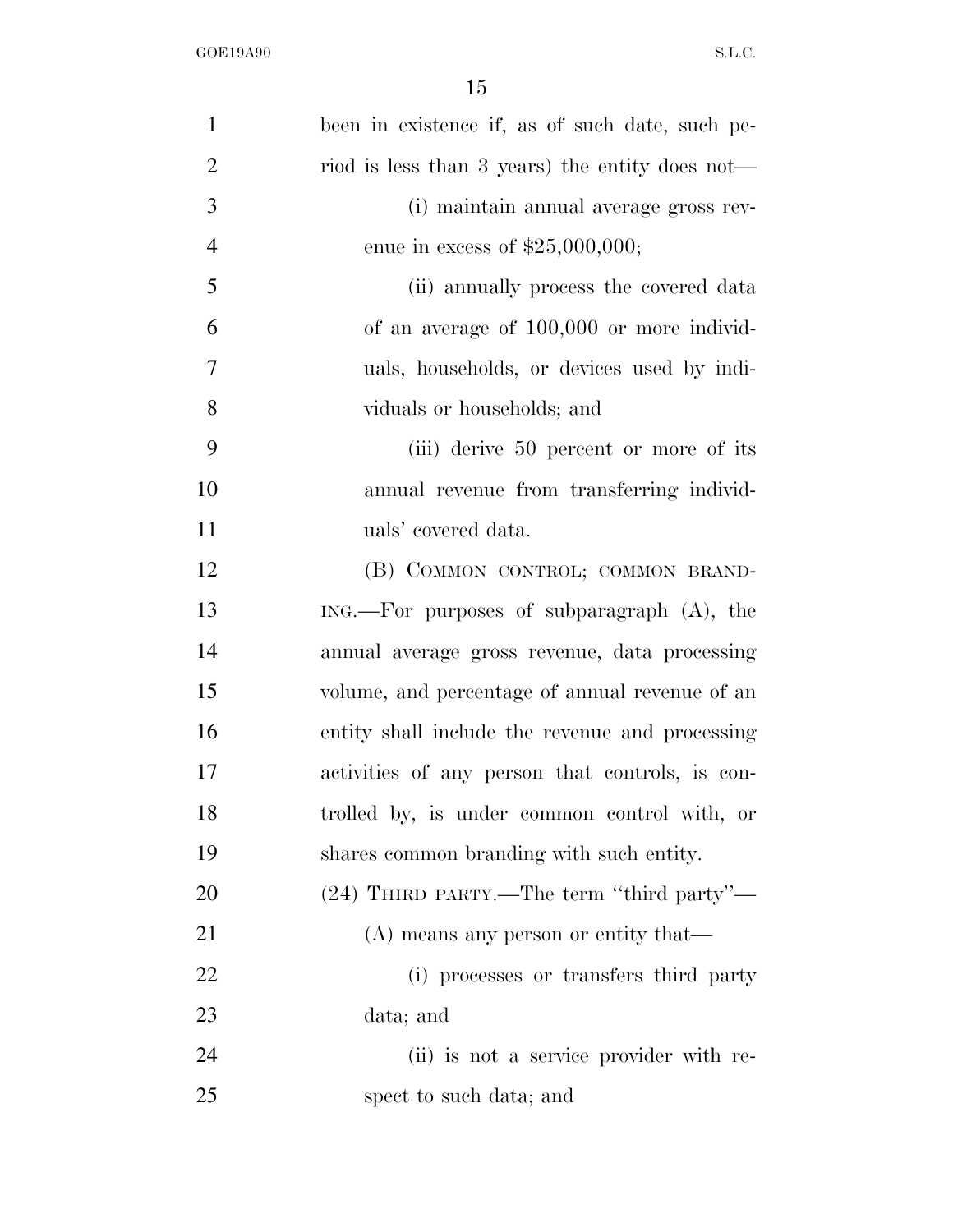| $\mathbf{1}$   | (B) does not include a person or entity                  |
|----------------|----------------------------------------------------------|
| $\overline{2}$ | that collects covered data from another entity if        |
| 3              | the two entities are related by common owner-            |
| $\overline{4}$ | ship or corporate control and share common               |
| 5              | branding.                                                |
| 6              | (25) THIRD PARTY DATA.—The term "third                   |
| 7              | party data" means covered data that is transferred       |
| 8              | to a third party by a covered entity.                    |
| 9              | (26) TRANSFER.—The term "transfer" means                 |
| 10             | to disclose, release, share, disseminate, make avail-    |
| 11             | able, sell, license, or otherwise communicate covered    |
| 12             | data by any means to a service provider or third         |
| 13             | party—                                                   |
| 14             | $(A)$ in exchange for consideration; or                  |
| 15             | (B) for a commercial purpose.                            |
| 16             | (27) UNIQUE IDENTIFIER.—The term "unique                 |
| 17             | identifier" means an identifier that is reasonably       |
| 18             | linkable to an individual, household, or device used     |
| 19             | by an individual or household, including a device        |
| 20             | identifier, an Internet Protocol address, cookies, bea-  |
| 21             | cons, pixel tags, mobile ad identifiers, or similar      |
| 22             | technology, customer number, unique pseudonym, or        |
| 23             | user alias, telephone numbers, or other forms of per-    |
| 24             | sistent or probabilistic identifiers that can be used to |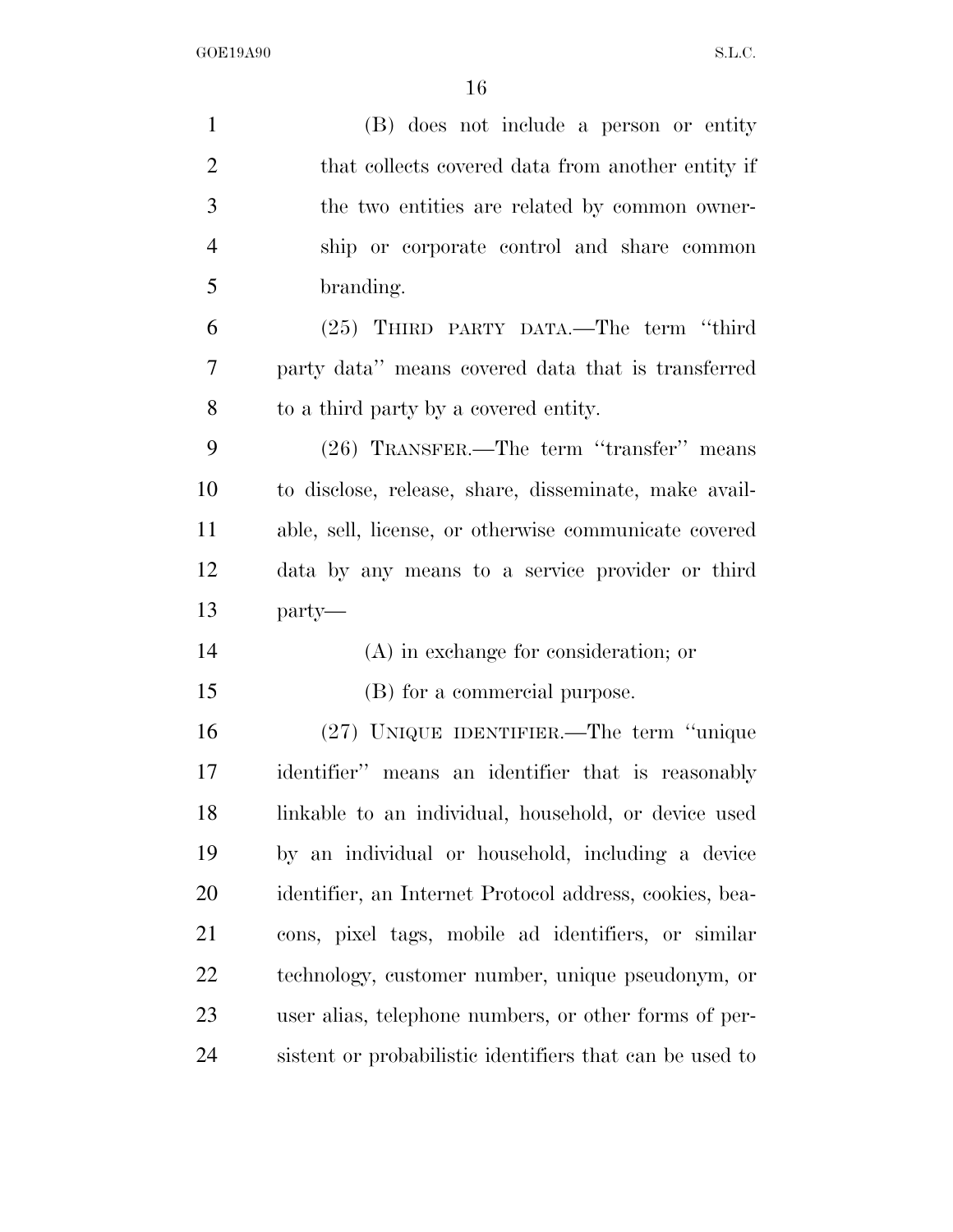identify a particular individual, a household, or a de-vice.

 (28) WIDELY DISTRIBUTED MEDIA.—The term ''widely distributed media'' means information that is available to the general public, including informa- tion from a telephone book or online directory, a tel- evision, internet, or radio program, the news media, or an internet site that is available to the general public on an unrestricted basis, but does not include an obscene visual depiction as defined in section 11 1460 of title 18, United States Code.

### **SEC. 3. EFFECTIVE DATE.**

 This Act shall take effect on the date that is 180 days after the date of enactment of this Act.

# **TITLE I—DATA PRIVACY RIGHTS**

# **SEC. 101. DUTY OF LOYALTY.**

(a) IN GENERAL.—A covered entity shall not—

 (1) engage in a deceptive data practice or a harmful data practice; or

 (2) process or transfer covered data in a man-ner that violates any provision of this Act.

(b) DEFINITIONS.—

 (1) DECEPTIVE DATA PRACTICE.—The term ''deceptive data practice'' means an act or practice involving the processing or transfer of covered data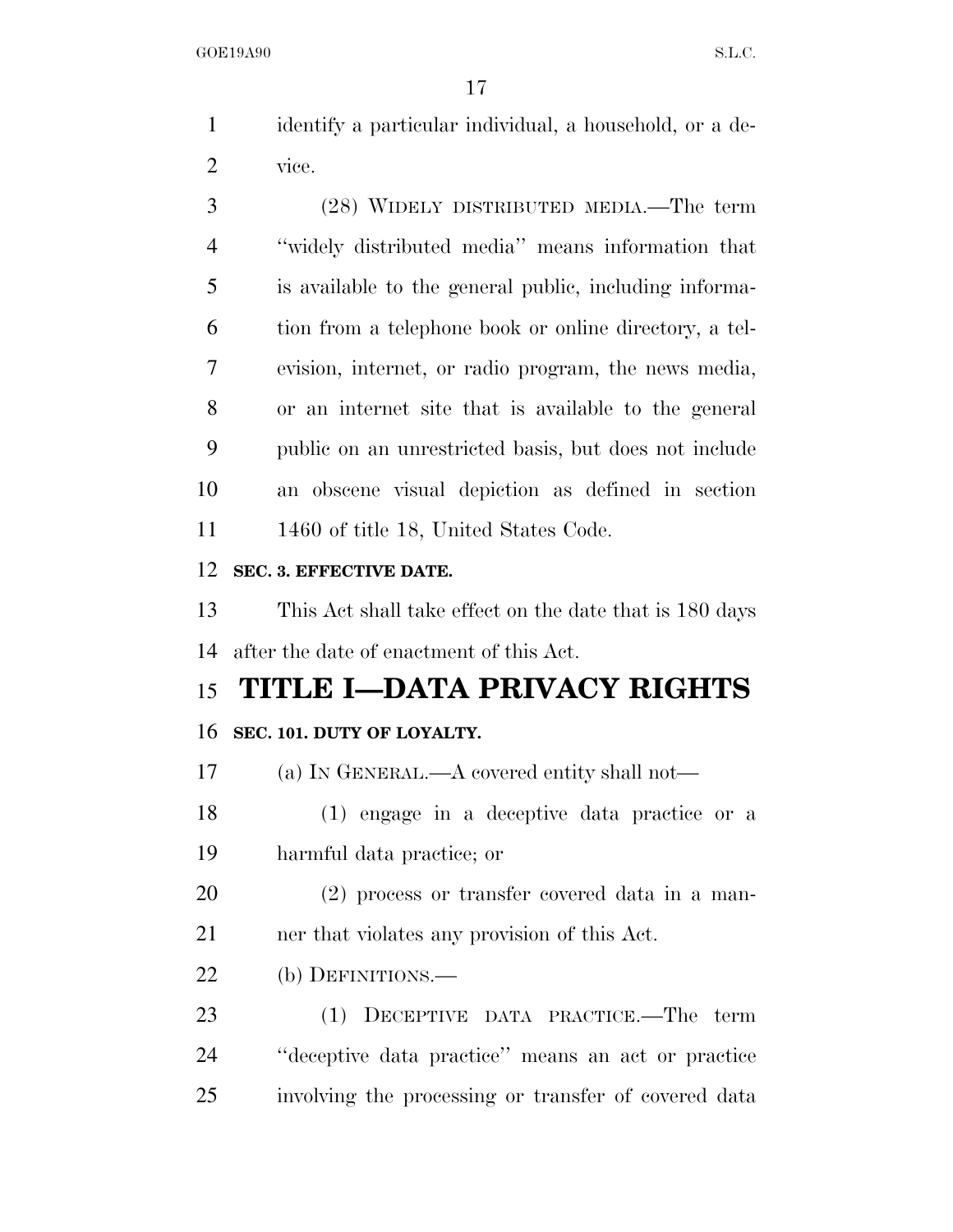| $\mathbf{1}$   | in a manner that constitutes a deceptive act or prac-      |
|----------------|------------------------------------------------------------|
| $\overline{2}$ | tice in violation of section $5(a)(1)$ of the Federal      |
| 3              | Trade Commission Act $(15 \text{ U.S.C. } 45(a)(1)).$      |
| $\overline{4}$ | (2) HARMFUL DATA PRACTICE.—The term                        |
| 5              | "harmful data practice" means the processing or            |
| 6              | transfer of covered data in a manner that causes or        |
| 7              | is likely to cause any of the following:                   |
| 8              | (A) Financial, physical, or reputational in-               |
| 9              | jury to an individual.                                     |
| 10             | (B) Physical or other offensive intrusion                  |
| 11             | upon the solitude or seclusion of an individual            |
| 12             | or the individual's private affairs or concerns,           |
| 13             | where such intrusion would be offensive to a               |
| 14             | reasonable person.                                         |
| 15             | (C) Other substantial injury to an indi-                   |
| 16             | vidual.                                                    |
| 17             | SEC. 102. RIGHT TO ACCESS AND TRANSPARENCY.                |
| 18             | (a) RIGHT TO ACCESS.—A covered entity, upon the            |
| 19             | verified request of an individual, shall provide the indi- |
| 20             | vidual, in a human-readable format that a reasonable indi- |
| 21             | vidual can understand, with—                               |
| <u>22</u>      | $(1)$ a copy or accurate representation of the             |
| 23             | covered data of the individual processed or trans-         |
| 24             | ferred by the covered entity; and                          |
|                |                                                            |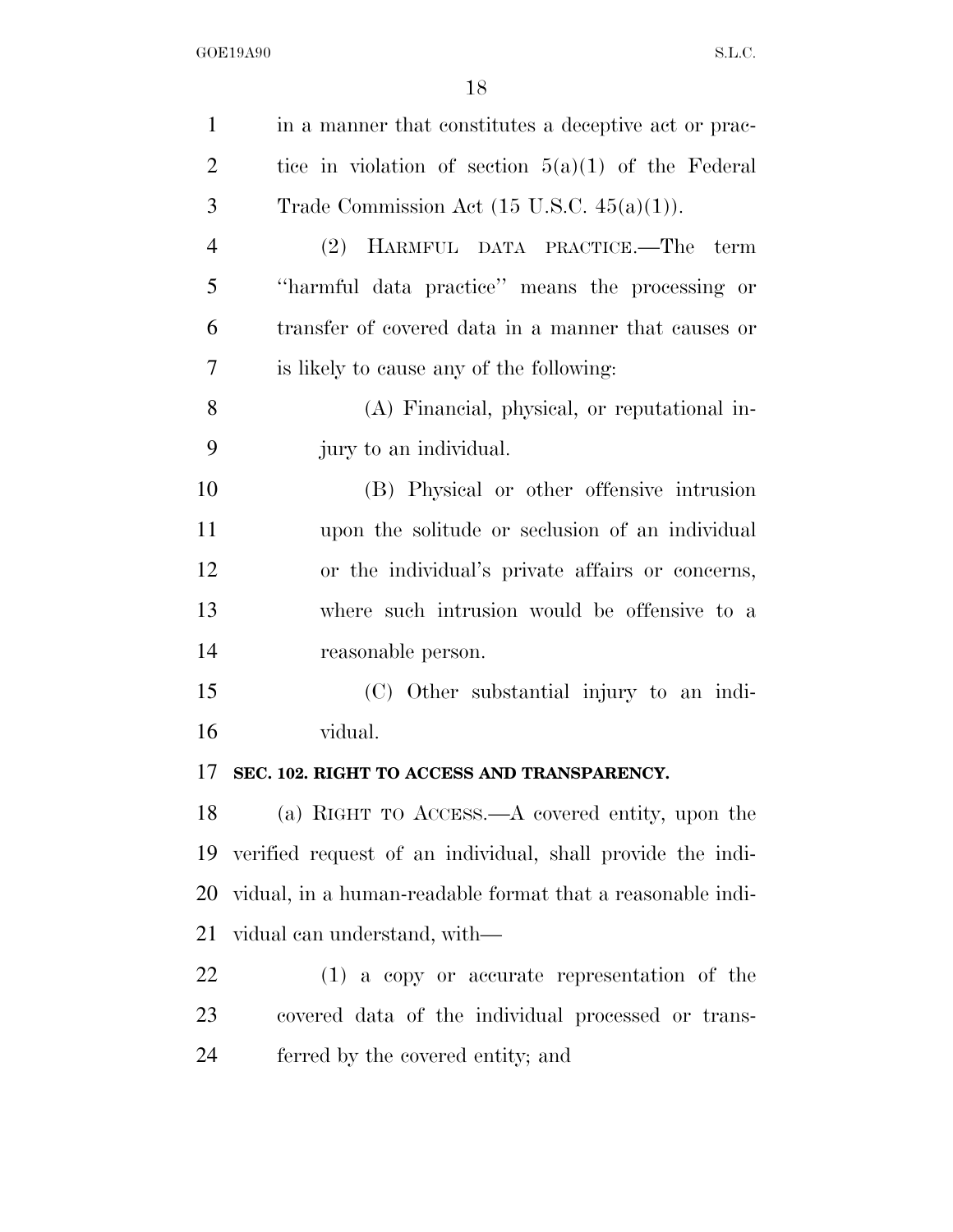(2) the name of any third party to whom cov- ered data of the individual has been transferred by the covered entity and a description of the purpose for which the entity transferred such data to such third party.

 (b) RIGHT TO TRANSPARENCY.—A covered entity shall make publicly and persistently available, in a con- spicuous and readily accessible manner, a privacy policy that provides a detailed and accurate representation of the entity's data processing and data transfer activities. Such privacy policy shall include, at a minimum—

 (1) the identity and the contact information of the covered entity, including the contact information for the covered entity's representative for privacy and data security inquiries;

 (2) each category of data the covered entity col- lects and the processing purposes for which such data is collected;

 (3) whether the covered entity transfers covered data and, if so—

 (A) each category of service provider and 22 third party to which the covered entity transfers covered data and the purposes for which such data is transferred to such categories; and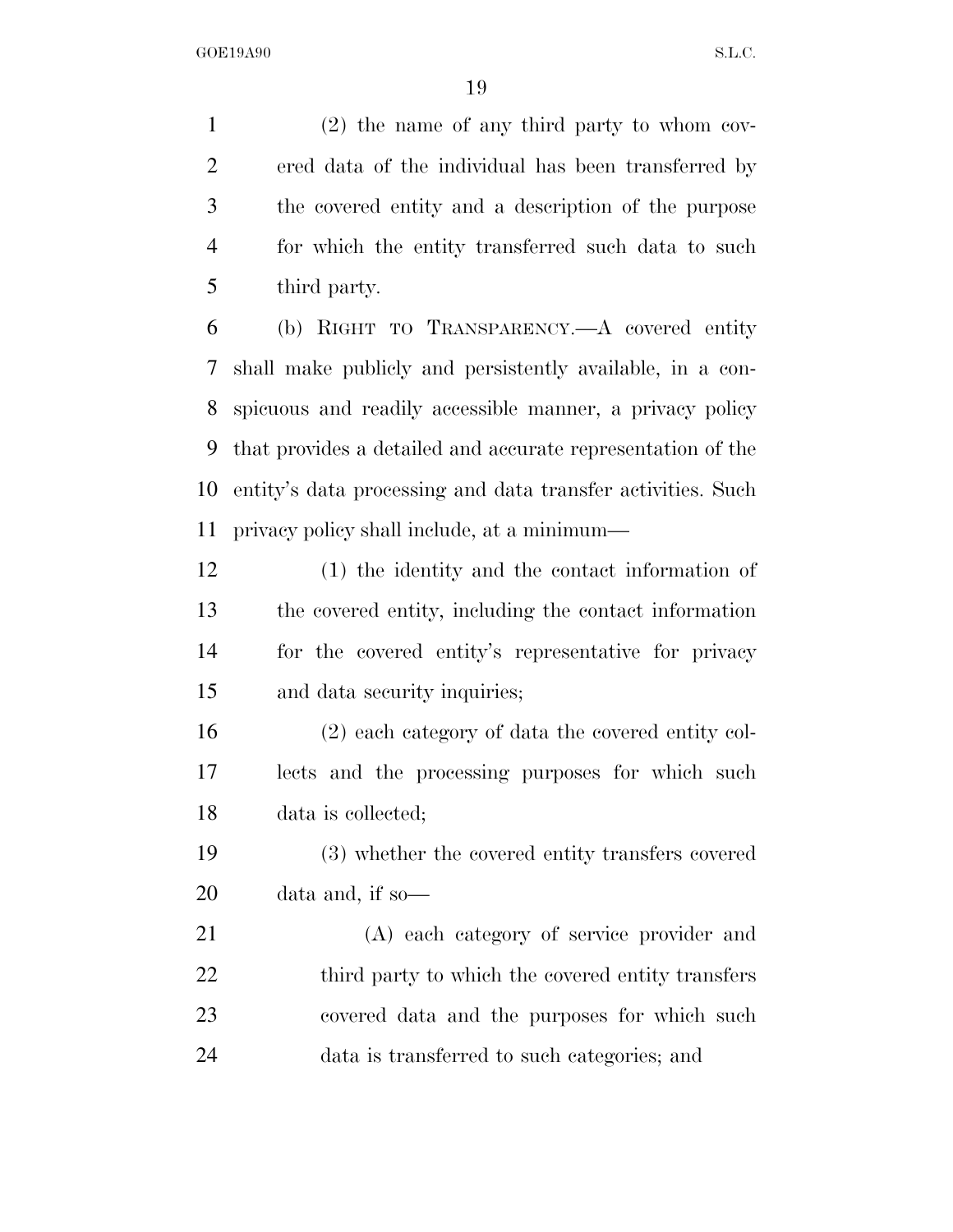| $\mathbf{1}$   | (B) the identity of each third party to                     |
|----------------|-------------------------------------------------------------|
| $\overline{2}$ | which the covered entity transfers covered data             |
| 3              | and the purposes for which such data is trans-              |
| $\overline{4}$ | ferred to such third party, except for transfers            |
| 5              | to governmental entities pursuant to a court                |
| 6              | order or law that prohibits the covered entity              |
| 7              | from disclosing such transfer;                              |
| 8              | (4) how long covered data processed by the cov-             |
| 9              | ered entity will be retained by the covered entity and      |
| 10             | a description of the covered entity's data minimiza-        |
| 11             | tion policies;                                              |
| 12             | (5) how individuals can exercise the individual             |
| 13             | rights described in this title;                             |
| 14             | $(6)$ a description of the covered entity's data se-        |
| 15             | curity policies; and                                        |
| 16             | (7) the effective date of the privacy policy.               |
| 17             | (c) LANGUAGES.—A covered entity shall make the              |
| 18             | privacy policy required under this section available to the |
| 19             | public in all of the languages in which the covered entity  |
| 20             | provides a product or service or carries out any other ac-  |
| 21             | tivities to which the privacy policy relates.               |
| 22             | (d) RIGHT TO CONSENT TO MATERIAL CHANGES.—                  |
| 23             | A covered entity shall not make a material change to its    |
| 24             | privacy policy or practices with respect to previously col- |
| 25             | lected covered data that would weaken the privacy protec-   |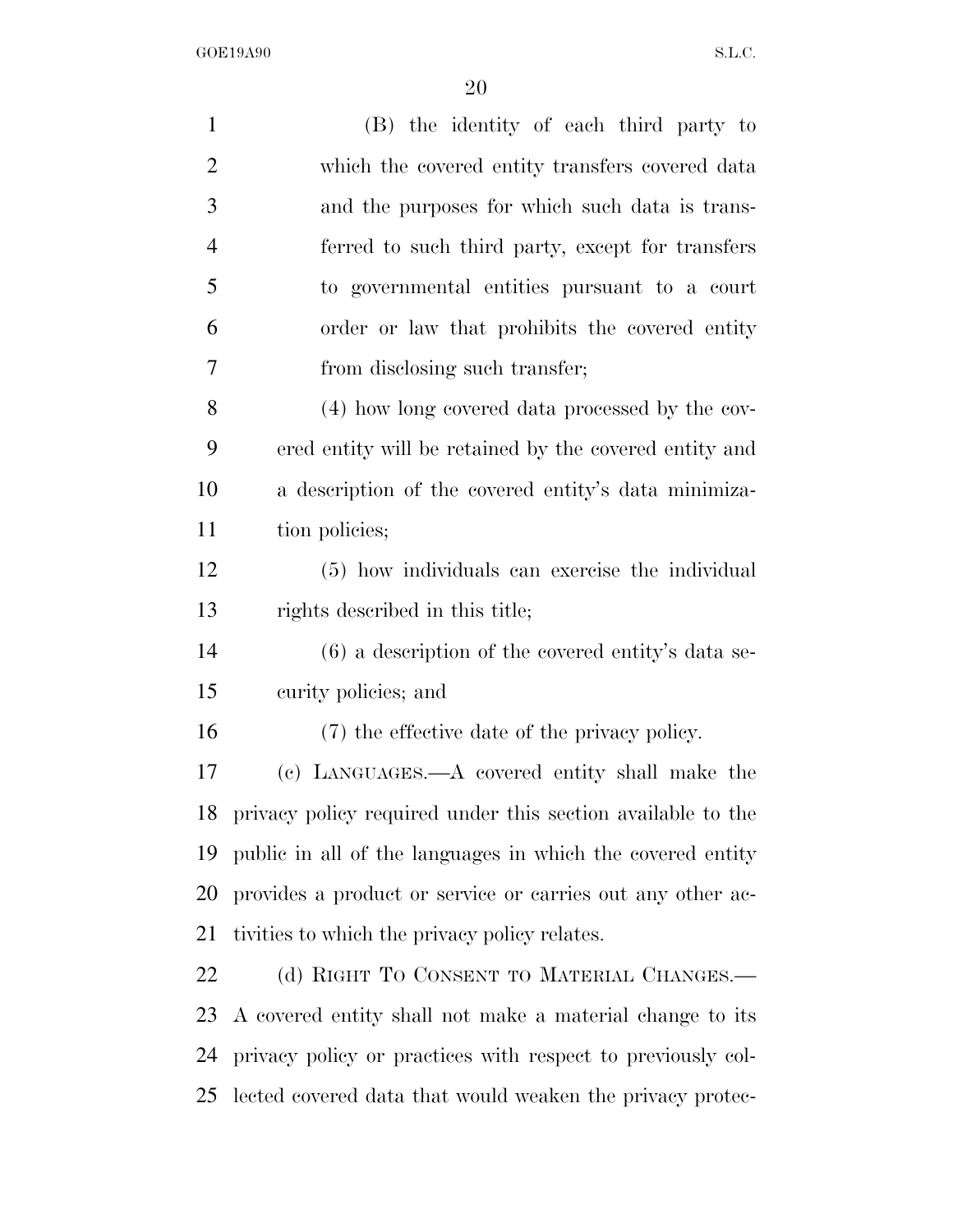tions applicable to such data without first obtaining prior affirmative express consent from the individuals affected. The covered entity shall provide direct notification, where possible, regarding material changes to affected individ- uals, taking into account available technology and the na-ture of the relationship.

### **SEC. 103. RIGHT TO DELETE.**

 A covered entity, upon the verified request of an indi-vidual, shall—

 (1) delete, or allow the individual to delete, any information in the covered data of the individual that is processed by the covered entity; and

 (2) inform any service provider or third party to which the covered entity transferred such data of the individual's deletion request.

### **SEC. 104. RIGHT TO CORRECT INACCURACIES.**

 A covered entity, upon the verified request of an indi-vidual, shall—

 (1) correct, or allow the individual to correct, inaccurate or incomplete information in the covered data of the individual that is processed by the cov-ered entity; and

 (2) inform any service provider or third party to which the covered entity transferred such data of the corrected information.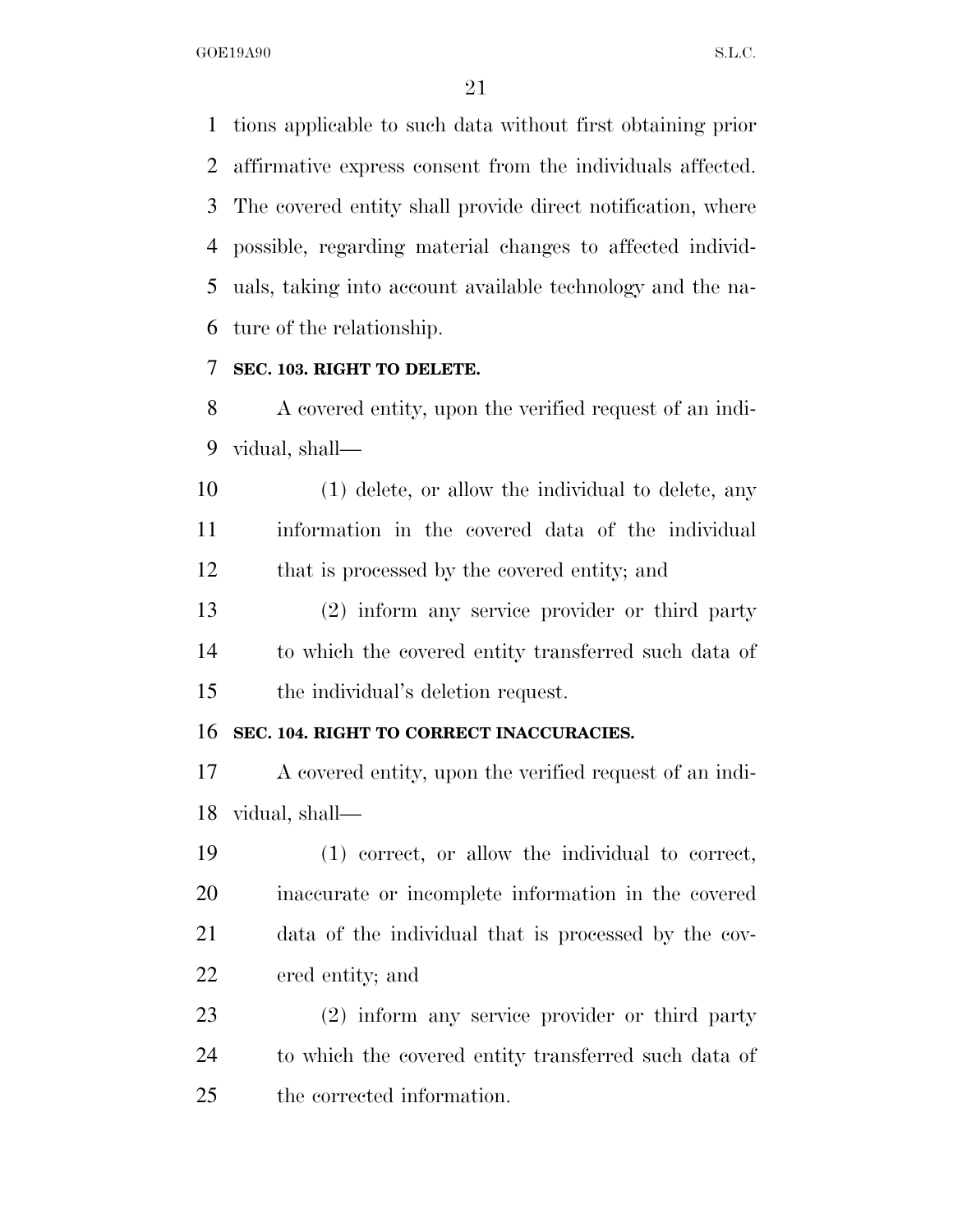# **SEC. 105. RIGHT TO CONTROLS.**  (a) RIGHT TO DATA PORTABILITY.—A covered enti- ty, upon the verified request of an individual, shall export the individual's covered data, except for derived data, without licensing restrictions— (1) in a human-readable format that allows the individual to understand such covered data of the in- dividual; and (2) in a structured, interoperable, and machine- readable format that includes all covered data or other information that the covered entity collected to the extent feasible. (b) RIGHT TO OPT OUT OF TRANSFERS.— (1) IN GENERAL.—A covered entity— (A) shall not transfer an individual's cov- ered data to a third party if the individual ob-jects to the transfer; and

 (B) shall allow an individual to object to the covered entity transferring covered data of the individual to a third party through a proc- ess established under the rule issued by the Commission pursuant to paragraph (2).

# 23 (2) RULEMAKING.—

24 (A) In GENERAL.—Not later than 18 months after the date of enactment of this Act, the Commission shall issue a rule under section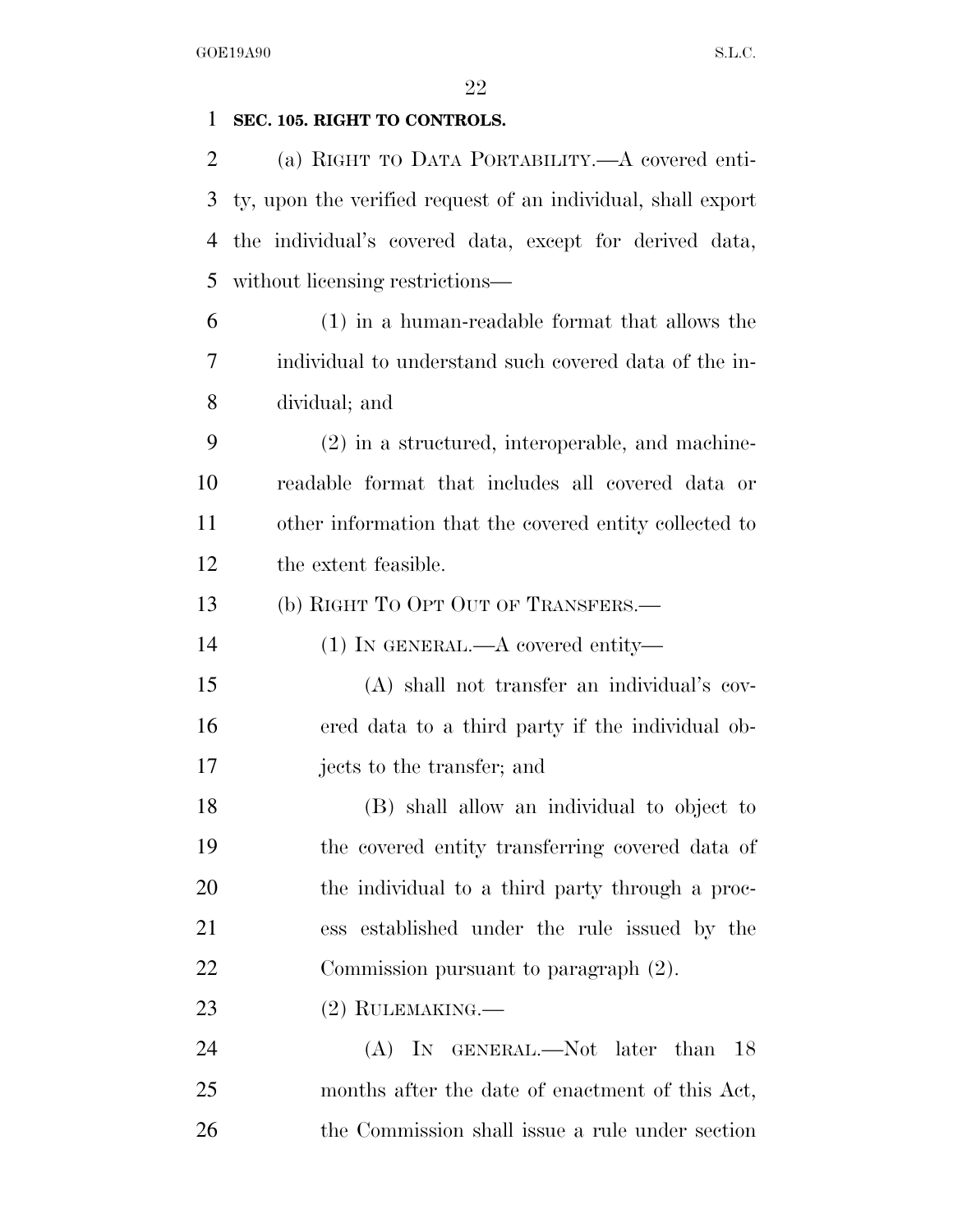| $\mathbf{1}$   | 553 of title 5, United States Code, establishing  |
|----------------|---------------------------------------------------|
| $\overline{2}$ | one or more acceptable processes for covered      |
| 3              | entities to follow in allowing individuals to opt |
| $\overline{4}$ | out of transfers of covered data.                 |
| 5              | (B) REQUIREMENTS.—The processes es-               |
| 6              | tablished by the Commission pursuant to this      |
| 7              | subparagraph shall—                               |
| 8              | (i) be centralized, to the extent fea-            |
| 9              | sible, to minimize the number of opt-out          |
| 10             | designations of a similar type that a con-        |
| 11             | sumer must make;                                  |
| 12             | (ii) include clear and conspicuous opt-           |
| 13             | out notices and consumer friendly mecha-          |
| 14             | nisms to allow an individual to opt out of        |
| 15             | transfers of covered data;                        |
| 16             | (iii) allow an individual that objects to         |
| 17             | a transfer of covered data to view the sta-       |
| 18             | tus of such objection;                            |
| 19             | (iv) allow an individual that objects to          |
| 20             | a transfer of covered data to change the          |
| 21             | status of such objection;                         |
| <u>22</u>      | (v) be privacy protective; and                    |
| 23             | (vi) be informed by the Commission's              |
| 24             | experience developing and implementing            |
| 25             | the National Do Not Call Registry.                |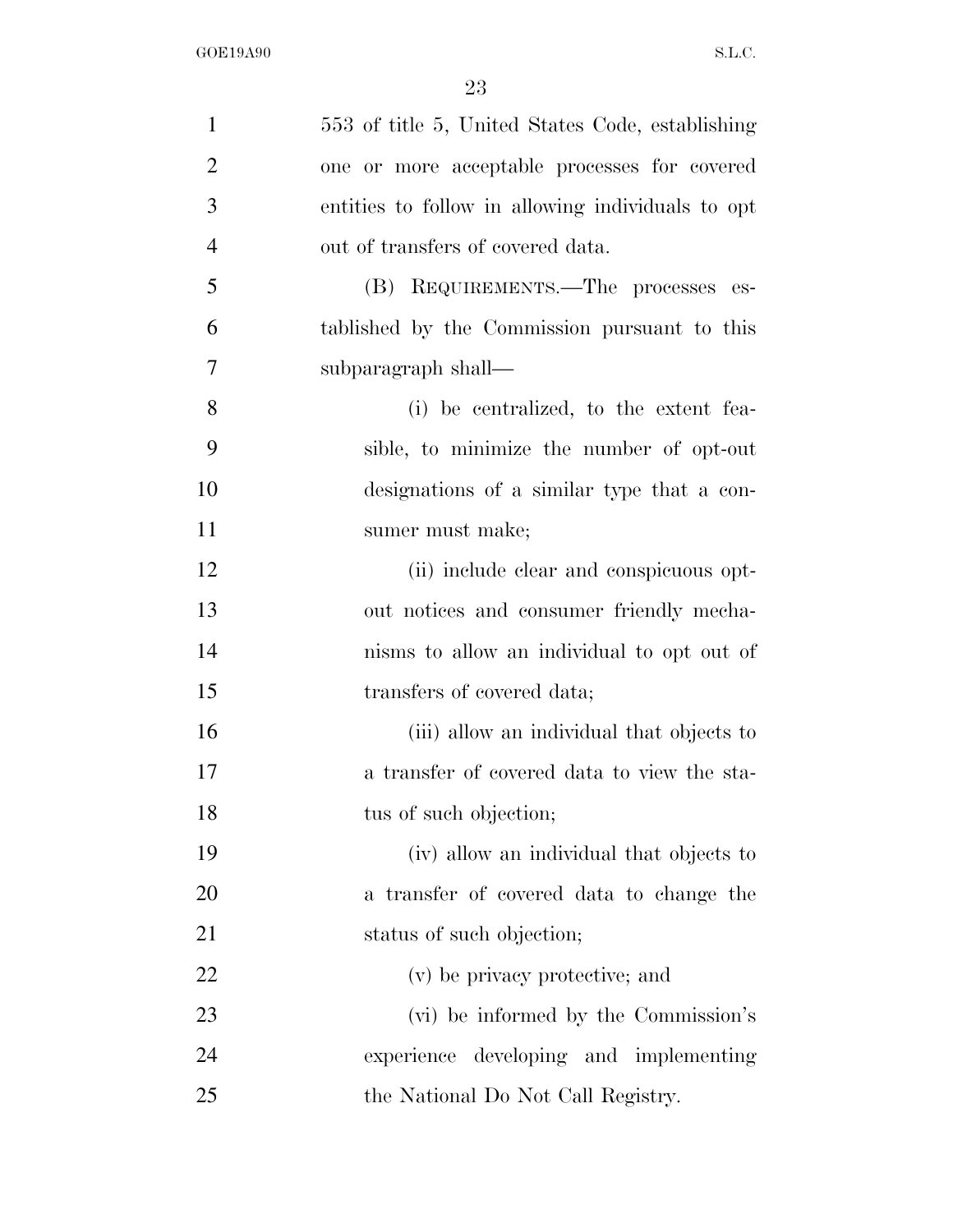| $\mathbf{1}$   | (c) SENSITIVE DATA.—A covered entity—                    |
|----------------|----------------------------------------------------------|
| $\overline{2}$ | (1) shall not process the sensitive covered data         |
| 3              | of an individual without the individual's prior, af-     |
| 4              | firmative express consent;                               |
| 5              | (2) shall not transfer the sensitive covered data        |
| 6              | of an individual without the individual's prior, af-     |
| 7              | firmative express consent;                               |
| 8              | (3) shall provide an individual with a consumer-         |
| 9              | friendly means to withdraw affirmative express con-      |
| 10             | sent to process the sensitive covered data of the indi-  |
| 11             | vidual; and                                              |
| 12             | (4) is not required to obtain prior, affirmative         |
| 13             | express consent to process or transfer publicly avail-   |
| 14             | able information.                                        |
| 15             | SEC. 106. RIGHT TO DATA MINIMIZATION.                    |
| 16             | A covered entity shall not process or transfer covered   |
| 17             | data beyond what is reasonably necessary, proportionate, |
| 18             | and limited—                                             |
| 19             | (1) to carry out the specific processing purposes        |
| 20             | and transfers described in the privacy policy made       |
| 21             | available by the covered entity as required under sec-   |
| 22             | tion $102$ ;                                             |
| 23             | $(2)$ to carry out a specific processing purpose or      |
| 24             | transfer for which the covered entity has obtained       |
| 25             | affirmative express consent; or                          |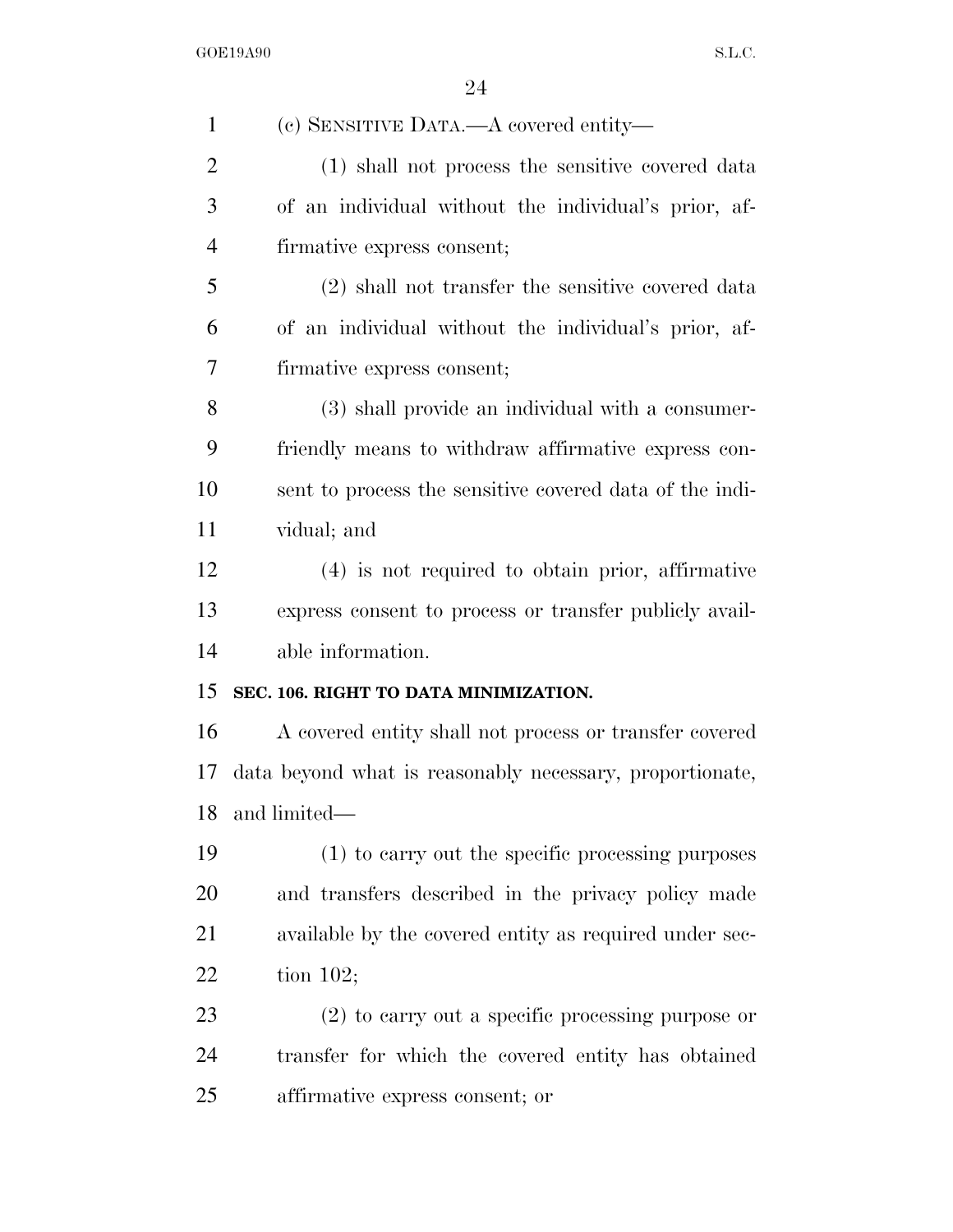(3) for a purpose specifically permitted under subsection (d) of section 110.

 Covered data processing and transfers consistent with this section shall not supersede any other provision of this Act.

### **SEC. 107. RIGHT TO DATA SECURITY.**

 (a) IN GENERAL.—A covered entity shall establish, implement, and maintain reasonable data security prac- tices to protect the confidentiality, integrity, and accessi- bility of covered data. Such data security practices shall be appropriate to the volume and nature of the covered data at issue.

 (b) SPECIFIC REQUIREMENTS.—Data security prac- tices required under subsection (a) shall include, at a min-imum, the following:

 (1) ASSESS VULNERABILITIES.—Identifying and assessing any reasonably foreseeable risks to, and vulnerabilities in, each system maintained by the covered entity that processes or transfers cov- ered data, including unauthorized access to or risks to covered data, human vulnerabilities, access rights, and use of service providers. Such activities shall in- clude a plan to receive and respond to unsolicited re-ports of vulnerabilities by entities and individuals.

 (2) PREVENTIVE AND CORRECTION ACTION.— Taking preventive and corrective action to mitigate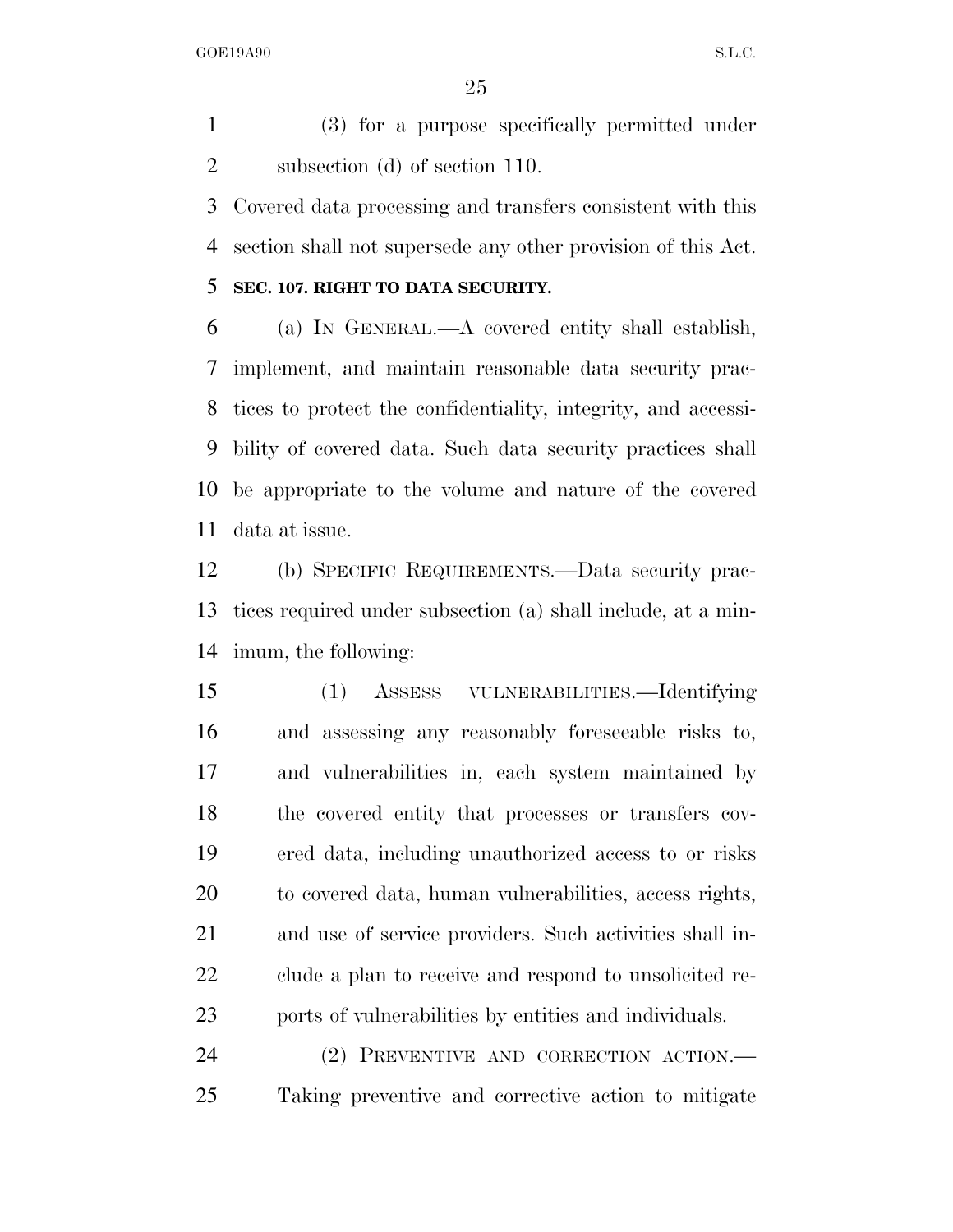any risks or vulnerabilities to covered data identified by the covered entity, which may include imple- menting administrative, technical, or physical safe- guards or changes to data security practices or the architecture, installation, or implementation of net-work or operating software.

 (3) INFORMATION RETENTION AND DIS- POSAL.—Disposing covered data that is required to be deleted or is no longer necessary for the purpose for which the data was collected unless an individual has provided affirmative express consent to such re- tention. Such process shall include destroying, per- manently erasing, or otherwise modifying the cov- ered data to make such data permanently unreadable or indecipherable and unrecoverable and data hygiene practices to ensure ongoing compliance with this subsection.

 (4) TRAINING.—Training all employees with ac- cess to covered data on how to safeguard covered data and protect individual privacy and updating 21 that training as necessary.

 (c) TRAINING GUIDELINES.—Not later than 1 year after the date of enactment of this Act, the Commission, in conjunction with the National Institute of Standards and Technology, shall publish guidance for covered entities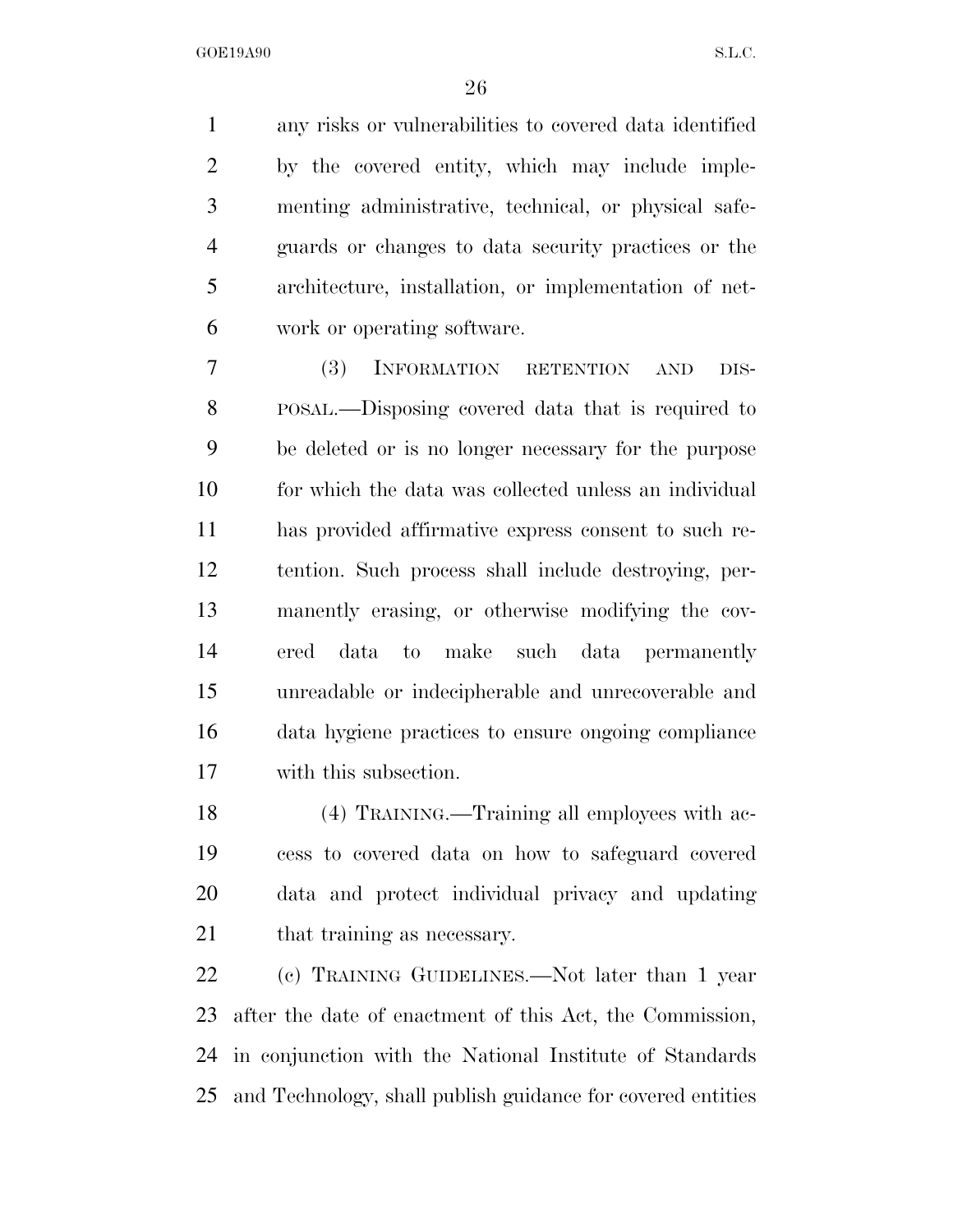on how to provide effective data security and privacy train-2 ing as described in subsection  $(b)(4)$ .

### **SEC. 108. CIVIL RIGHTS.**

(a) PROTECTIONS.—

 (1) IN GENERAL.—A covered entity shall not process or transfer covered data on the basis of an individual's or class of individuals' actual or per- ceived race, color, ethnicity, religion, national origin, sex, gender, gender identity, sexual orientation, fa- milial status, biometric information, lawful source of income, or disability—

 (A) for the purpose of advertising, mar- keting, soliciting, offering, selling, leasing, li- censing, renting, or otherwise commercially con- tracting for a housing, employment, credit, or education opportunity, in a manner that unlaw- fully discriminates against or otherwise makes the opportunity unavailable to the individual or class of individuals; or

 (B) in a manner that unlawfully seg- regates, discriminates against, or otherwise makes unavailable to the individual or class of individuals the goods, services, facilities, privi- leges, advantages, or accommodations of any place of public accommodation.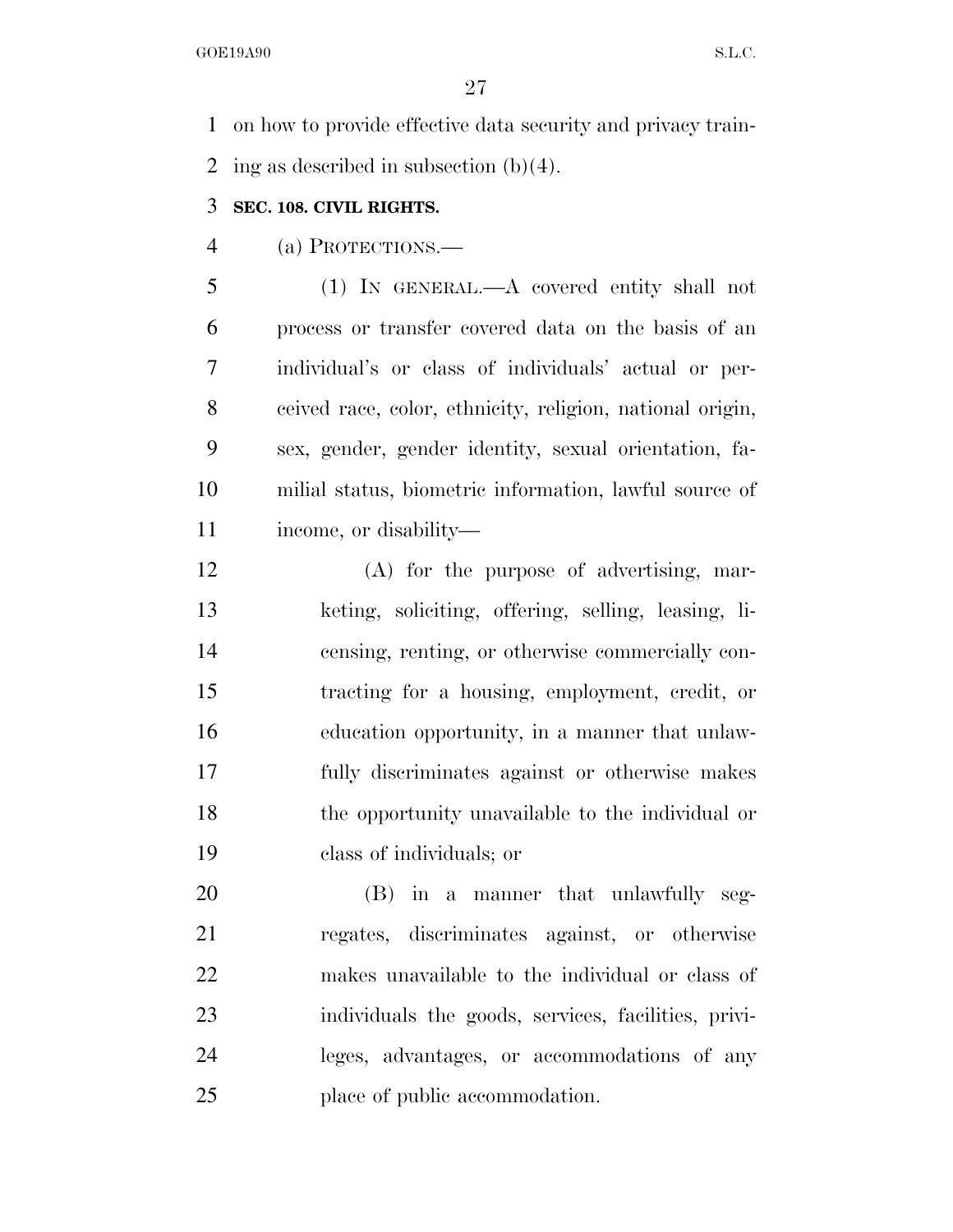(2) EXCEPTION.—Nothing in this section shall limit a covered entity from processing covered data for legitimate internal testing for the purpose of pre- venting unlawful discrimination or otherwise deter- mining the extent or effectiveness of the covered en- tity's compliance with this Act. (3) FTC ADVISORY OPINIONS.—A covered enti- ty may request advice from the Commission con- cerning the covered entity's potential compliance with this subsection, in accordance with the Com- mission's rules of practice on advisory opinions. (b) ALGORITHMIC DECISION-MAKING IMPACT AS- SESSMENT.— (1) IMPACT ASSESSMENT.—Notwithstanding any other provision of law, a covered entity engaged in algorithmic decision-making, or in assisting others in algorithmic decision-making for the purpose of processing or transferring covered data, solely or in part to make or facilitate advertising for housing, education, employment or credit opportunities, or an eligibility determination for housing, education, em- ployment or credit opportunities or determining ac- cess to, or restrictions on the use of, any place of public accommodation, must annually conduct an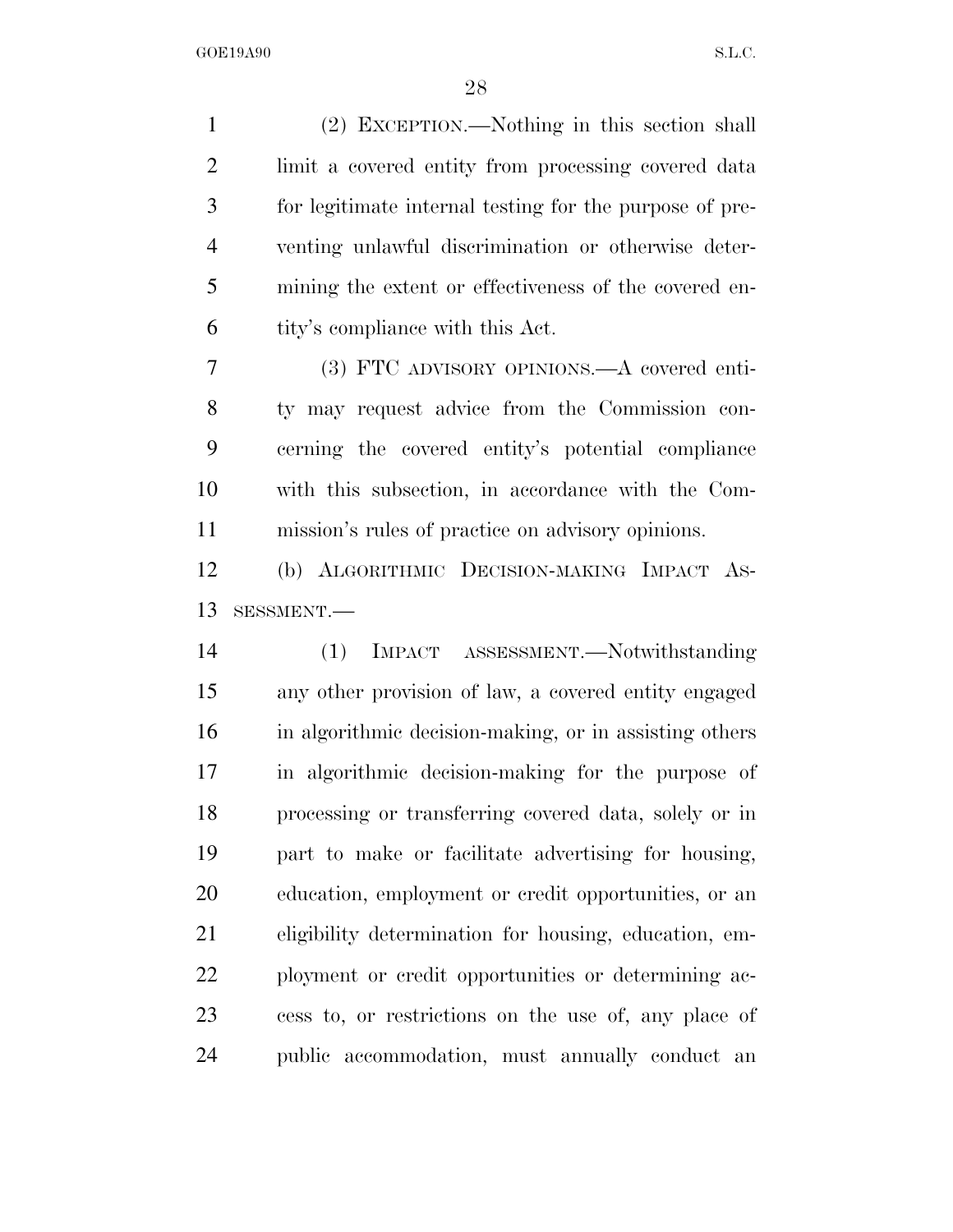impact assessment of such algorithmic decision-mak-ing that—

 (A) describes and evaluates the develop- ment of the covered entity's algorithmic deci- sion-making processes including the design and training data used to develop the algorithmic decision-making process, how the algorithmic decision-making process was tested for accu-racy, fairness, bias and discrimination; and

 (B) assesses whether the algorithmic deci- sion-making system produces discriminatory re- sults on the basis of an individual's or class of individuals' actual or perceived race, color, eth- nicity, religion, national origin, sex, gender, gender identity, sexual orientation, familial sta- tus, biometric information, lawful source of in-come, or disability.

 (2) EXTERNAL, INDEPENDENT AUDITOR OR RE- SEARCHER.—A covered entity may utilize an exter- nal, independent auditor or researcher to conduct 21 such assessments.

(3) AVAILABILITY.—The covered entity—

 (A) shall make the impact assessment available to the Commission upon request; and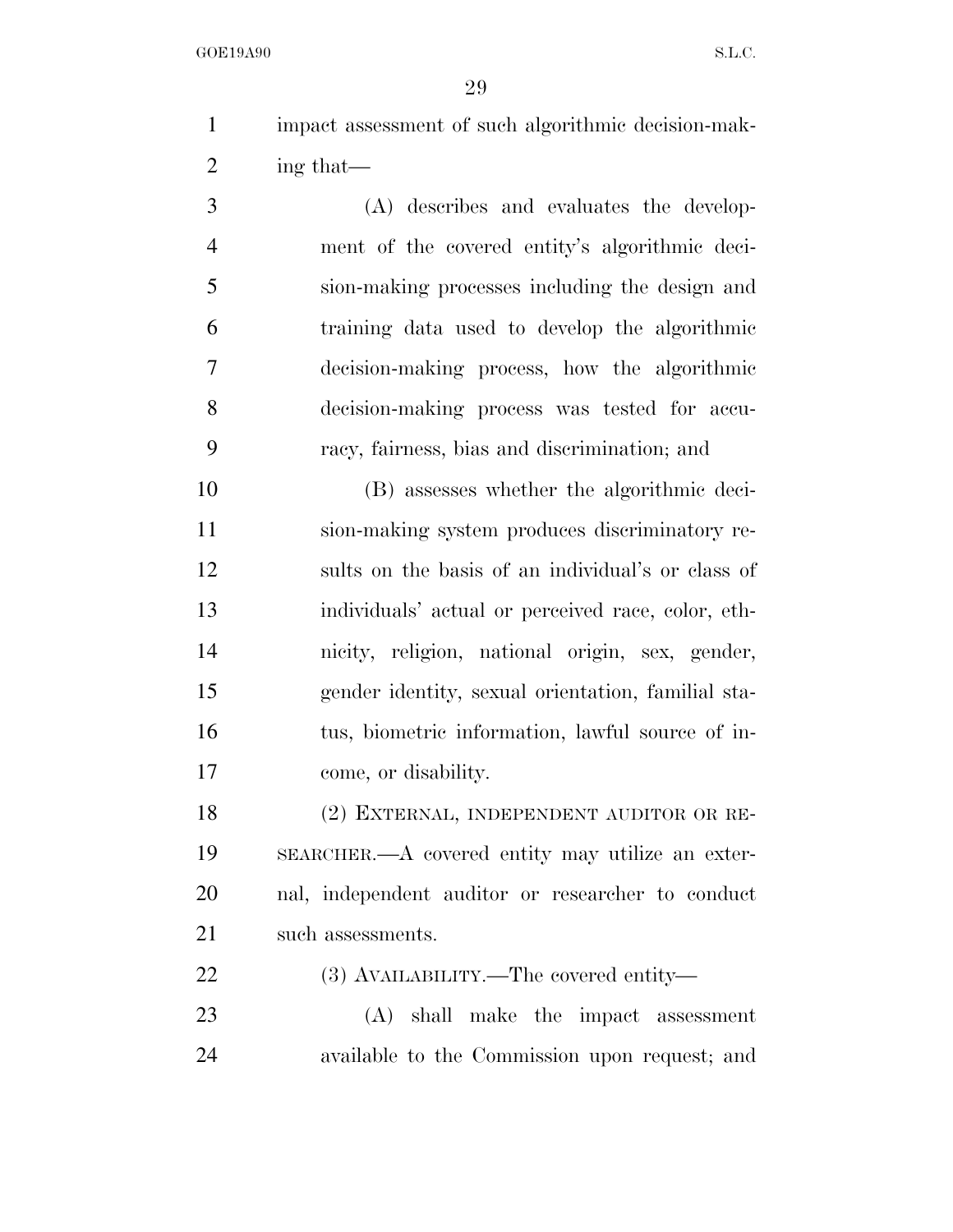(B) may make the impact assessment pub-2 lic.

 A covered entity may redact and segregate trade se- crets as defined by section 1839 of title 18, United States Code, from public disclosure under this sub-section.

 (4) STUDY.—Not later than 3 years after the date of enactment of this Act, the Commission shall publish a report containing the results of a study, using the Commission's authority under section 6(b) of the Federal Trade Commission Act (15 U.S.C. 46(b)), examining the use of algorithms for the pur- poses described in this subsection. Not later than 3 years after the publication of the initial report, and as necessary thereafter, the Commission shall pub-16 lish a new and updated version of such report.

### **SEC. 109. PROHIBITION ON WAIVER OF RIGHTS.**

 A covered entity shall not condition the provision of a service or product to an individual on the individual's agreement to waive privacy rights guaranteed by—

 (1) sections 101, 105(a), and 106 through 109 of this Act; and

 (2) sections 102 through 104, and 105(b) and (c) of this Act, except in the case where—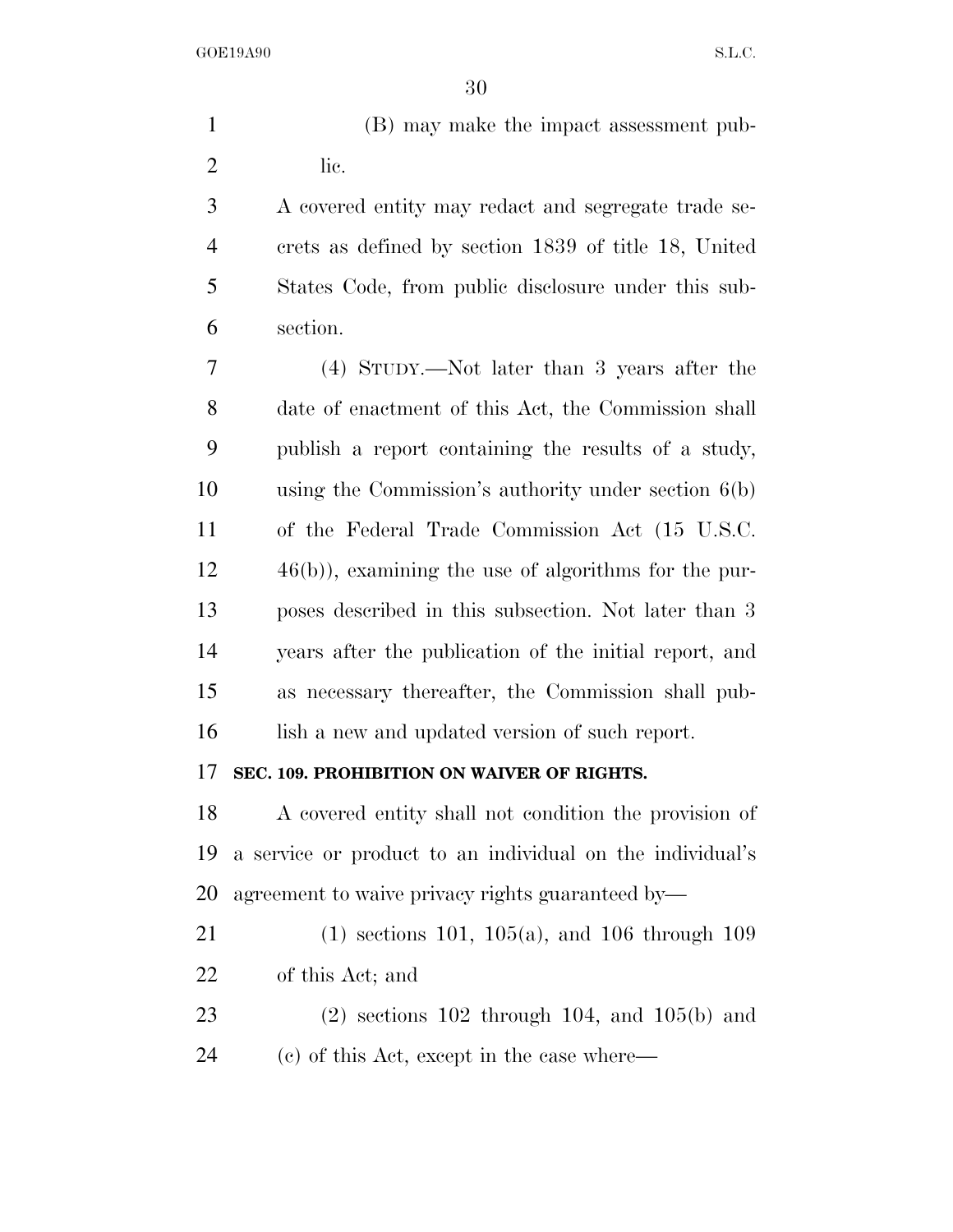| $\mathbf{1}$   | (A) there exists a direct relationship be-            |
|----------------|-------------------------------------------------------|
| $\overline{2}$ | tween the individual and the covered entity ini-      |
| 3              | tiated by the individual;                             |
| $\overline{4}$ | (B) the provision of the service or product           |
| 5              | requested by the individual requires the proc-        |
| 6              | essing or transferring of the specific covered        |
| $\tau$         | data of the individual and the covered data is        |
| 8              | strictly necessary to provide the service or prod-    |
| 9              | uct; and                                              |
| 10             | (C) an individual provides affirmative ex-            |
| 11             | press consent to such specific limitations.           |
| 12             | SEC. 110. LIMITATIONS AND APPLICABILITY.              |
| 13             | (a) VERIFICATION OF REQUESTS.—                        |
| 14             | $(1)$ IN GENERAL.—A covered entity shall not          |
| 15             | permit an individual to exercise a right described in |
| 16             | sections $102$ through $105(a)$ if—                   |
| 17             | (A) the covered entity cannot reasonably              |
| 18             | verify that the individual making the request to      |
| 19             | exercise the right is the individual whose cov-       |
| 20             | ered data is the subject of the request or an in-     |
| 21             | dividual authorized to make such a request on         |
| <u>22</u>      | the individual's behalf; or                           |
|                |                                                       |
| 23             | (B) the covered entity reasonably believes            |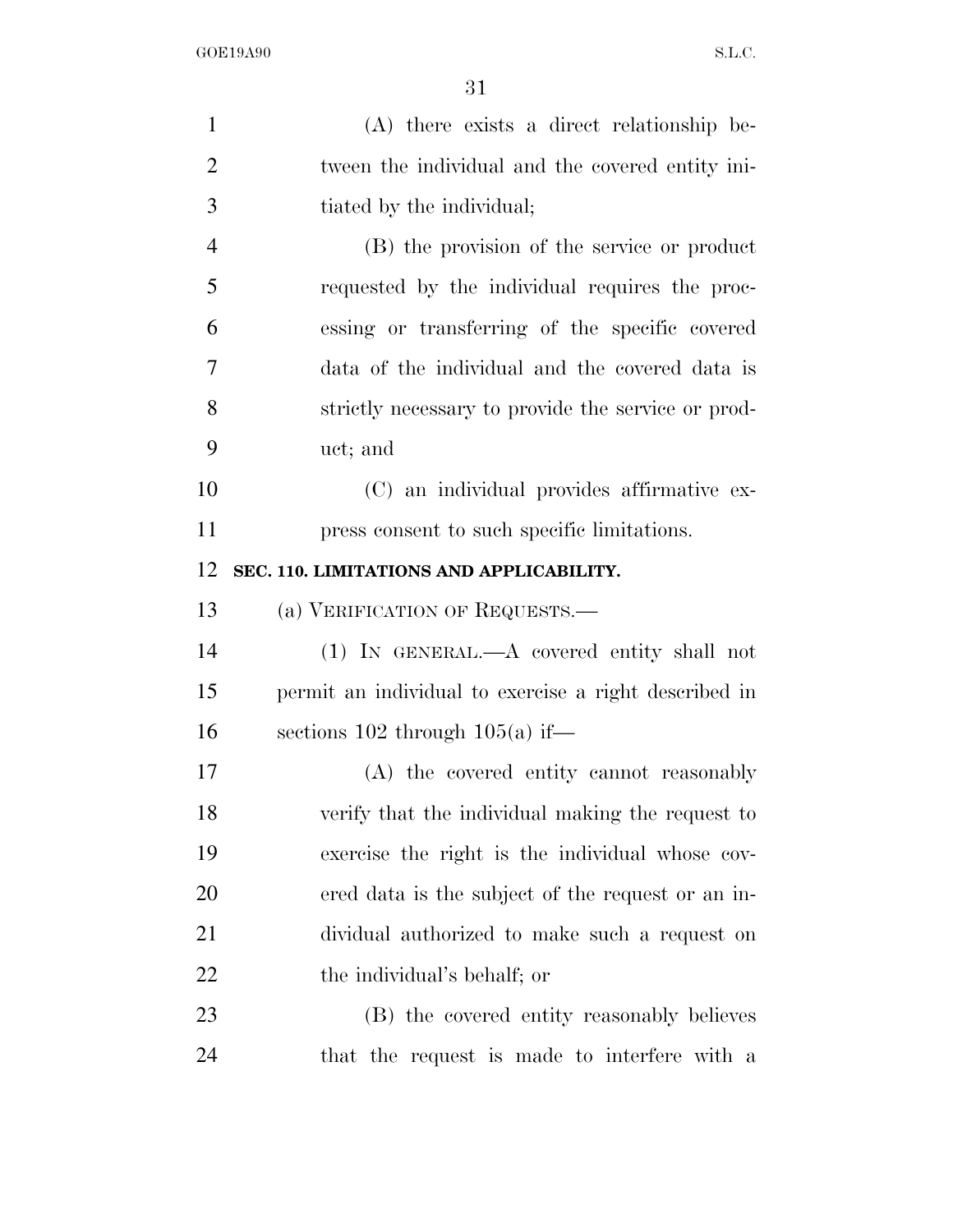contract between the covered entity and another individual.

 (2) ADDITIONAL INFORMATION.—If a covered entity cannot reasonably verify that a request to ex- ercise a right described in sections 102 through 105(a) is made by the individual whose covered data is the subject of the request (or an individual au- thorized to make such a request on the individual's behalf), the covered entity shall request the provision of additional information necessary for the sole pur- pose of verifying the identity of the individual and shall not process or transfer such additional infor-mation for any other purpose.

 (3) BURDEN MINIMIZATION.—A covered entity shall minimize the inconvenience to consumers relat- ing to the verification or authentication of requests. (b) COST OF ACCESS.—A covered entity shall carry out the rights described in sections 102 through 105(a) free of charge.

 (c) EXCEPTIONS TO SECTIONS 102 THROUGH 105(b).—A covered entity may decline to comply with an individual's request to exercise a right described in sec-23 tions through  $105(b)$  if—

 (1) complying with the request would be demon-strably impossible (for purposes of this paragraph,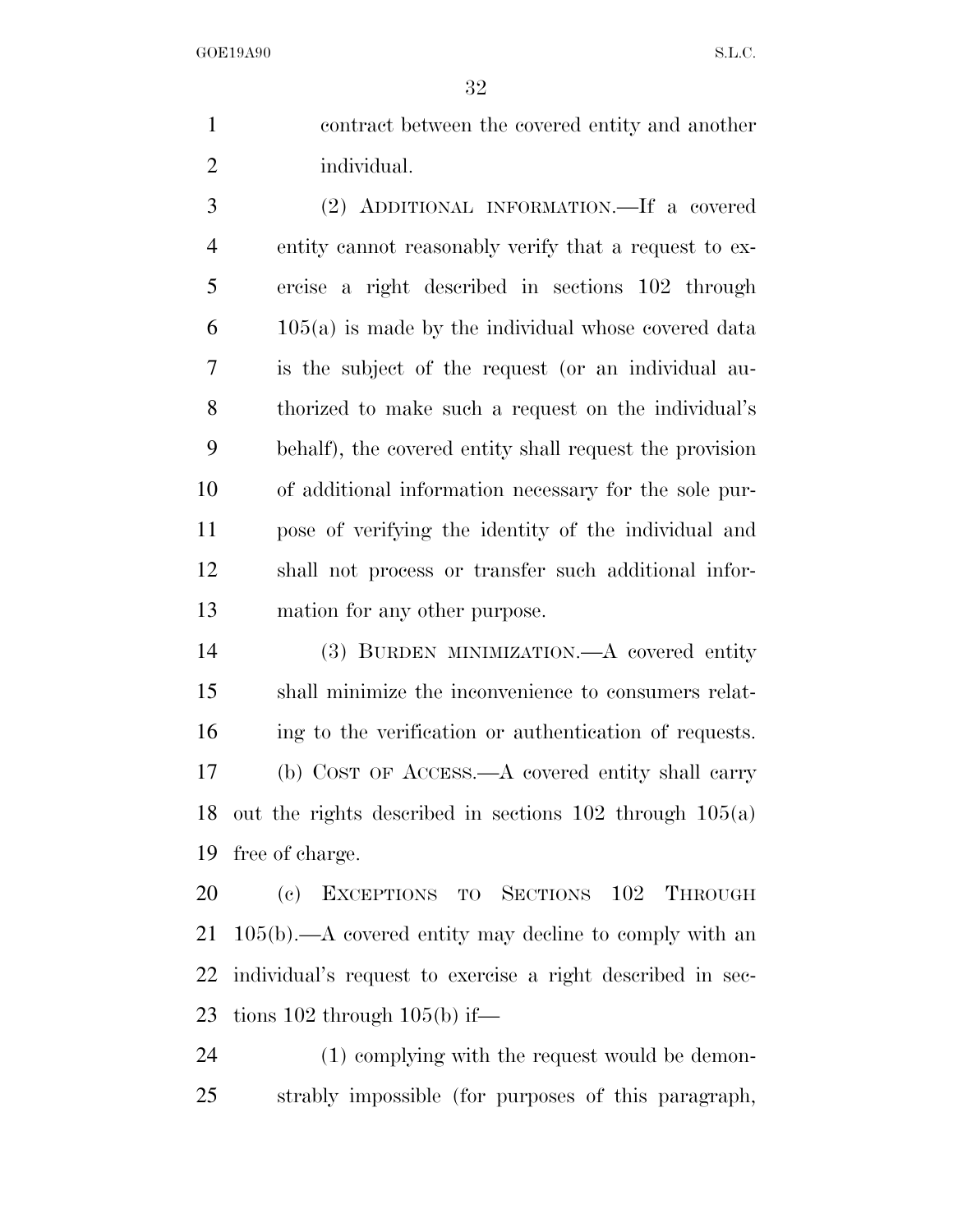the receipt of a large number of verified requests, on its own, shall not be considered to render compliance with a request demonstrably impossible); (2) complying with the request would prevent the covered entity from carrying out internal audits, performing accounting functions, processing refunds, or fulfilling warranty claims, provided that the cov-ered data that is the subject of the request is not

 processed or transferred for any purpose other than such specific activities;

 (3) the request is made to correct or delete pub-12 licly available information, and then only to the ex-tent the data is publicly available information;

 (4) complying with the request would impair the publication of newsworthy information of legiti- mate public concern to the public by a covered enti- ty, or the processing or transfer of information by a covered entity for such purpose;

 (5) complying with the request would impair the privacy of another individual or the rights of an-other to exercise free speech; or

 (6) the covered entity processes or will process the data subject to the request for a specific purpose described in subsection (d) of this section, and com-plying with the request would prevent the covered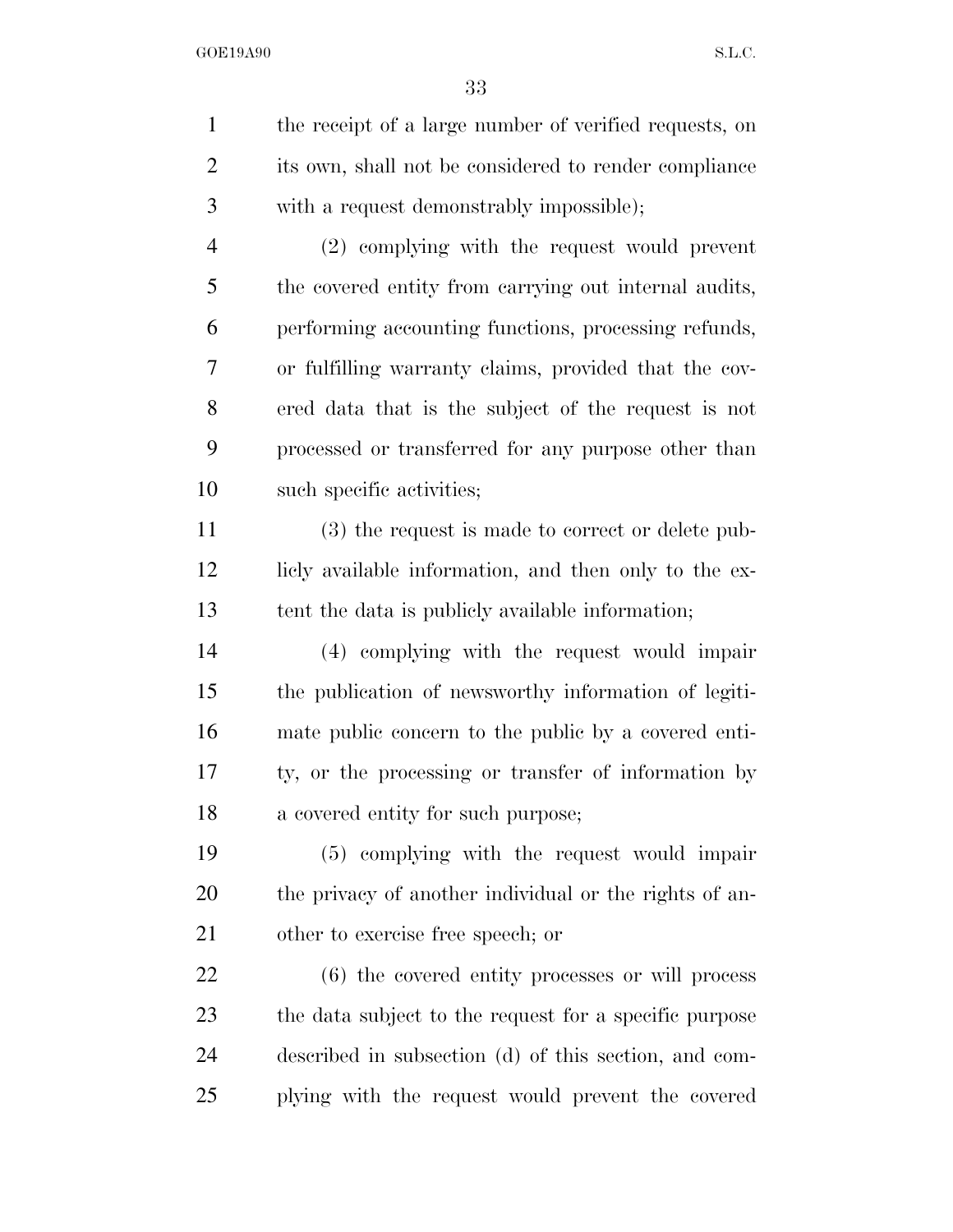entity from using such data for such specific pur- pose. (d) EXCEPTIONS TO AFFIRMATIVE EXPRESS CON-

SENT.—

 (1) IN GENERAL.—A covered entity may proc- ess or transfer covered data without the individual's affirmative express consent for any of the following purposes, provided that the processing or transfer is reasonably necessary, proportionate, and limited to such purpose:

 (A) To complete a transaction or fulfill an order or service specifically requested by an in- dividual, such as billing, shipping, or account-ing.

 (B) To perform system maintenance, debug systems, or repair errors to ensure the functionality of a product or service provided by 18 the covered entity.

 (C) To detect or respond to a security inci- dent, provide a secure environment, or maintain 21 the safety of a product or service.

 (D) To protect against malicious, decep-23 tive, fraudulent or illegal activity.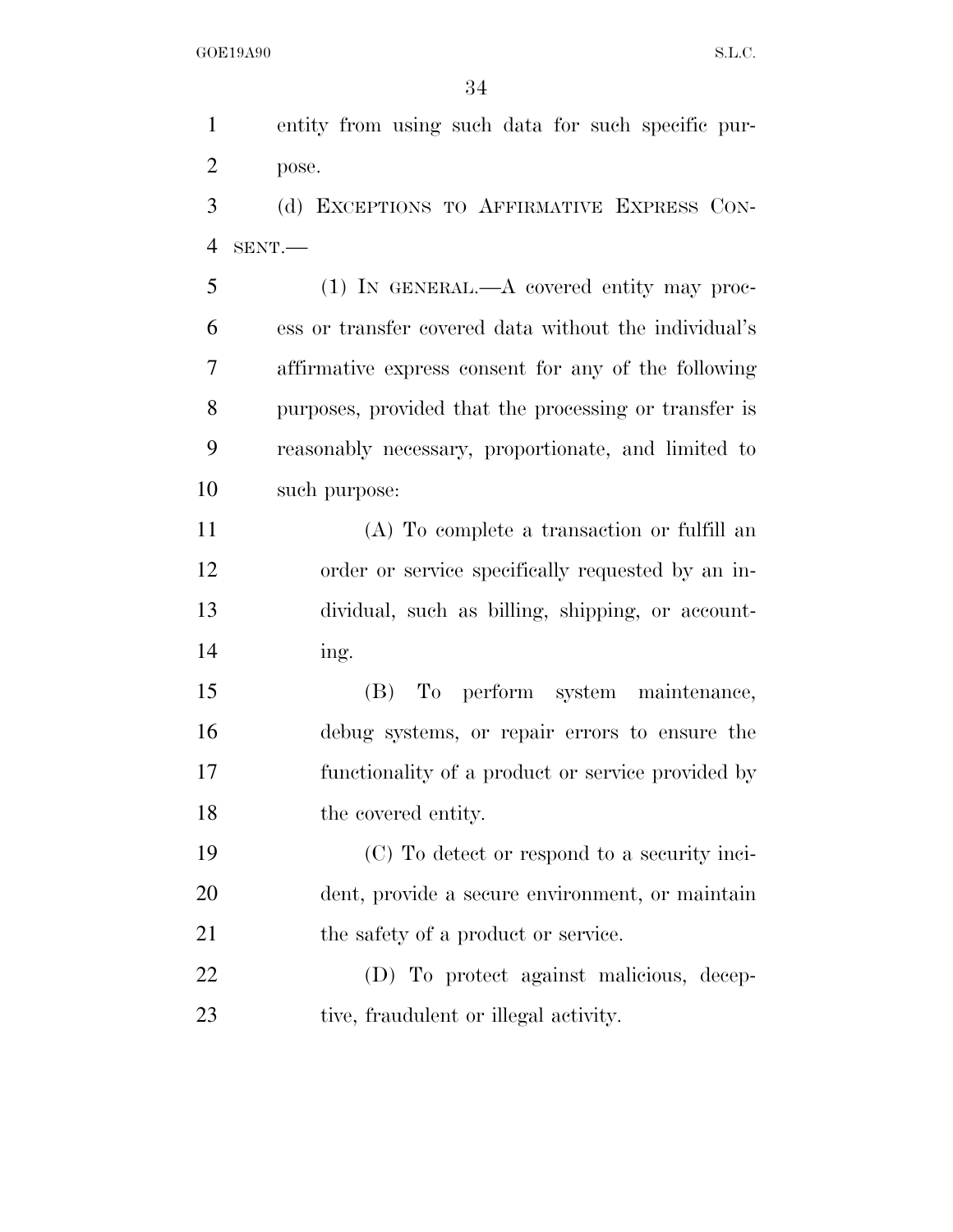(E) To comply with a legal obligation or the establishment, exercise, or defense of legal claims. (F) To prevent an individual from suf- fering harm where the covered entity believes in good faith that the individual is in danger of suffering death or serious physical injury. (G) To effectuate a product recall pursu- ant to Federal or State law. (H) To conduct scientific, historical, or statistical research in the public interest that adheres to all other applicable ethics and pri- vacy laws and is approved, monitored, and gov- erned by an institutional review board or a similar oversight entity that meets standards promulgated by the Commission pursuant to section 553 of title 5, United States Code. 18 (2) BIOMETRIC INFORMATION.—Not later than 1 year after the date of enactment of this Act, the

 Commission shall promulgate regulations pursuant to section 553 of title 5, United States Code, identi- fying privacy protective requirements for the proc- essing of biometric information for a purpose de- scribed in subparagraph (C) or (D) of paragraph (1). Such regulations shall include—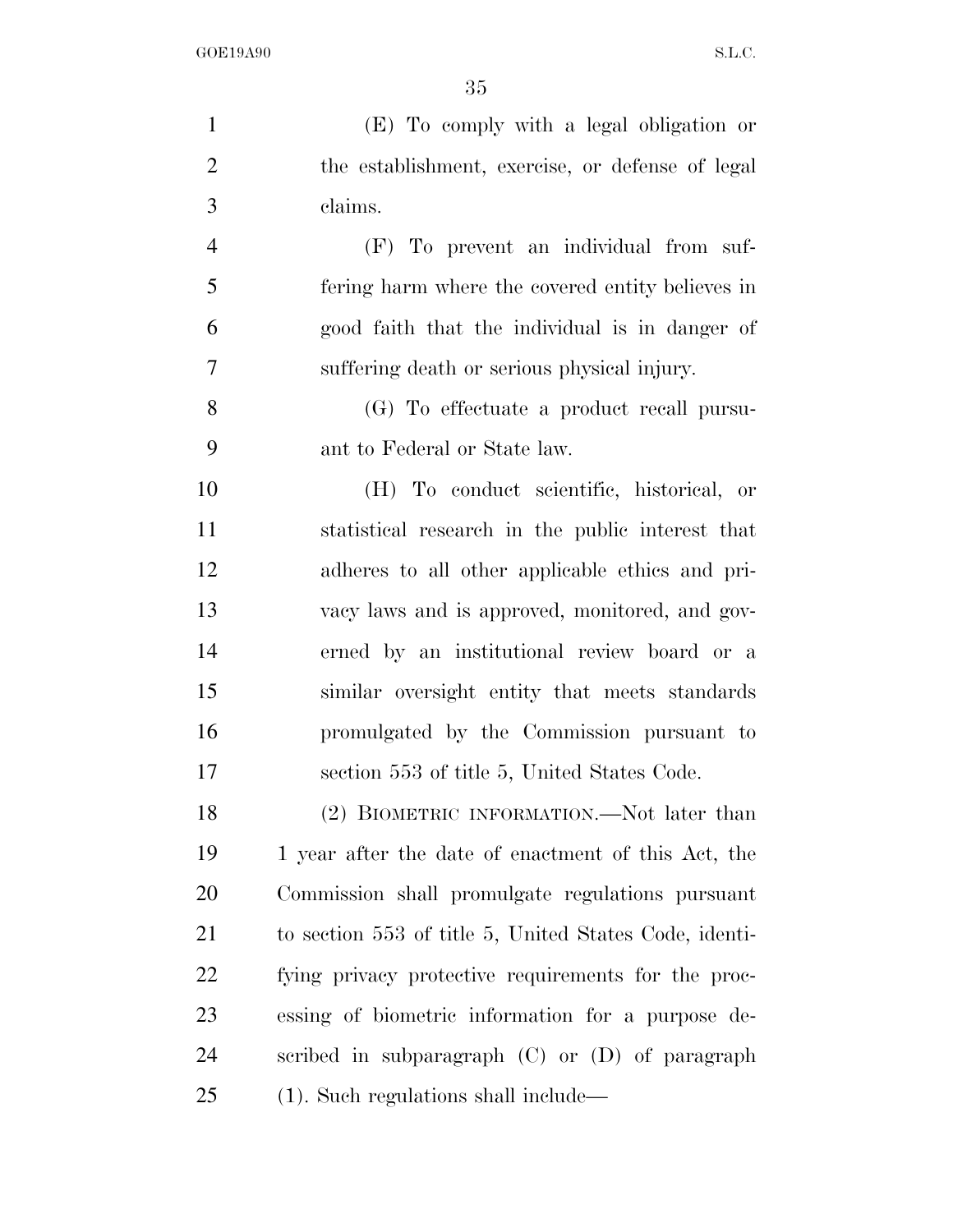| $\mathbf{1}$   | (A) strict data processing limitations, in-                 |
|----------------|-------------------------------------------------------------|
| $\overline{2}$ | cluding a prohibition on the processing of bio-             |
| 3              | metric information unless the covered entity has            |
| $\overline{4}$ | a reasonable suspicion, after a specific criminal           |
| 5              | incident involving the covered entity, that the             |
| 6              | individual may engage in criminal activity;                 |
| 7              | (B) strict data transfer limitations, includ-               |
| 8              | ing a prohibition on the transfer of biometric              |
| 9              | information to a third party other than to com-             |
| 10             | ply with a legal obligation or to establish, exer-          |
| 11             | cise, or defend a legal claim; and                          |
| 12             | (C) strict transparency obligations, includ-                |
| 13             | ing requiring disclosures in a conspicuous and              |
| 14             | readily accessible manner regarding specific                |
| 15             | data processing and transfer activities.                    |
| 16             | (e) JOURNALISM EXCEPTION.—Nothing in this title             |
| 17             | shall apply to the publication of newsworthy information    |
| 18             | of legitimate public concern to the public by a covered en- |
| 19             | tity, or to the processing or transfer of information by a  |
| 20             | covered entity for that purpose.                            |
| 21             | (f) APPLICABILITY OF OTHER DATA PRIVACY RE-                 |
| 22             | QUIREMENTS.—A covered entity that is required to com-       |
| 23             | ply with title V of the Gramm-Leach-Bliley Act (15 U.S.C.   |
| 24             | 6801 et seq.), the Health Information Technology for Eco-   |
| 25             | nomic and Clinical Health Act (42 U.S.C. 17931 et seq.),    |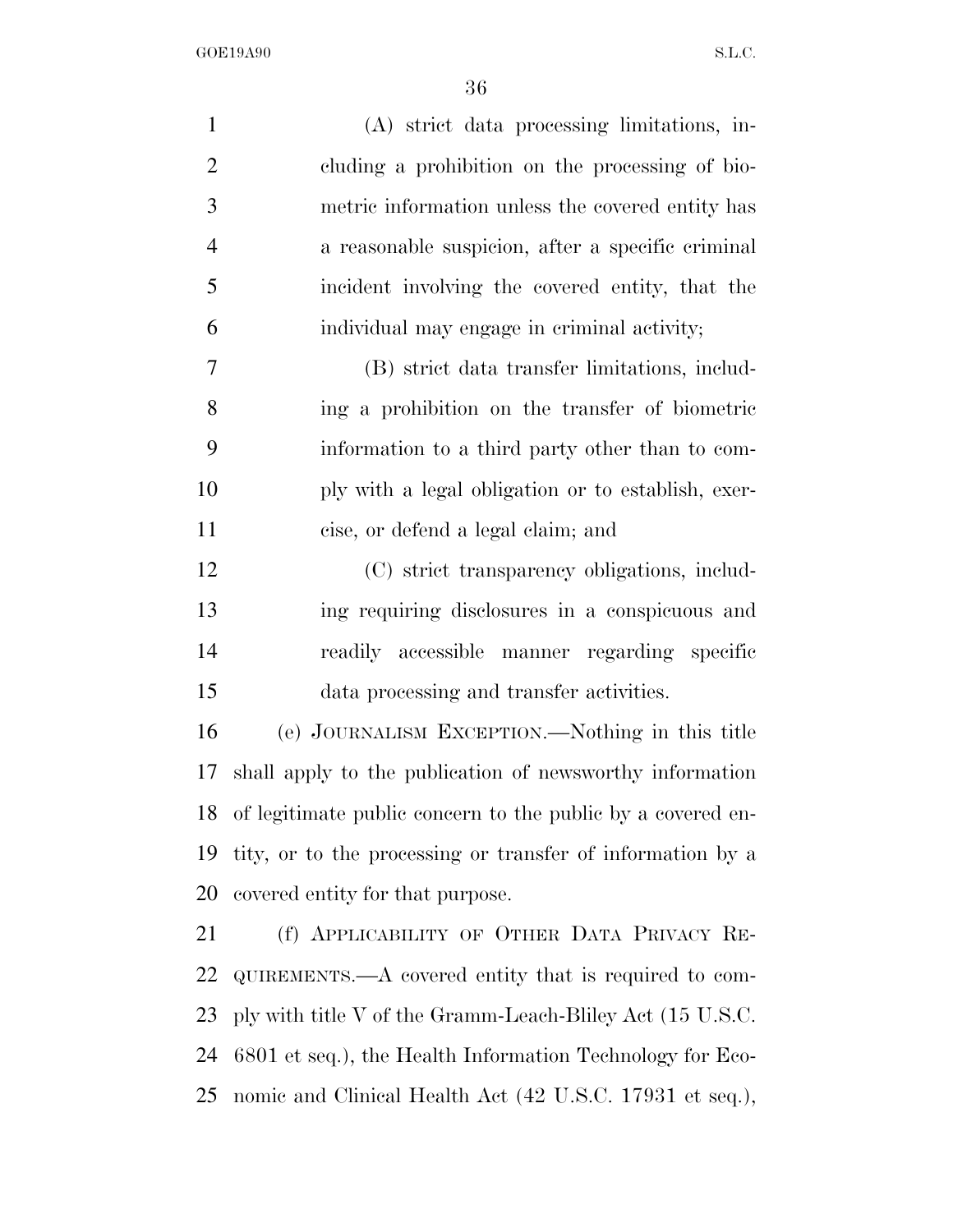part C of title XI of the Social Security Act (42 U.S.C. 1320d et seq.), the Fair Credit Reporting Act (15 U.S.C. 1681 et seq.), the Family Educational Rights and Privacy Act (20 U.S.C. 1232g; part 99 of title 34, Code of Federal Regulations), or the regulations promulgated pursuant to section 264(c) of the Health Insurance Portability and Ac- countability Act of 1996 (42 U.S.C. 1320d–2 note), and is in compliance with the data privacy requirements of such regulations, part, title, or Act (as applicable), shall be deemed to be in compliance with the related require- ments of this title, except for section 107, with respect to data subject to the requirements of such regulations, part, title, or Act. Not later than 1 year after the date of enactment of this Act, the Commission shall issue guid-ance describing the implementation of this subsection.

 (g) APPLICABILITY OF OTHER DATA SECURITY RE- QUIREMENTS.—A covered entity that is required to com- ply with title V of the Gramm-Leach-Bliley Act (15 U.S.C. 6801 et seq.), the Health Information Technology for Eco- nomic and Clinical Health Act (42 U.S.C. 17931 et seq.), part C of title XI of the Social Security Act (42 U.S.C. 1320d et seq.), or the regulations promulgated pursuant to section 264(c) of the Health Insurance Portability and Accountability Act of 1996 (42 U.S.C. 1320d–2 note), and is in compliance with the information security require-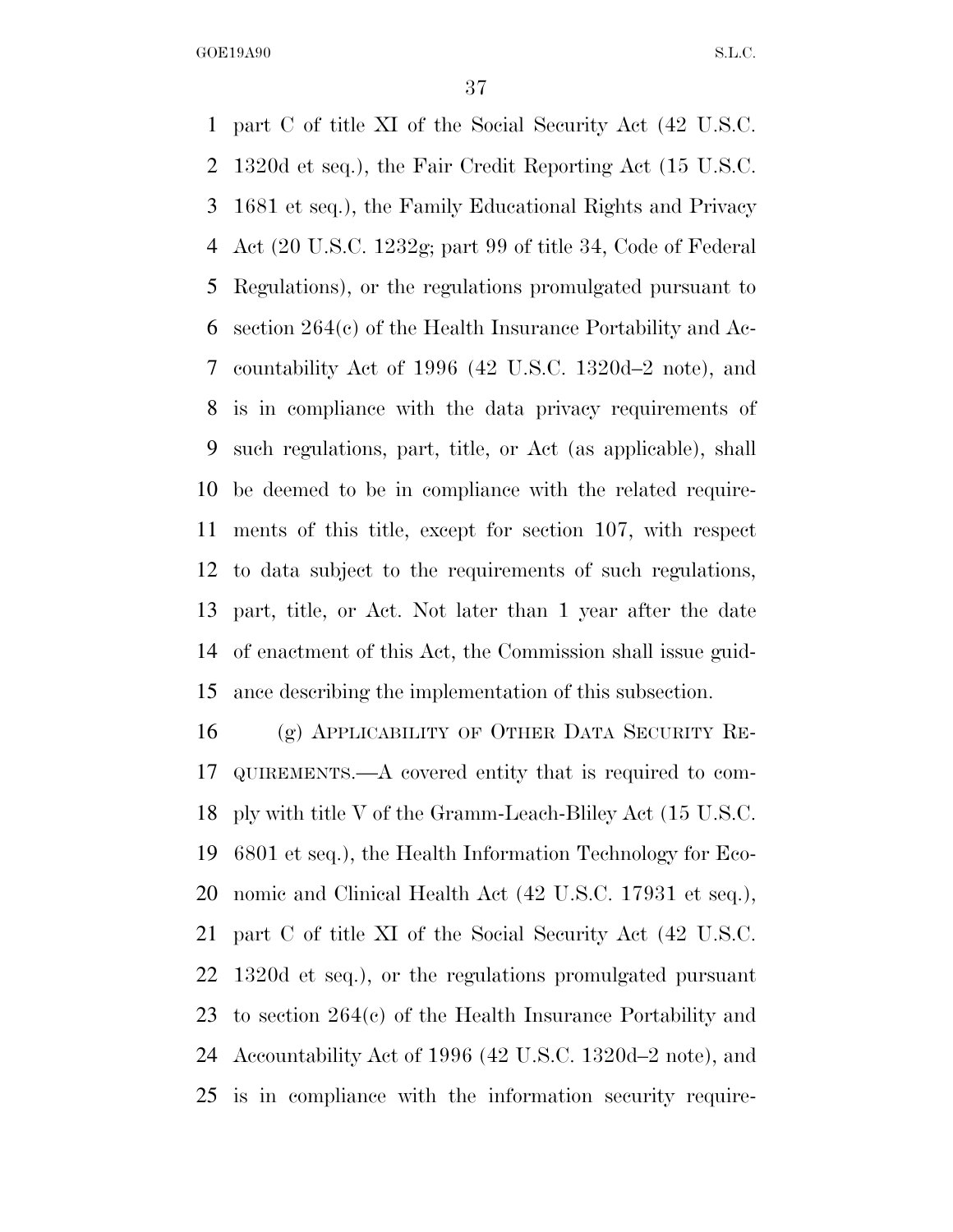ments of such regulations, part, title, or Act (as applica- ble), shall be deemed to be in compliance with the require- ments of section 107 with respect to data subject to the requirements of such regulations, part, title, or Act. Not later than 1 year after the date of enactment of this Act, the Commission shall issue guidance describing the imple-mentation of this subsection.

 (h) IN GENERAL.—The Commission shall have au- thority under section 553 of title 5, United States Code, to promulgate regulations necessary to carry out the provi-sions of this title.

# **TITLE II—OVERSIGHT AND RESPONSIBILITY**

**SEC. 201. EXECUTIVE RESPONSIBILITY.** 

 (a) IN GENERAL.—Beginning 1 year after the date of enactment of this Act, the chief executive officer of a covered entity that is a large data holder (or, if the entity does not have a chief executive officer, the highest ranking officer of the entity) and each privacy officer and data se- curity officer of such entity shall annually certify to the Commission, in a manner specified by the Commission, that the entity maintains—

 (1) adequate internal controls to comply with this Act; and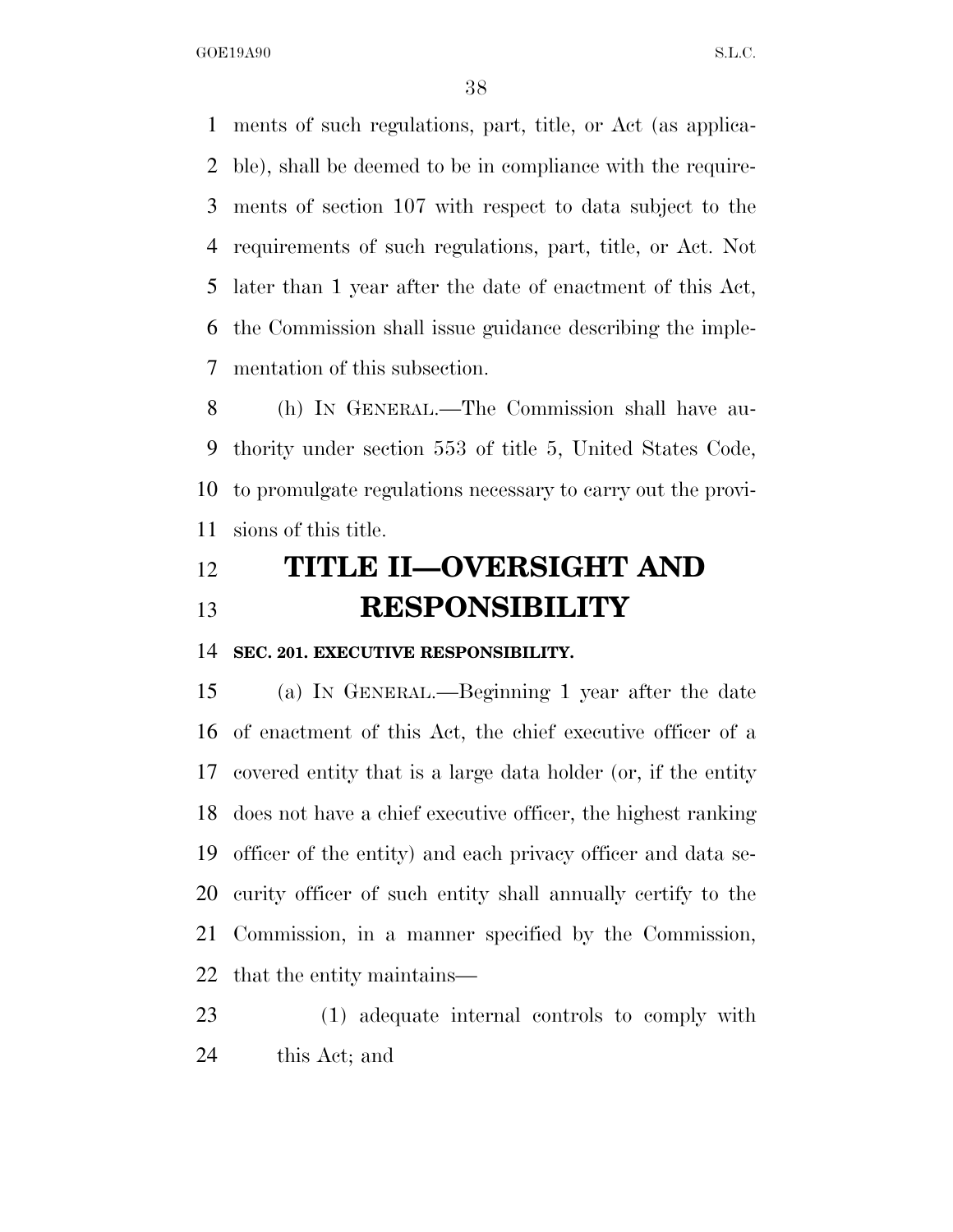(2) reporting structures to ensure that such

 certifying officers are involved in, and are respon- sible for, decisions that impact the entity's compli- ance with this Act. (b) REQUIREMENTS.—A certification submitted under subsection (a) shall be based on a review of the ef- fectiveness of a covered entity's internal controls and re- porting structures that is conducted by the certifying offi- cers no more than 90 days before the submission of the certification. **SEC. 202. PRIVACY AND DATA SECURITY OFFICERS; COM- PREHENSIVE PRIVACY AND DATA SECURITY PROGRAMS; RISK ASSESSMENTS AND COM- PLIANCE.**  (a) PRIVACY AND DATA SECURITY OFFICER.—A cov- ered entity shall designate— (1) 1 or more qualified employees as privacy of- ficers; and (2) 1 or more qualified employees (in addition to any employee designated under paragraph (1)) as data security officers. (b) COMPREHENSIVE PRIVACY AND DATA SECURITY PROGRAMS, RISK ASSESSMENTS, AND COMPLIANCE.—An employee who is designated by a covered entity as a pri-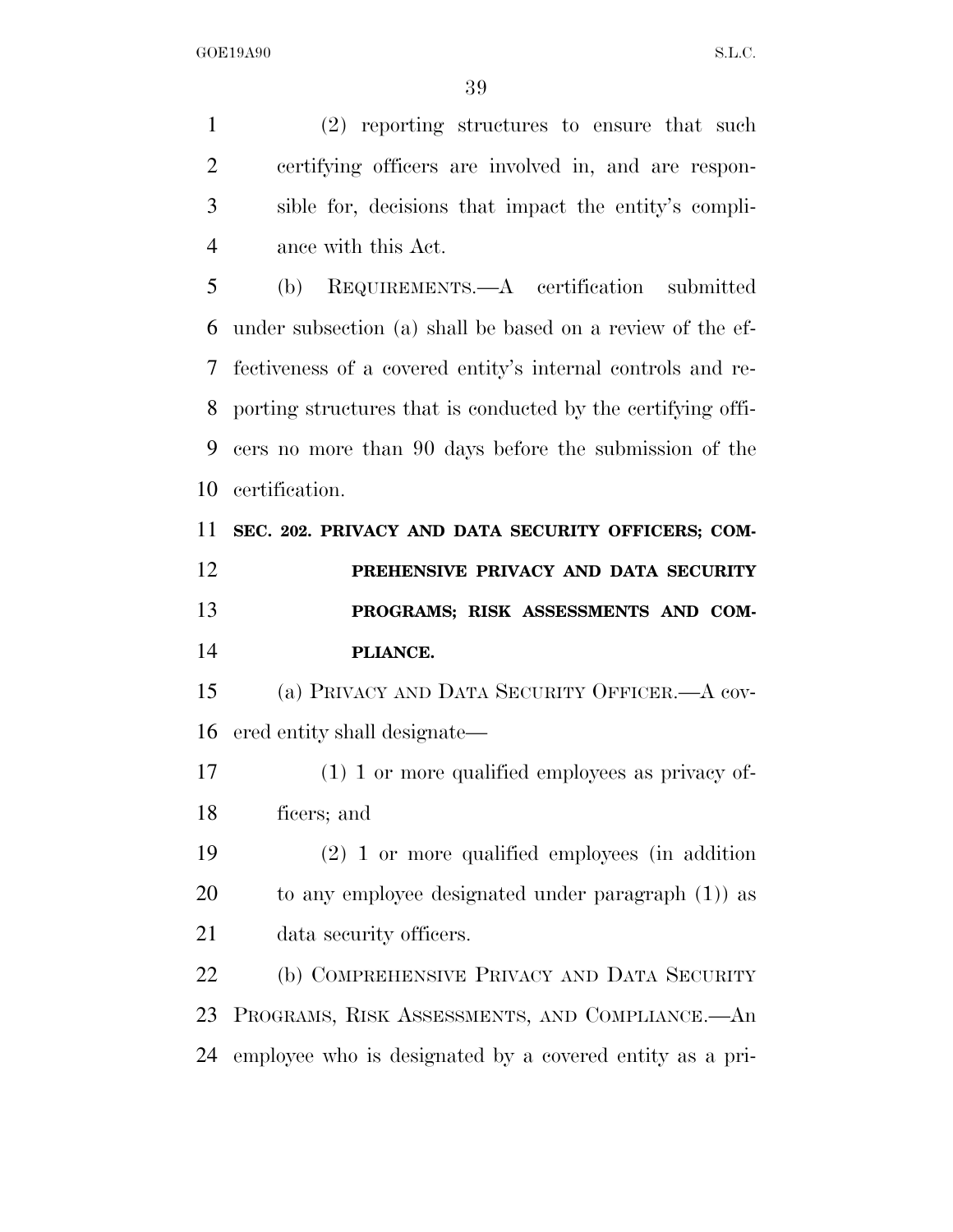vacy officer or a data security officer shall be responsible for, at a minimum—

 (1) implementing a comprehensive written data privacy program and data security program to safe- guard the privacy and security of covered data throughout the life cycle of development and oper- ational practices of the covered entity's products or services;

 (2) annually conducting privacy and data secu- rity risk assessments, data hygiene, and other qual-ity control practices; and

 (3) facilitating the covered entity's ongoing compliance with this Act.

**SEC. 203. SERVICE PROVIDERS AND THIRD PARTIES.** 

(a) SERVICE PROVIDERS.—A service provider—

 (1) shall not process service provider data for any processing purpose other than one performed on behalf of, and at the direction of, the covered entity that transferred such data to the service provider, except that a service provider may process data to comply with a legal obligation or the establishment, exercise, or defense of legal claims;

 (2) shall not transfer service provider data to a third party without the affirmative express consent, obtained by, or on behalf of, the covered entity, of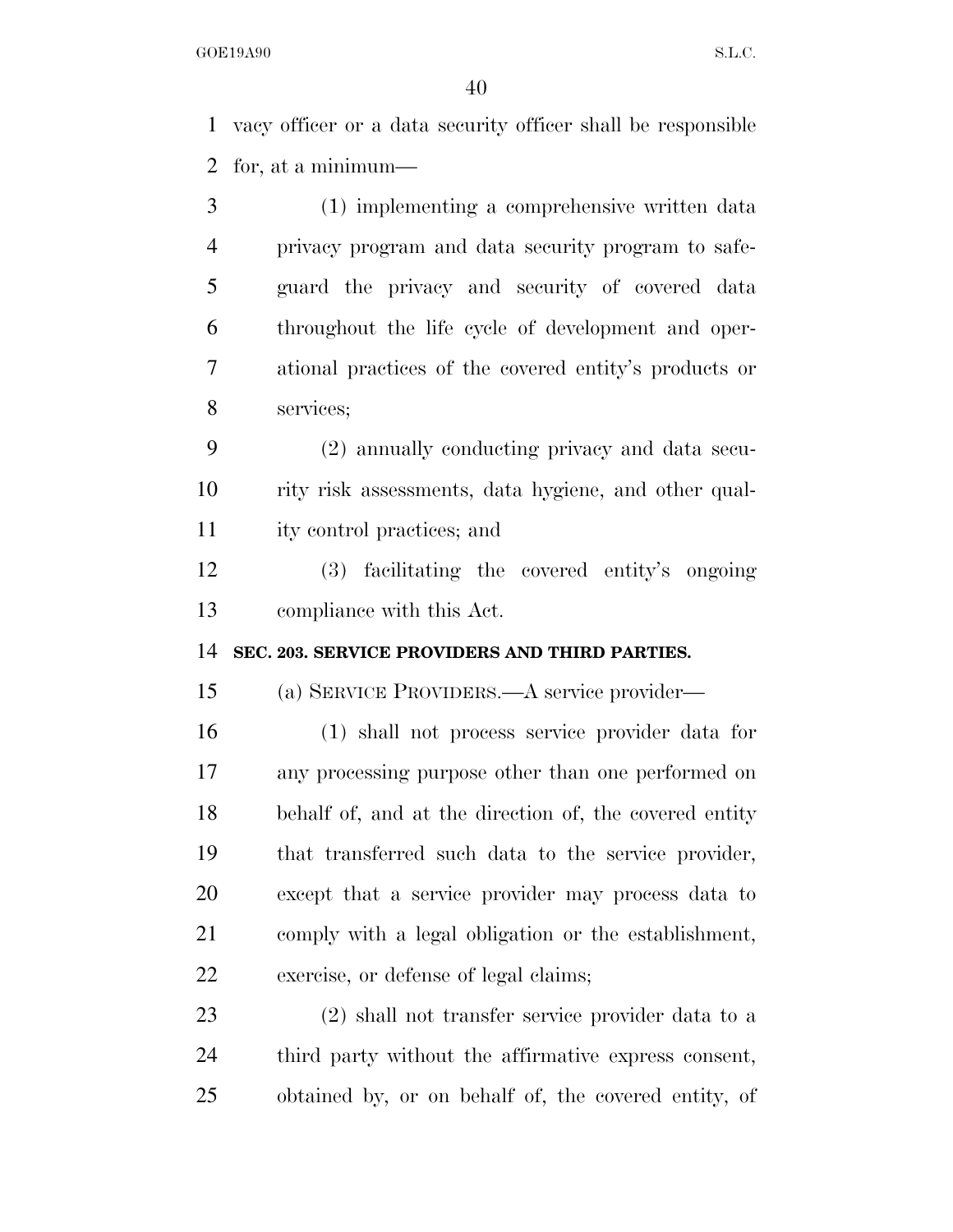| $\mathbf{1}$   | the individual to whom the service provider data is       |
|----------------|-----------------------------------------------------------|
| $\overline{2}$ | linked or reasonably linkable;                            |
| 3              | (3) shall delete or de-identify service provider          |
| $\overline{4}$ | data after the agreed upon end of the provision of        |
| 5              | services;                                                 |
| 6              | $(4)$ is exempt from the requirements of sections         |
| 7              | $102(a)$ , 103, 104, and $105(a)$ with respect to service |
| 8              | provider data, but shall, to the extent practicable—      |
| 9              | (A) assist the covered entity from which it               |
| 10             | received the service provider data in fulfilling          |
| 11             | requests made by individuals under such sec-              |
| 12             | tions; and                                                |
| 13             | (B) shall delete, de-identify, or correct (as             |
| 14             | applicable), any service provider data that is            |
| 15             | subject to a verified request from an individual          |
| 16             | described in section 103 or 104; and                      |
| 17             | $(5)$ is exempt from the requirements of section          |
| 18             | 106 with respect to service provider data, but shall      |
| 19             | have the same responsibilities and obligations as a       |
| 20             | covered entity with respect to such data under all        |
| 21             | other provisions of this Act.                             |
| 22             | (b) THIRD PARTIES.—A third party—                         |
| 23             | (1) shall not process third party data for a pur-         |
| 24             | pose that is inconsistent with the expectations of a      |
| 25             | reasonable individual;                                    |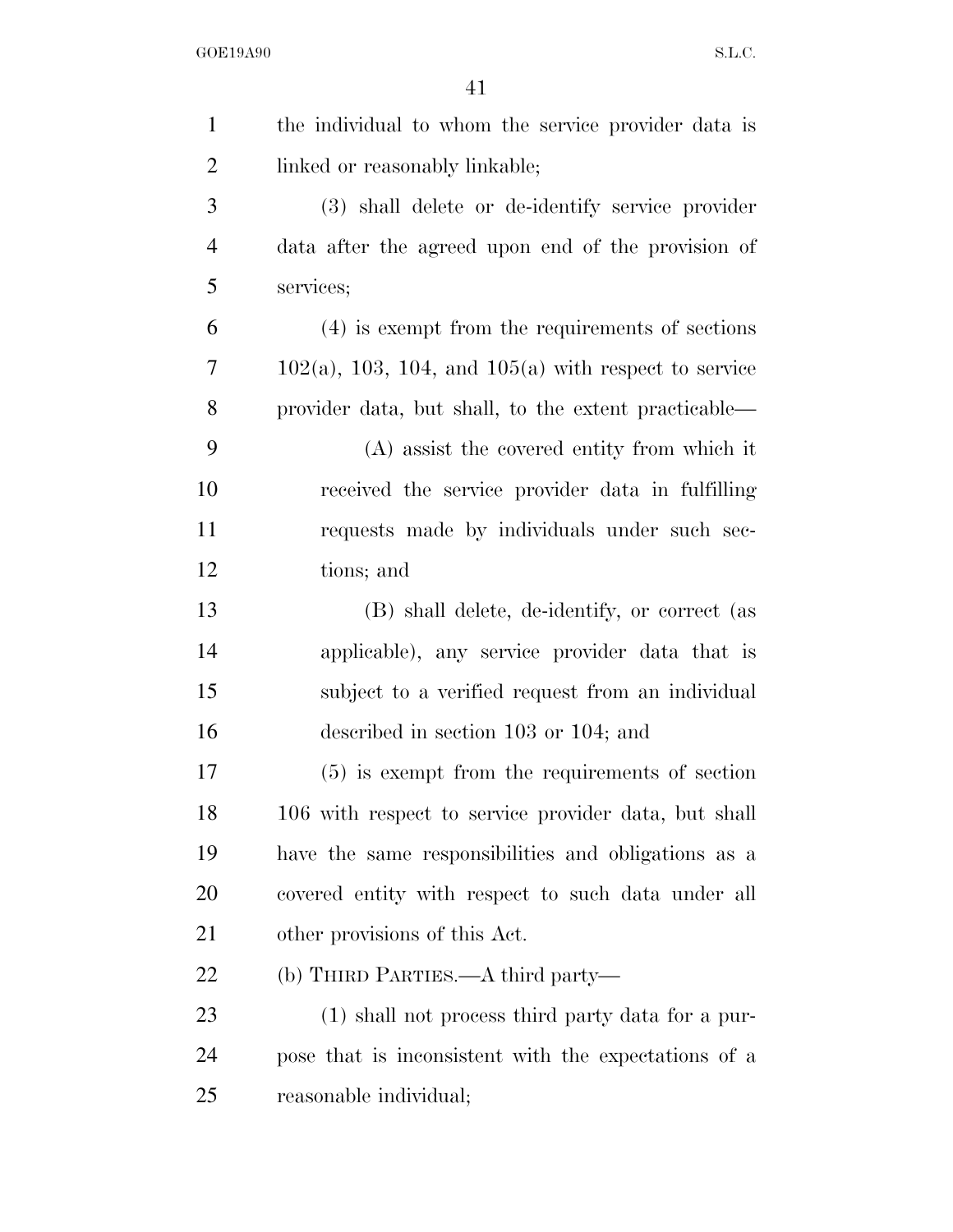(2) may reasonably rely on representations made by the covered entity that transferred third party data regarding the expectation of a reasonable individual, provided the third party conducts reason- able due diligence on the representations of the cov- ered entity and finds those representations to be credible; and (3) upon receipt of any third party data, is ex- empt from the requirements of section 105(c) with respect to such data, but shall have the same re- sponsibilities and obligations as a covered entity with respect to such data under all other provisions of this Act. (c) ADDITIONAL OBLIGATIONS ON COVERED ENTI- TIES.— 16 (1) IN GENERAL.—A covered entity shall— (A) exercise reasonable due diligence in se- lecting a service provider and conduct reason- able oversight of its service providers to ensure compliance with the applicable requirements of 21 this section; and (B) exercise reasonable due diligence in de-ciding to transfer covered data to a third party,

and conduct oversight of third parties to which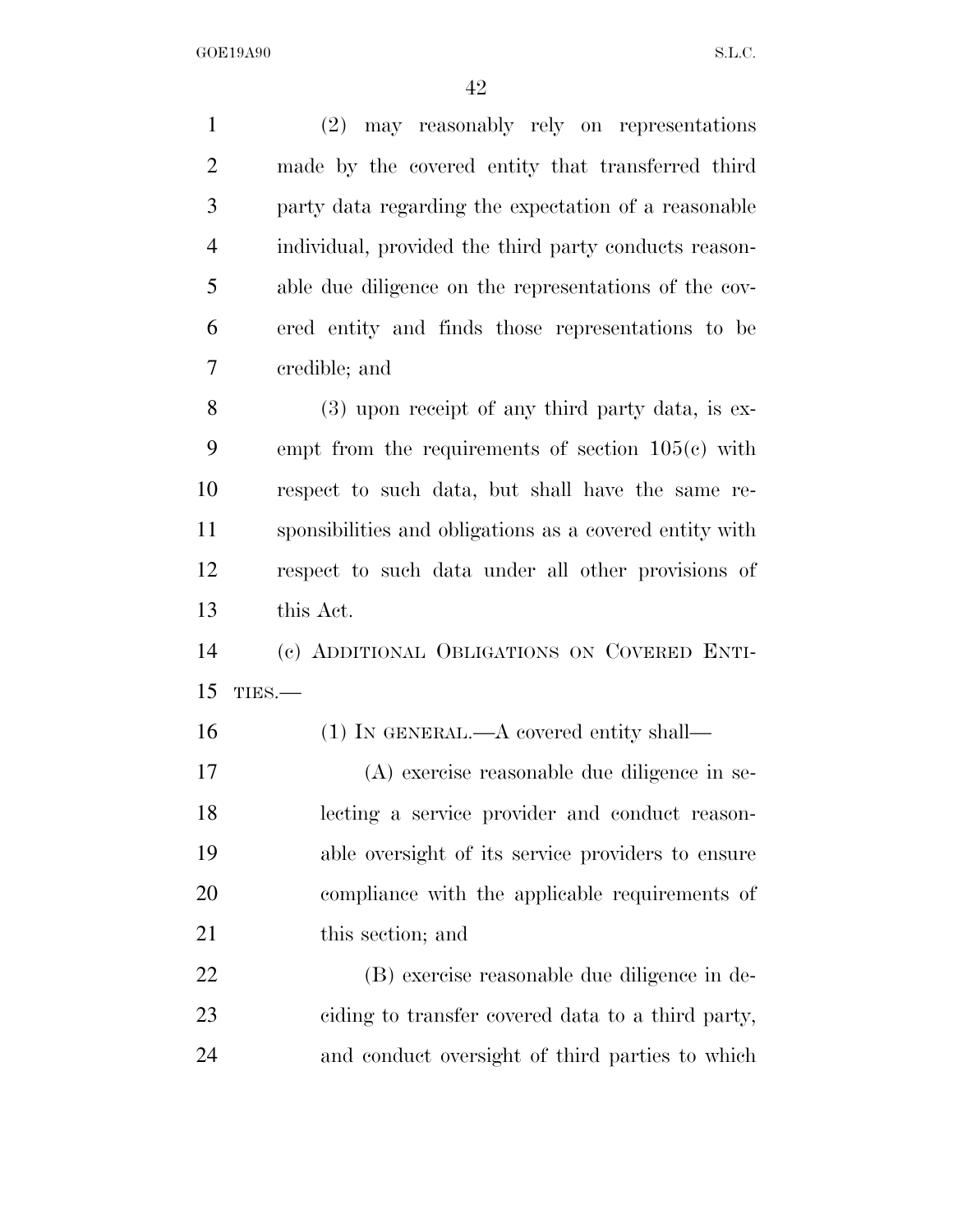it transfers data to ensure compliance with the applicable requirements of this subsection.

 (2) GUIDANCE.—Not later than 1 year after the date of enactment of this Act, the Commission shall issue guidance for covered entities regarding compliance with this subsection.

 (d) IN GENERAL.—The Commission shall have au- thority under section 553 of title 5, United States Code, to promulgate regulations necessary to carry out the provi-sions of this section.

### **SEC. 204. WHISTLEBLOWER PROTECTIONS.**

 (a) IN GENERAL.—A covered entity shall not, directly or indirectly, discharge, demote, suspend, threaten, har- ass, or in any other manner discriminate against a covered individual of the covered entity because—

 (1) the covered individual, or anyone perceived as assisting the covered individual, takes (or the cov- ered entity suspects that the covered individual has taken or will take) a lawful action in providing to the Federal Government or the attorney general of a State information relating to any act or omission 22 that the covered individual reasonably believes to be a violation of this Act or any regulation promulgated under this Act;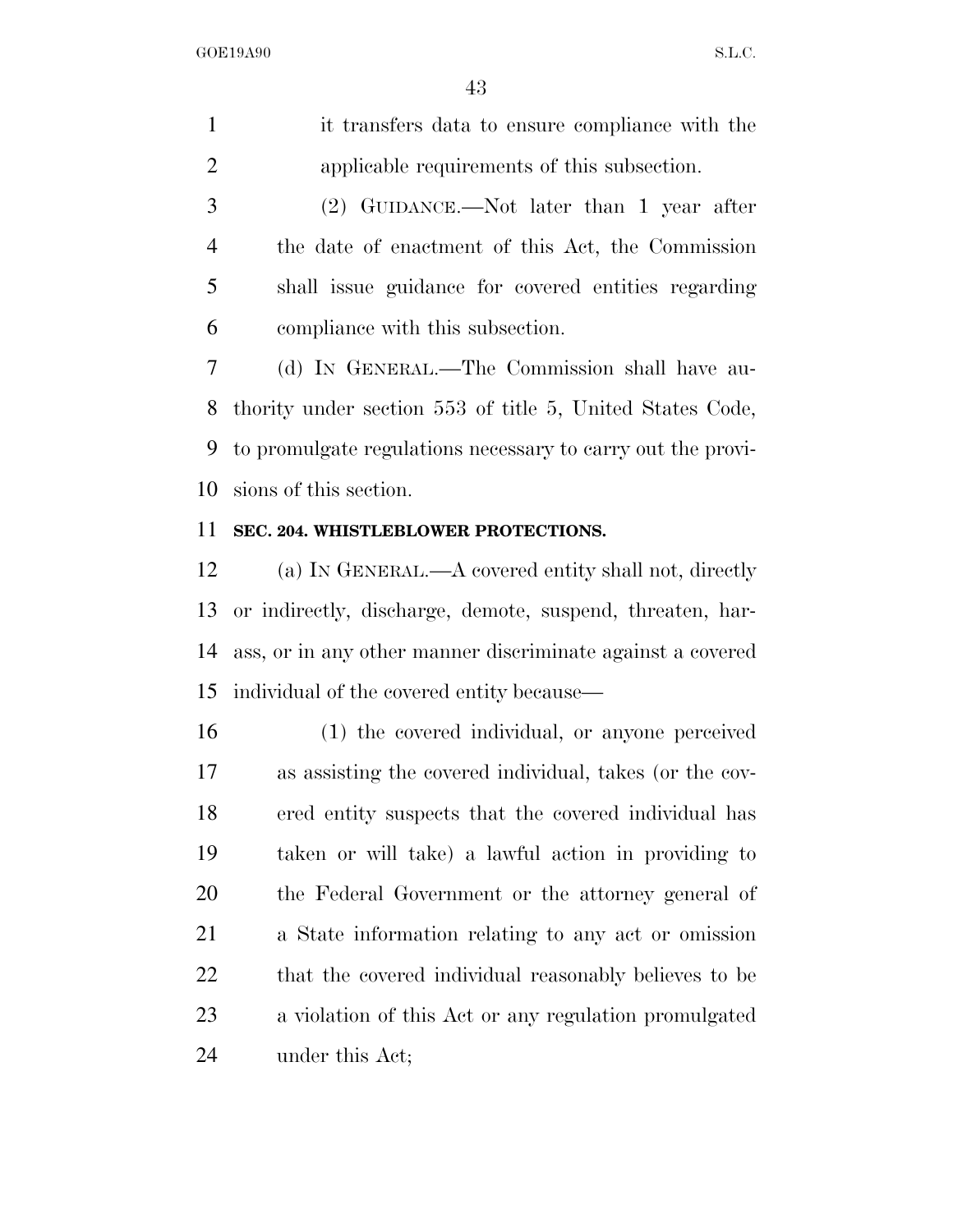| $\mathbf{1}$   | (2) the covered individual provides information               |
|----------------|---------------------------------------------------------------|
| $\overline{2}$ | that the covered individual reasonably believes evi-          |
| 3              | dences such a violation to-                                   |
| $\overline{4}$ | (A) a person with supervisory authority                       |
| 5              | over the covered individual at the covered enti-              |
| 6              | ty; or                                                        |
| 7              | (B) another individual working for the cov-                   |
| 8              | ered entity who the covered individual reason-                |
| 9              | ably believes has the authority to investigate,               |
| 10             | discover, or terminate the violation or to take               |
| 11             | any other action to address the violation;                    |
| 12             | (3) the covered individual testifies (or the cov-             |
| 13             | ered entity expects that the covered individual will          |
| 14             | testify) in an investigation or judicial or administra-       |
| 15             | tive proceeding concerning such a violation; or               |
| 16             | (4) the covered individual assists or participates            |
| 17             | (or the covered entity expects that the covered indi-         |
| 18             | vidual will assist or participate) in such an investiga-      |
| 19             | tion or judicial or administrative proceeding, or the         |
| 20             | covered individual takes any other action to assist in        |
| 21             | carrying out the purposes of this Act.                        |
| 22             | (b) ENFORCEMENT.—An individual who alleges dis-               |
| 23             | charge or other discrimination in violation of subsection     |
| 24             | (a) may bring an action governed by the rules, procedures,    |
| 25             | statute of limitations, and legal burdens of proof in section |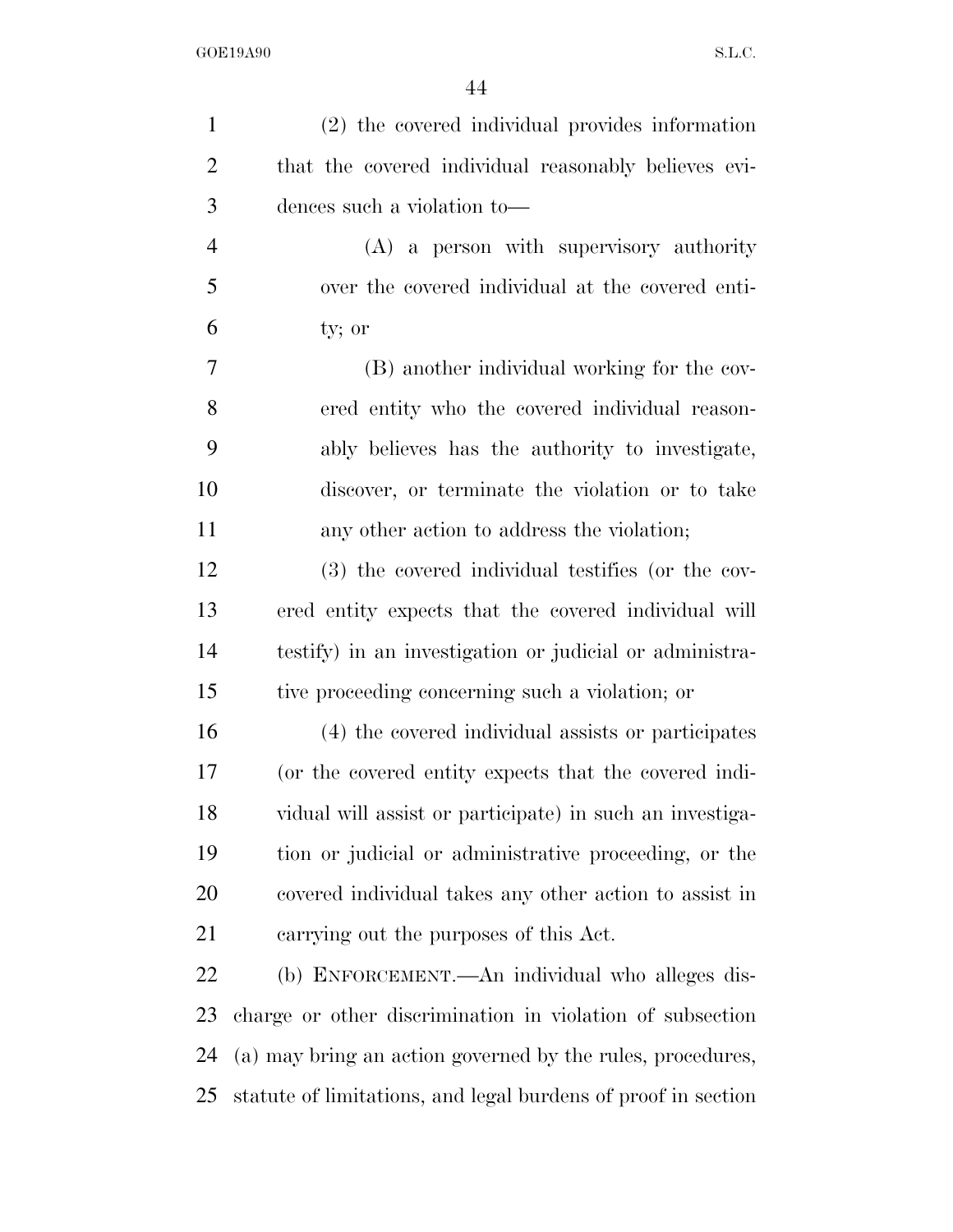42121(b) of title 49, United States Code. If the individual has not received a decision within 180 days and there is no showing that such delay is due to the bad faith of the claimant, the individual may bring an action for a jury trial, governed by the burden of proof in section 42121(b) of title 49, United States Code, in the appropriate district court of the United States for the following relief: (1) Temporary relief while the case is pending. (2) Reinstatement with the same seniority sta- tus that the individual would have had, but for the discharge or discrimination. (3) Three times the amount of back pay other- wise owed to the individual, with interest. (4) Consequential and compensatory damages, and compensation for litigation costs, expert witness fees, and reasonable attorneys' fees. (c) WAIVER OF RIGHTS AND REMEDIES.—The rights and remedies provided for in this section shall not be waived by any policy form or condition of employment, in- cluding by a predispute arbitration agreement. 21 (d) PREDISPUTE ARBITRATION AGREEMENTS. No predispute arbitration agreement shall be valid or enforce- able if the agreement requires arbitration of a dispute arising under this section.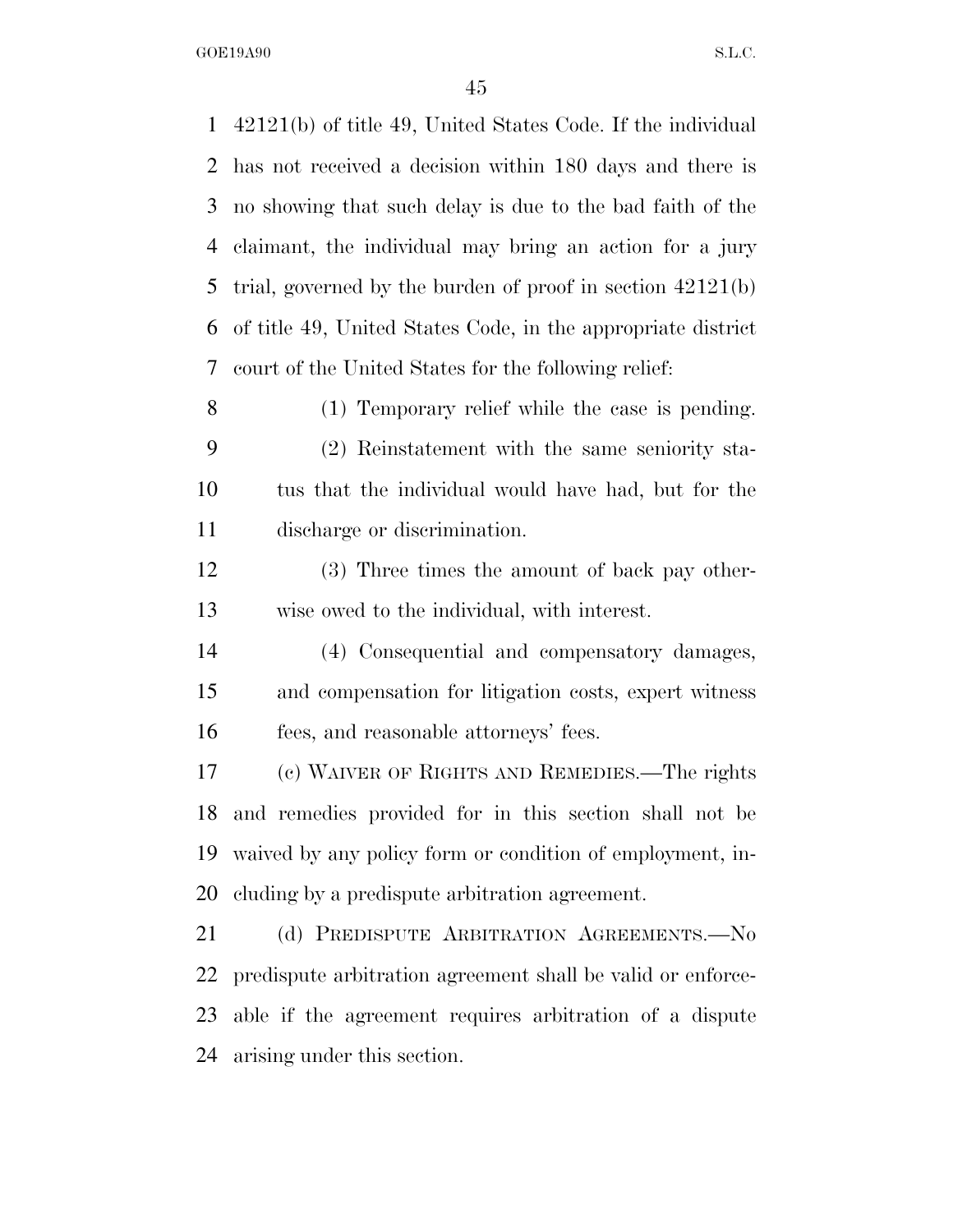(e) COVERED INDIVIDUAL DEFINED.—In this sec- tion, the term ''covered individual'' means an applicant, current or former employee, contractor, subcontractor, grantee, or agent of an employer.

### **SEC. 205. DIGITAL CONTENT FORGERIES.**

 (a) REPORTS.—Not later than 1 year after the date of enactment of this Act, and annually thereafter, the Di- rector of the National Institute of Standards and Tech- nology shall publish a report regarding digital content for-geries.

 (b) REQUIREMENTS.—Each report under subsection (a) shall include the following:

 (1) A definition of digital content forgeries along with accompanying explanatory materials. The definition developed pursuant to this section shall not supersede any other provision of law or be con- strued to limit the authority of any executive agency related to digital content forgeries.

 (2) A description of the common sources in the United States of digital content forgeries and com- mercial sources of digital content forgery tech-nologies.

 (3) An assessment of the uses, applications, and harms of digital content forgeries.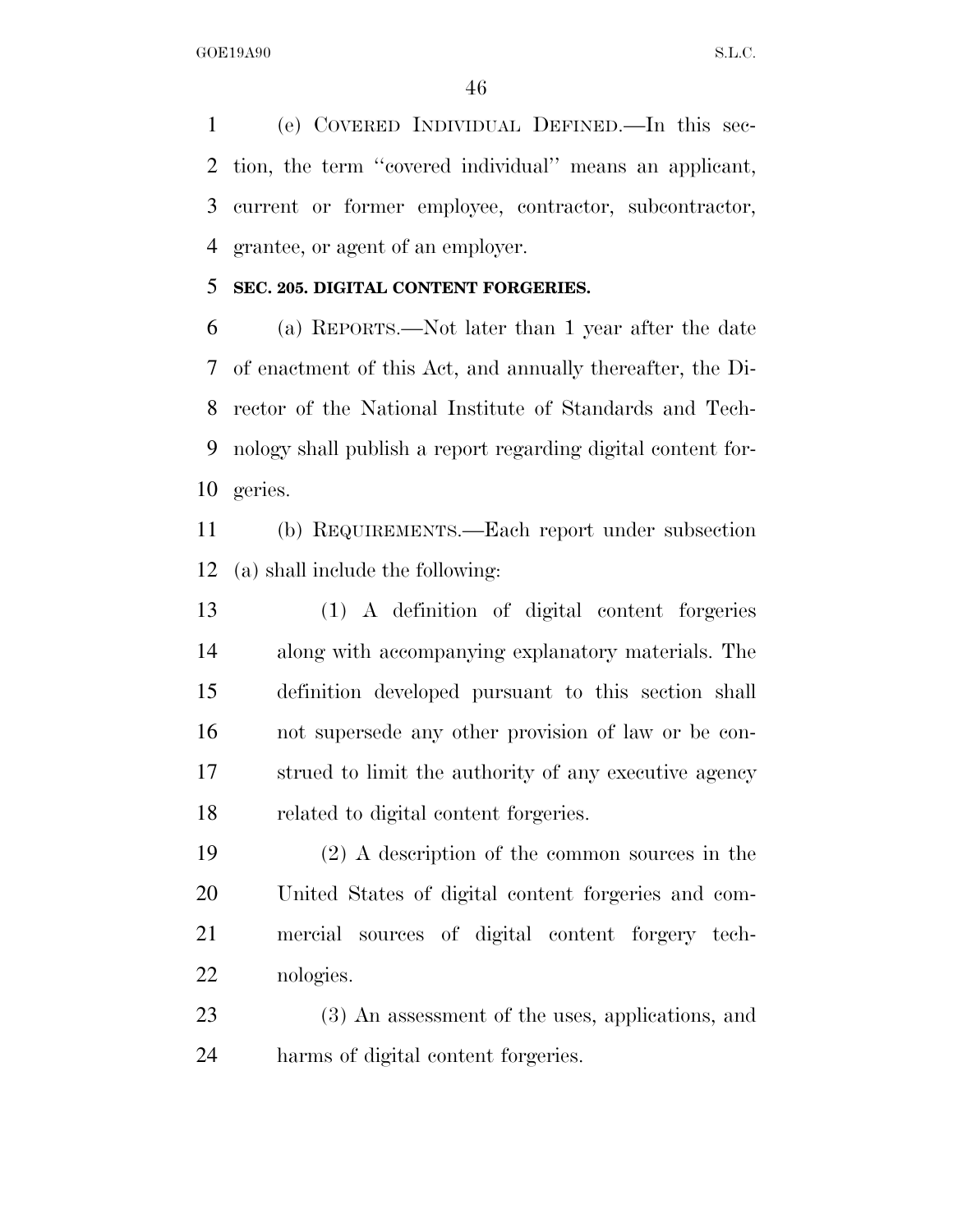| $\mathbf{1}$   | (4) An analysis of the methods and standards            |
|----------------|---------------------------------------------------------|
| $\overline{2}$ | available to identify digital content forgeries as well |
| 3              | as a description of the commercial technological        |
| $\overline{4}$ | counter-measures that are, or could be, used to ad-     |
| 5              | dress concerns with digital content forgeries, which    |
| 6              | may include the provision of warnings to viewers of     |
| $\overline{7}$ | suspect content.                                        |
| 8              | $(5)$ A description of the types of digital content     |
| 9              | forgeries, including those used to commit fraud,        |
| 10             | cause harm or violate any provision of law.             |
| 11             | (6) Any other information determined appro-             |
| 12             | priate by the Director.                                 |
| 13             | <b>TITLE III-MISCELLANEOUS</b>                          |
|                |                                                         |
|                | SEC. 301. ENFORCEMENT, CIVIL PENALTIES, AND APPLICA-    |
| 14<br>15       | <b>BILITY.</b>                                          |
| 16             | (a) ENFORCEMENT BY THE FEDERAL TRADE COM-               |
|                | MISSION.-                                               |
| 17<br>18       | $(1)$ NEW BUREAU.—                                      |
| 19             | (A) IN GENERAL.—The Commission shall                    |
| 20             | establish a new Bureau within the Commission            |
| 21             | comparable in structure, size, organization, and        |
| 22             | authority to the existing Bureaus with the Com-         |
| 23             | mission related to consumer protection and              |
| 24             | competition.                                            |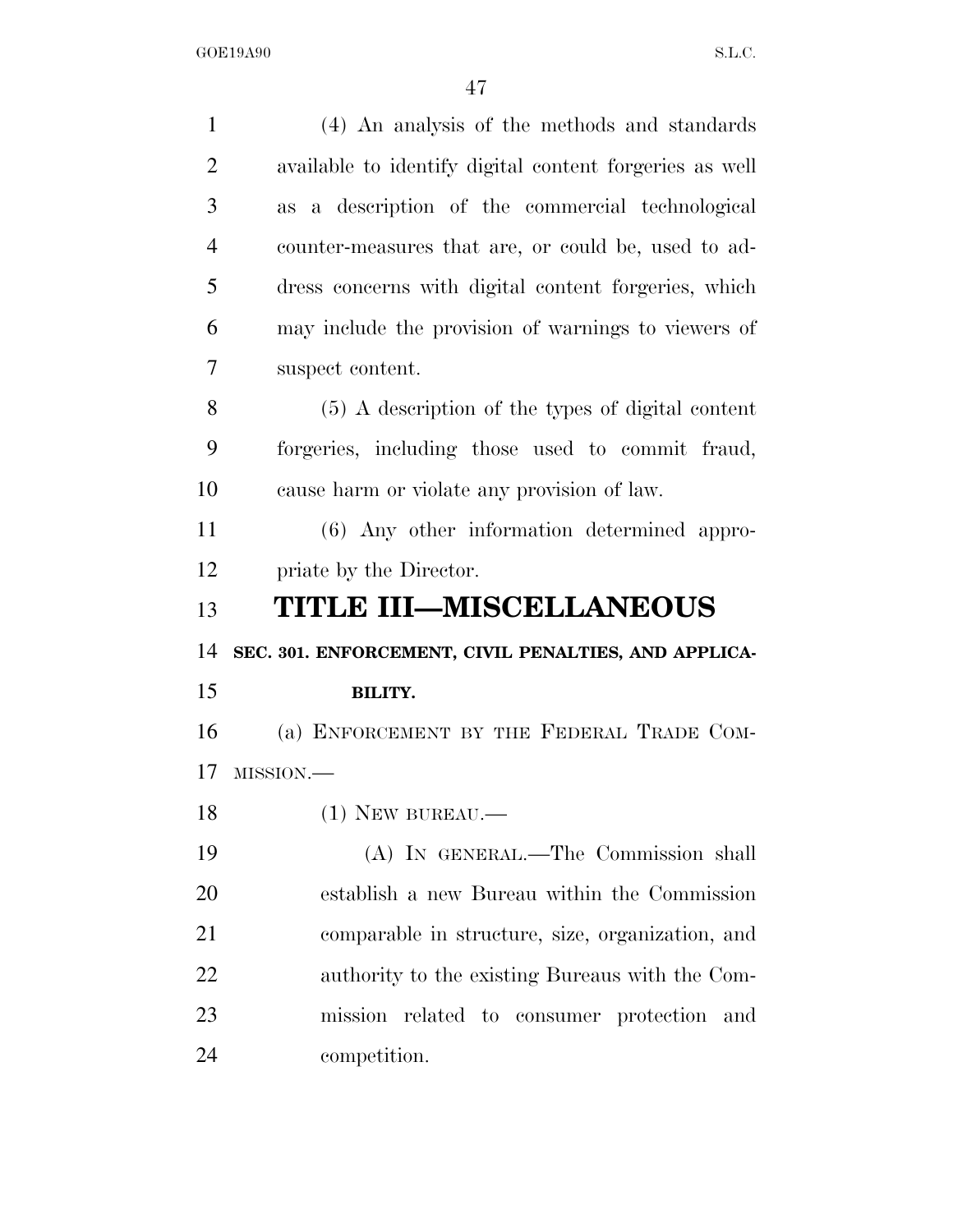| $\mathbf{1}$   | (B) MISSION.—The mission of the Bureau                    |
|----------------|-----------------------------------------------------------|
| $\overline{2}$ | established under this paragraph shall be to as-          |
| 3              | sist the Commission in exercising the Commis-             |
| 4              | sion's authority under this Act and under other           |
| 5              | Federal laws addressing privacy, data security,           |
| 6              | and related issues.                                       |
| 7              | (C) TIMELINE.—Such Bureau shall be es-                    |
| 8              | tablished, staffed, and fully operational within 2        |
| 9              | years of enactment of this Act.                           |
| 10             | (2) TREATMENT AS VIOLATION OF RULE. $-A$                  |
| 11             | violation of this Act or a regulation promulgated         |
| 12             | under this Act shall be treated as a violation of a       |
| 13             | rule defining an unfair or deceptive act or practice      |
| 14             | prescribed under section $18(a)(1)(B)$ of the Federal     |
| 15             | Trade Commission Act $(15 \text{ U.S.C. } 57a(a)(1)(B)).$ |
| 16             | (3) POWERS OF COMMISSION.—                                |
| 17             | (A) IN GENERAL.—Except as provided in                     |
| 18             | subparagraph (C), the Commission shall enforce            |
| 19             | this Act and the regulations promulgated under            |
| 20             | this Act in the same manner, by the same                  |
| 21             | means, and with the same jurisdiction, powers,            |
| 22             | and duties as though all applicable terms and             |
| 23             | provisions of the Federal Trade Commission                |
| 24             | Act (15 U.S.C. 41 et seq.) were incorporated              |
| 25             | into and made a part of this Act.                         |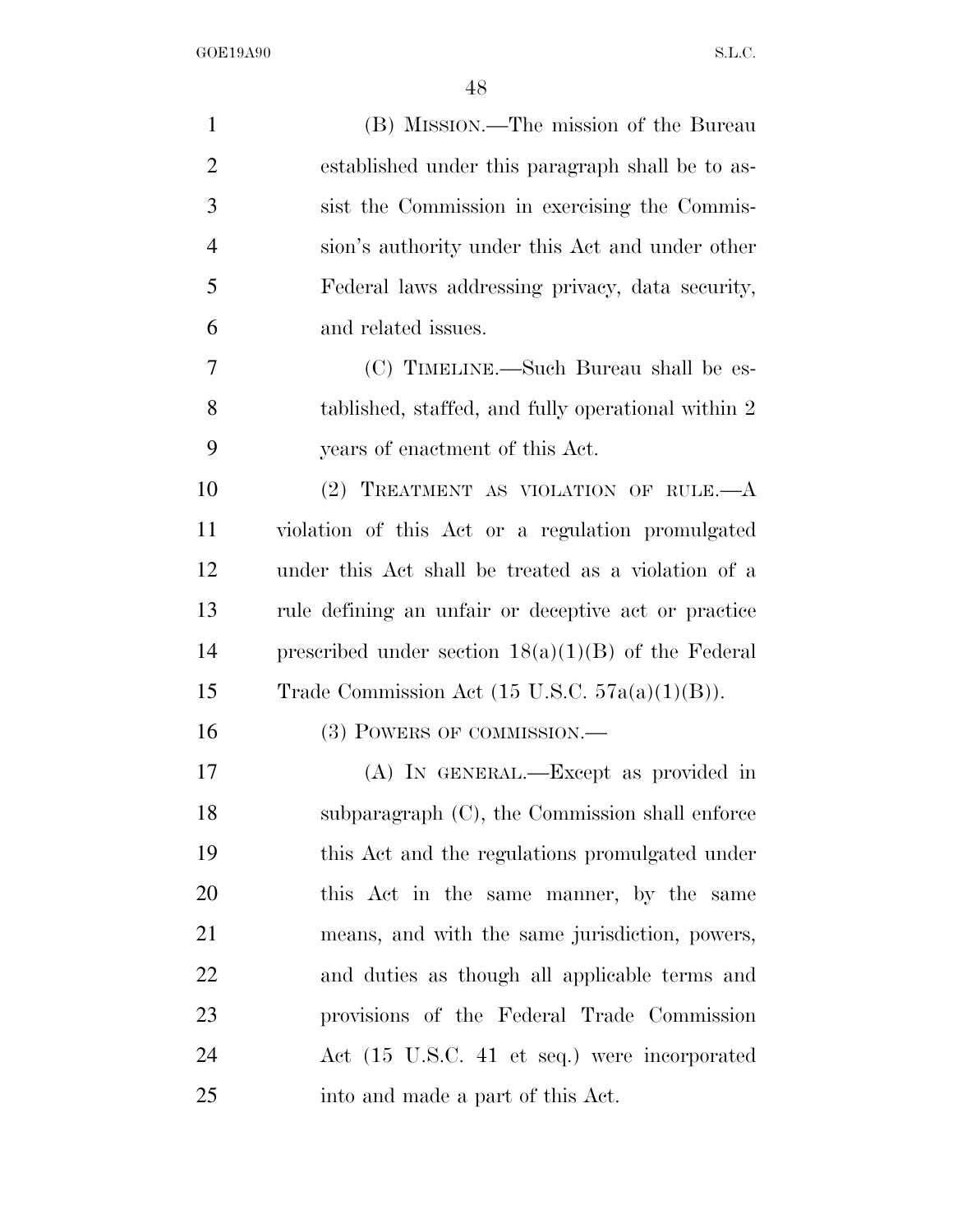| $\mathbf{1}$   | (B) PRIVILEGES AND IMMUNITIES.—Any                     |
|----------------|--------------------------------------------------------|
| $\overline{2}$ | person who violates this Act or a regulation           |
| 3              | promulgated under this Act shall be subject to         |
| 4              | the penalties and entitled to the privileges and       |
| 5              | immunities provided in the Federal Trade Com-          |
| 6              | mission Act $(15 \text{ U.S.C. } 41 \text{ et seq.}).$ |
| 7              | (C) INDEPENDENT LITIGATION AUTHOR-                     |
| 8              | ITY.—The Commission may commence, defend,              |
| 9              | or intervene in, and supervise the litigation of       |
| 10             | any civil action under this subsection (including      |
| 11             | an action to collect a civil penalty) and any ap-      |
| 12             | peal of such action in its own name by any of          |
| 13             | its attorneys designated by it for such purpose.       |
| 14             | The Commission shall notify the Attorney Gen-          |
| 15             | eral of any such action and may consult with           |
| 16             | the Attorney General with respect to any such          |
| 17             | action or request the Attorney General on be-          |
| 18             | half of the Commission to commence, defend, or         |
| 19             | intervene in any such action.                          |
| 20             | (4) DATA PRIVACY AND SECURITY RELIEF                   |
| 21             | FUND.                                                  |
| 22             | (A) ESTABLISHMENT OF RELIEF FUND.                      |
| 23             | There is established in the Treasury of the            |
| 24             | United States a separate fund to be known as           |
| 25             | the "Data Privacy and Security Relief Fund"            |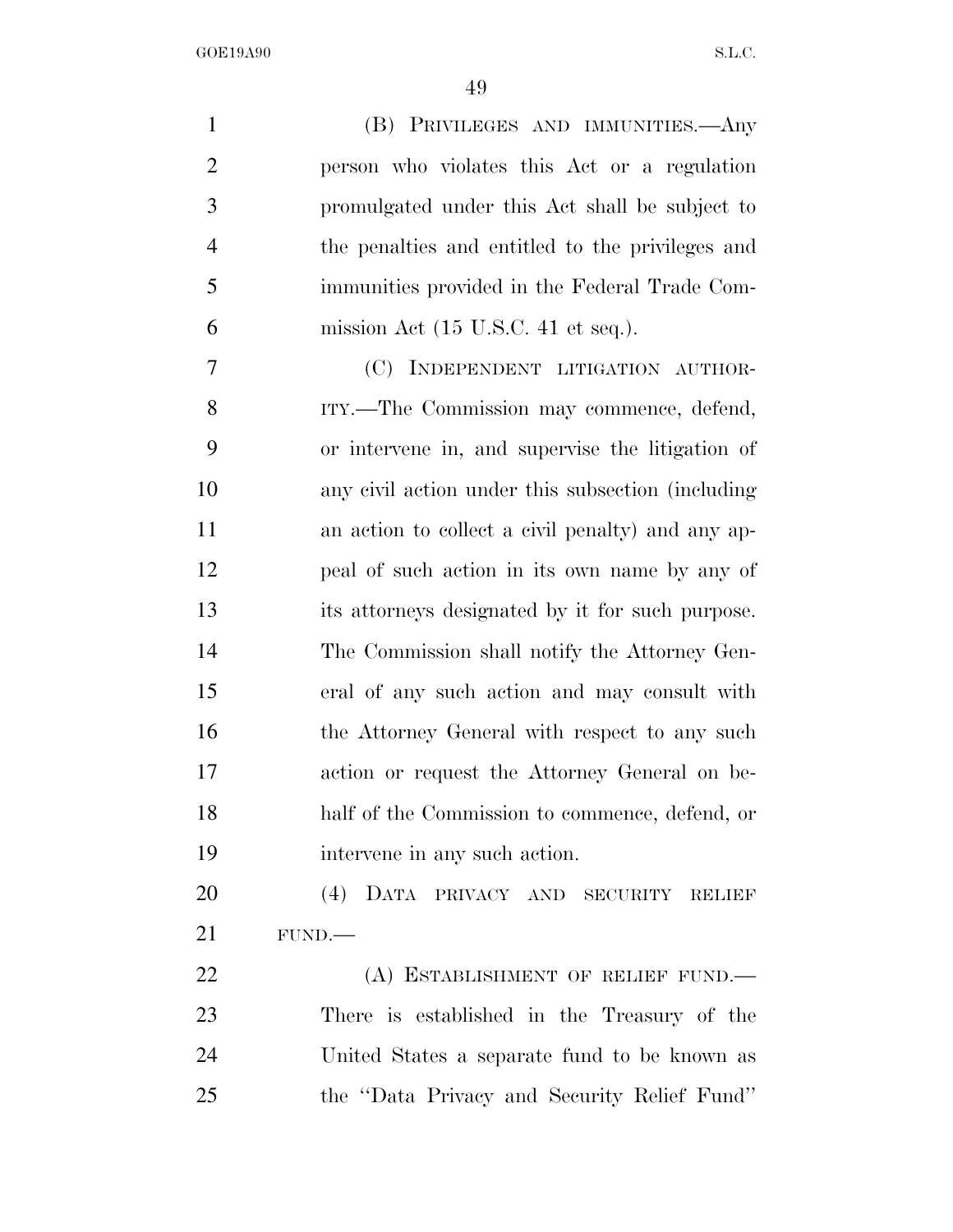| $\mathbf{1}$   | (referred to in this paragraph as the "Relief"   |
|----------------|--------------------------------------------------|
| $\overline{2}$ | Fund").                                          |
| 3              | (B) DEPOSITS.—                                   |
| $\overline{4}$ | (i) DEPOSITS FROM THE COMMIS-                    |
| 5              | sion.—The Commission shall deposit into          |
| 6              | the Relief Fund the amount of any civil          |
| $\tau$         | penalty obtained against any covered entity      |
| 8              | in any judicial or administrative action the     |
| 9              | Commission commences to enforce this Act         |
| 10             | or a regulation promulgated under this           |
| 11             | Act.                                             |
| 12             | (ii) DEPOSITS FROM THE ATTORNEY                  |
| 13             | GENERAL.—The Attorney General of the             |
| 14             | United States shall deposit into the Relief      |
| 15             | Fund the amount of any civil penalty ob-         |
| 16             | tained against any covered entity in any         |
| 17             | judicial or administrative action the Attor-     |
| 18             | ney General commences on behalf of the           |
| 19             | Commission to enforce this Act or a regu-        |
| 20             | lation promulgated under this Act.               |
| 21             | (C) USE OF FUND AMOUNTS.—Notwith-                |
| 22             | standing section 3302 of title 31, United States |
| 23             | Code, amounts in the Relief Fund shall be        |
| 24             | available to the Commission, without fiscal year |
| 25             | limitation, to provide redress, payments or com- |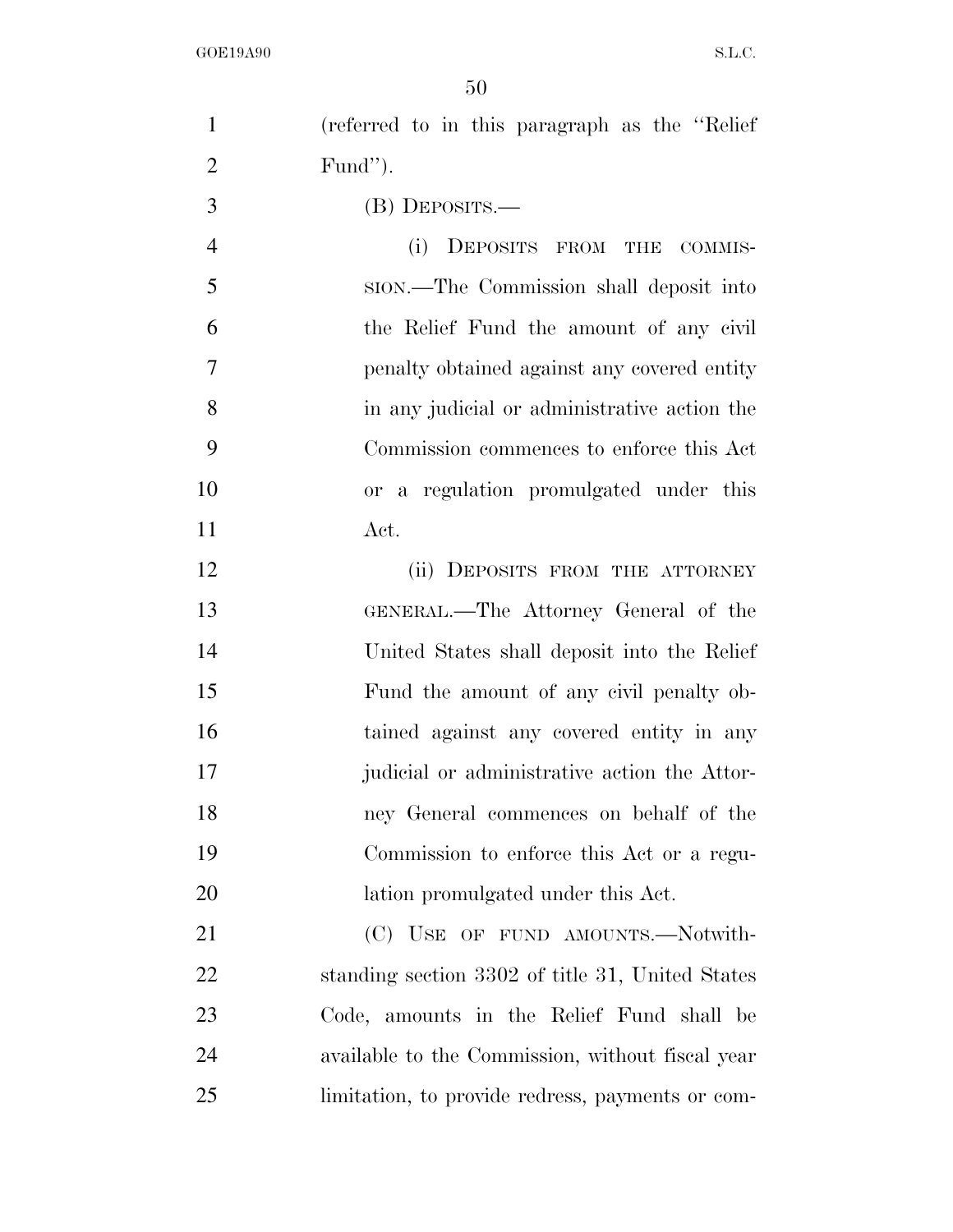pensation, or other monetary relief to individ- uals affected by an act or practice for which civil penalties have been obtained under this Act. To the extent that individuals cannot be lo- cated or such redress, payments or compensa- tion, or other monetary relief are otherwise not practicable, the Commission may use such funds for the purpose of consumer or business education relating to data privacy and security or for the purpose of engaging in technological research that the Commission considers nec- essary to enforce this Act. (D) AMOUNTS NOT SUBJECT TO APPOR- TIONMENT.—Notwithstanding any other provi- sion of law, amounts in the Relief Fund shall not be subject to apportionment for purposes of chapter 15 of title 31, United States Code, or under any other authority. (b) ENFORCEMENT BY STATE ATTORNEYS GEN-ERAL.—

 (1) CIVIL ACTION.—In any case in which the attorney general of a State or a consumer protection officer of a State has reason to believe that an inter- est of the residents of that State has been or is ad-versely affected by the engagement of any covered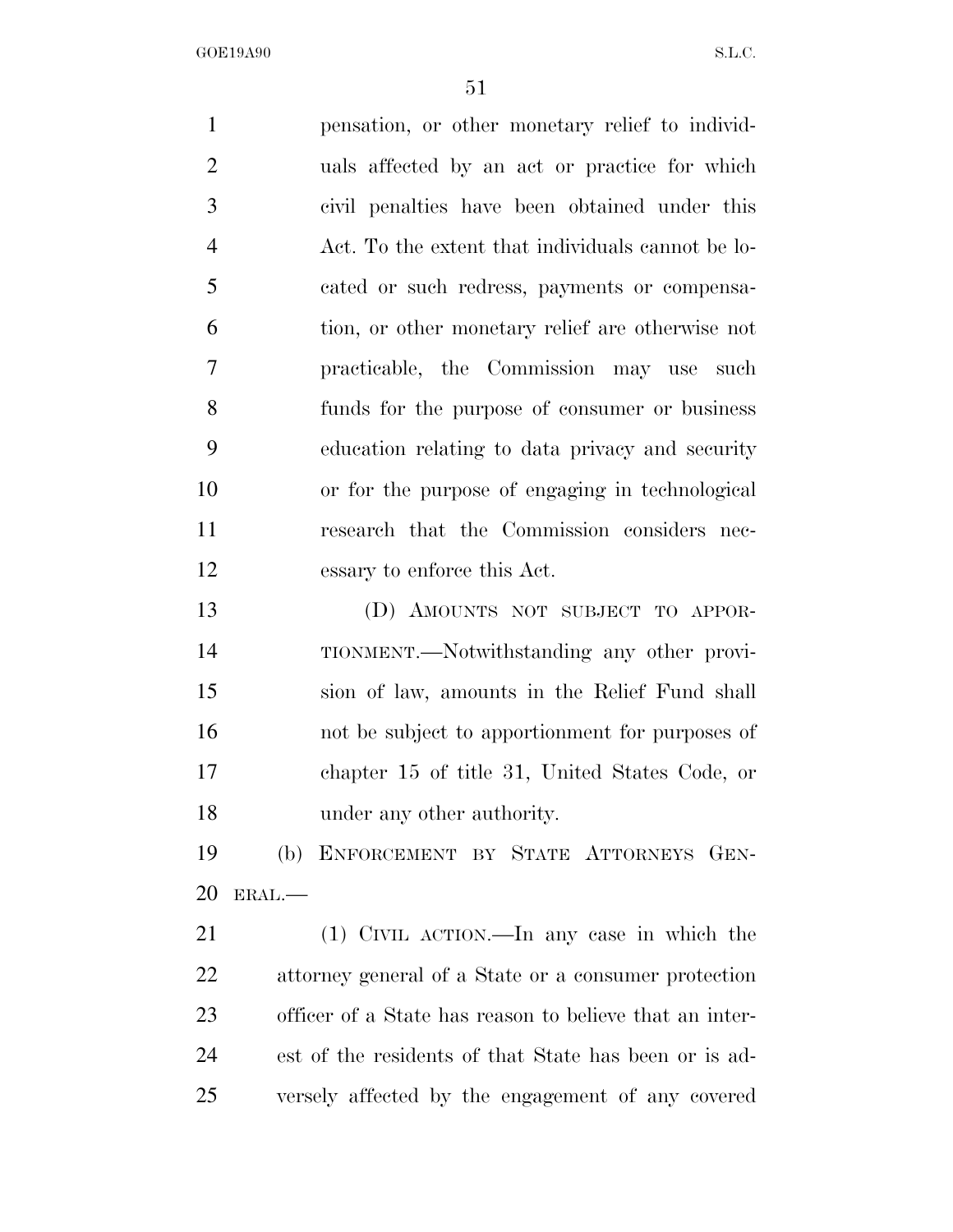| $\mathbf{1}$   | entity in an act or practice that violates this Act or   |
|----------------|----------------------------------------------------------|
| $\overline{2}$ | a regulation promulgated under this Act, the attor-      |
| 3              | ney general of the State, or a consumer protection       |
| $\overline{4}$ | officer of the State acting on behalf of the State, as   |
| 5              | parens patriae, may bring a civil action on behalf of    |
| 6              | the residents of the State in an appropriate district    |
| 7              | court of the United States to—                           |
| 8              | (A) enjoin that act or practice;                         |
| 9              | (B) enforce compliance with this Act or the              |
| 10             | regulation;                                              |
| 11             | (C) obtain damages, civil penalties, restitu-            |
| 12             | tion, or other compensation on behalf of the             |
| 13             | residents of the State; or                               |
| 14             | (D) obtain such other relief as the court                |
| 15             | may consider to be appropriate.                          |
| 16             | (2) NOTICE TO THE COMMISSION AND RIGHTS                  |
| 17             | THE COMMISSION.—Except where not feasible,<br>OF         |
| 18             | the State shall notify the Commission in writing         |
| 19             | prior to initiating a civil action under paragraph (1).  |
| 20             | Such notice shall include a copy of the complaint to     |
| 21             | be filed to initiate such action. If prior notice is not |
| <u>22</u>      | practicable, the State shall provide a copy of the       |
| 23             | complaint to the Commission immediately upon in-         |
| 24             | stituting the action. Upon receiving such notice, the    |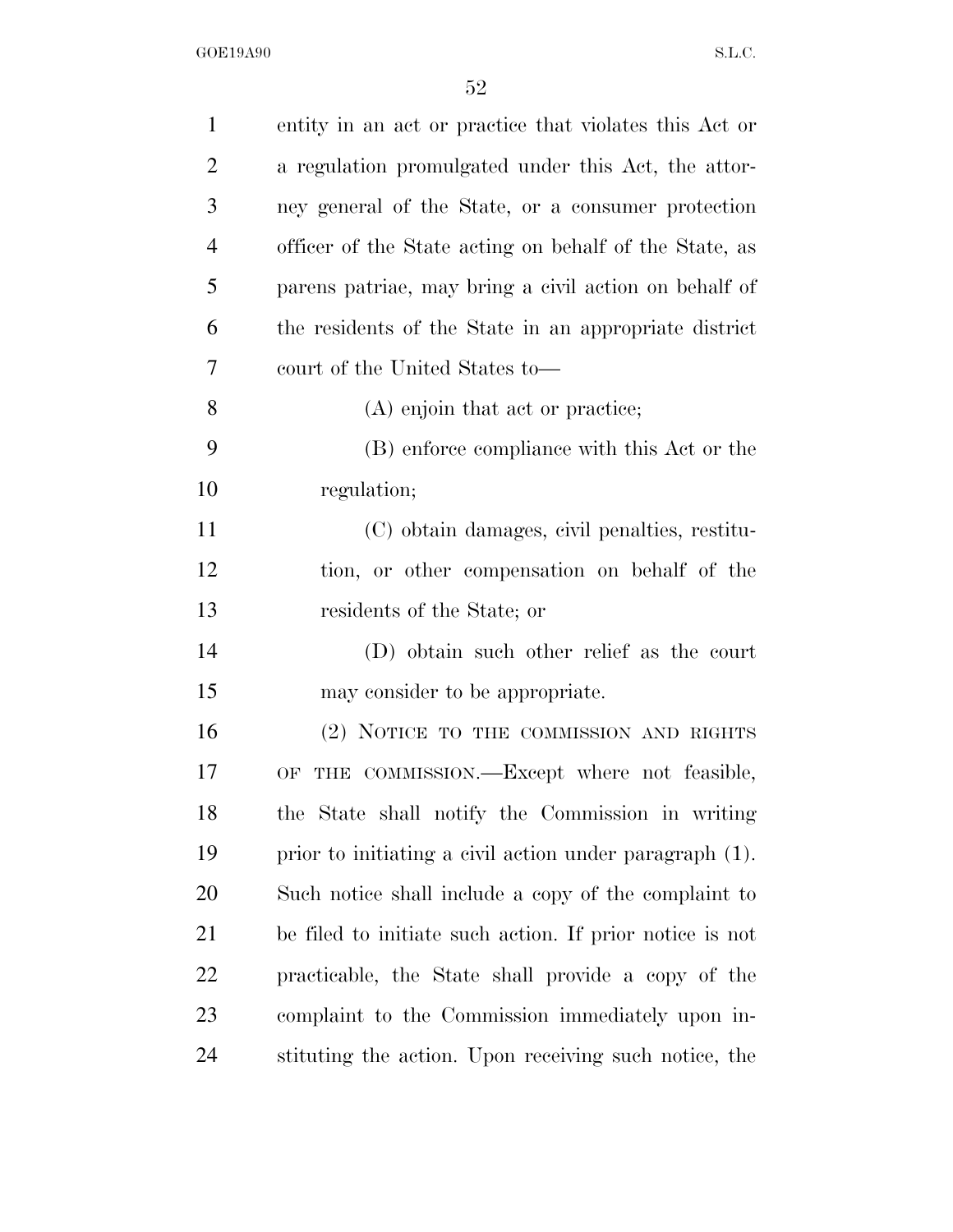| $\mathbf{1}$   | Commission may intervene in such action and, upon        |
|----------------|----------------------------------------------------------|
| $\overline{2}$ | intervening-                                             |
| 3              | (A) be heard on all matters arising in such              |
| $\overline{4}$ | action; and                                              |
| 5              | (B) file petitions for appeal of a decision in           |
| 6              | such action.                                             |
| 7              | <b>(3)</b><br>PRESERVATION OF STATE POWERS.-No           |
| 8              | provision of this section shall be construed as alter-   |
| 9              | ing, limiting, or affecting the authority of a State at- |
| 10             | torney general or a consumer protection officer of a     |
| 11             | State to-                                                |
| 12             | (A) bring an action or other regulatory                  |
| 13             | proceeding arising solely under the law in effect        |
| 14             | in that State; or                                        |
| 15             | (B) exercise the powers conferred on the                 |
| 16             | attorney general or on a consumer protection             |
| 17             | officer of a State by the laws of the State, in-         |
| 18             | cluding the ability to conduct investigations, to        |
| 19             | administer oaths or affirmations, or to compel           |
| 20             | the attendance of witnesses or the production of         |
| 21             | documentary or other evidence.                           |
| 22             | (4) VENUE; SERVICE OF PROCESS.—                          |
| 23             | (A) VENUE.—Any action brought under                      |
| 24             | paragraph (1) may be brought in the district             |
| 25             | court of the United States that meets applicable         |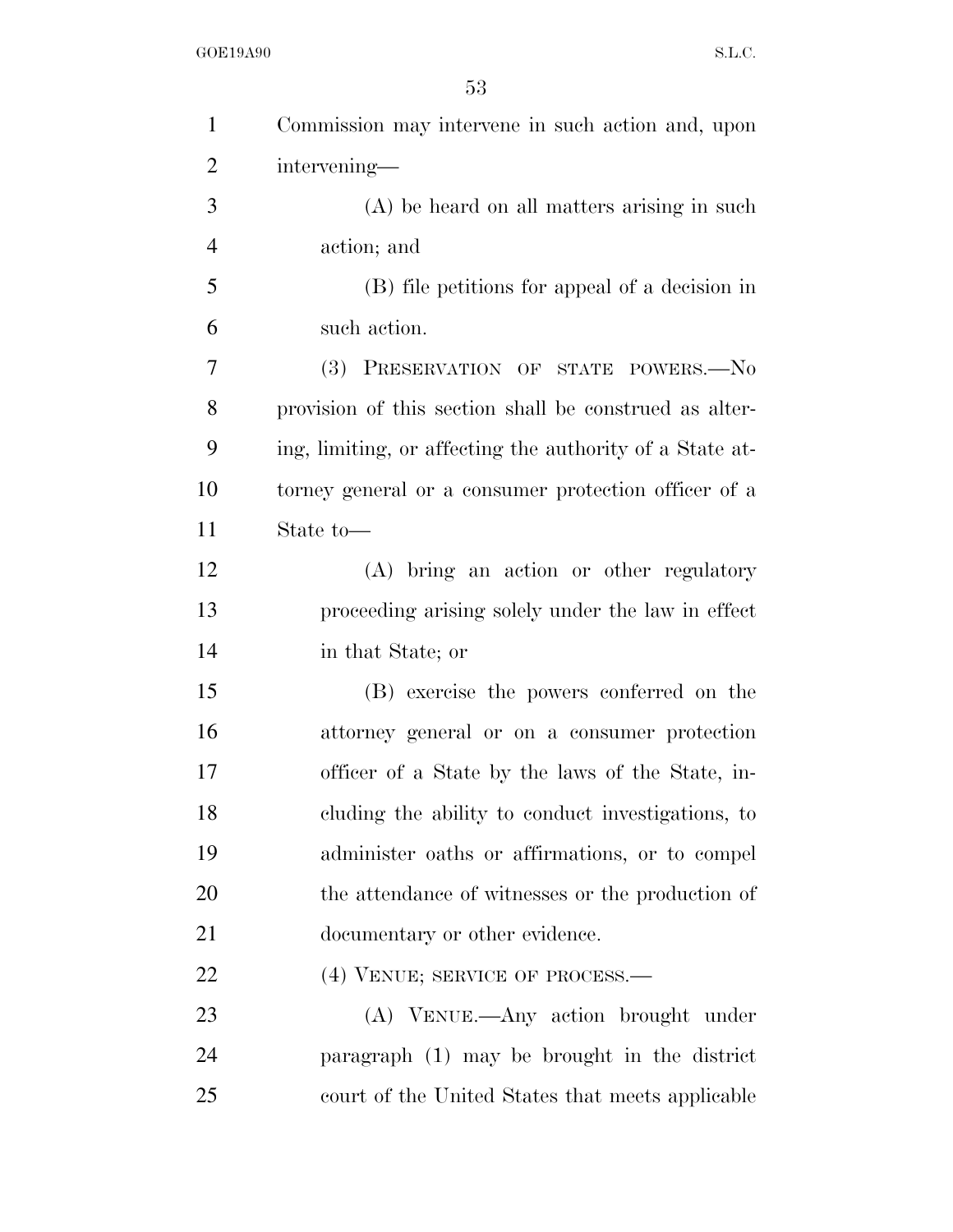| $\mathbf{1}$   | requirements relating to venue under section         |
|----------------|------------------------------------------------------|
| $\overline{2}$ | 1391 of title 28, United States Code.                |
| 3              | (B) SERVICE OF PROCESS.—In an action                 |
| $\overline{4}$ | brought under paragraph (1), process may be          |
| 5              | served in any district in which the defendant—       |
| 6              | (i) is an inhabitant; or                             |
| 7              | (ii) may be found.                                   |
| 8              | (c) ENFORCEMENT BY INDIVIDUALS.—                     |
| 9              | (1) IN GENERAL.—Any individual alleging a            |
| 10             | violation of this Act or a regulation promulgated    |
| 11             | under this Act may bring a civil action in any court |
| 12             | of competent jurisdiction, State or Federal.         |
| 13             | $(2)$ RELIEF.—In a civil action brought under        |
| 14             | paragraph (1) in which the plaintiff prevails, the   |
| 15             | court may award—                                     |
| 16             | $(A)$ an amount not less than \$100 and not          |
| 17             | greater than \$1,000 per violation per day or ac-    |
| 18             | tual damages, whichever is greater;                  |
| 19             | (B) punitive damages;                                |
| 20             | (C) reasonable attorney's fees and litiga-           |
| 21             | tion costs; and                                      |
| 22             | (D) any other relief, including equitable or         |
| 23             | declaratory relief, that the court determines ap-    |
| 24             | propriate.                                           |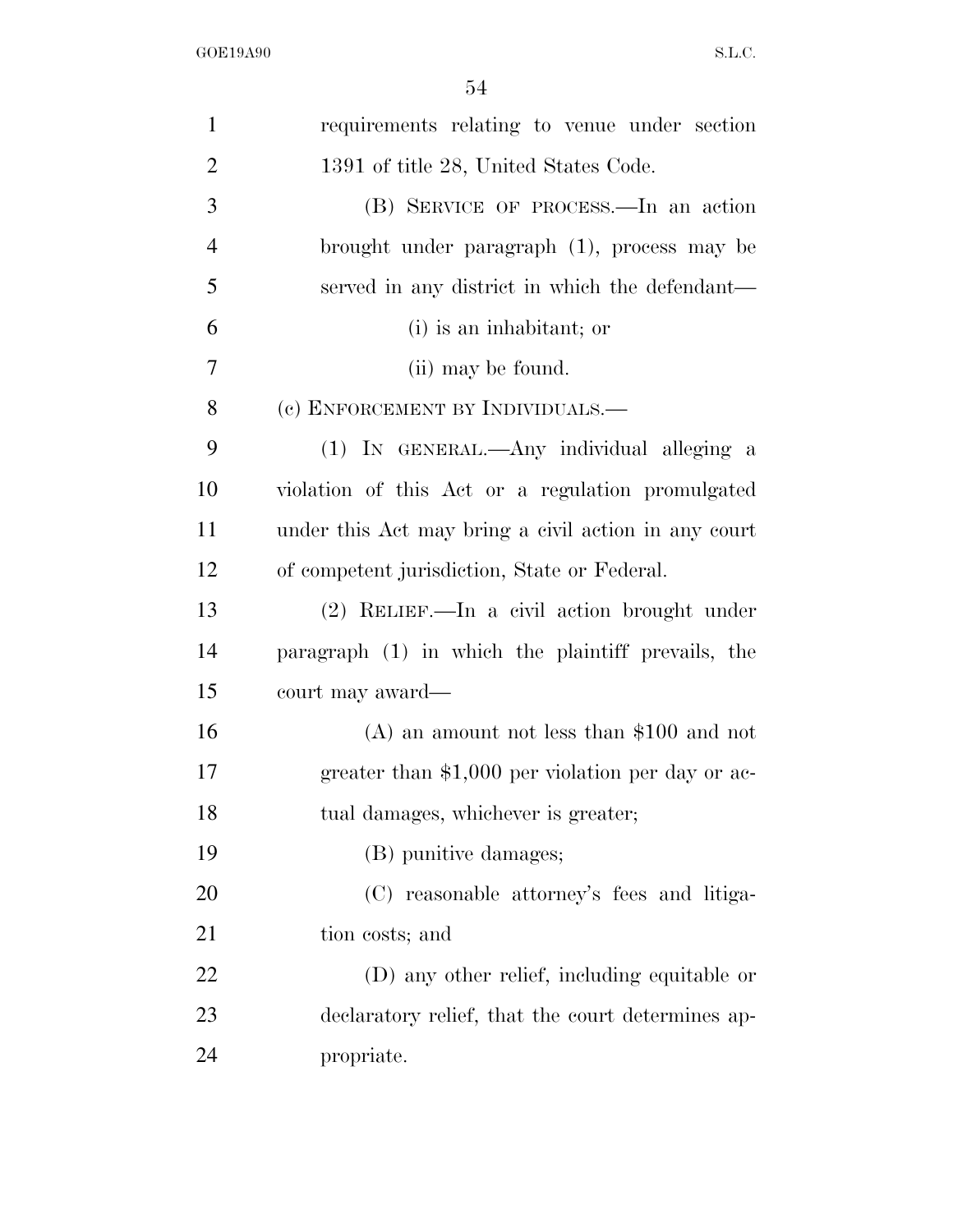(3) INJURY IN FACT.—A violation of this Act or a regulation promulgated under this Act with re- spect to the covered data of an individual constitutes a concrete and particularized injury in fact to that individual.

 (d) INVALIDITY OF PRE-DISPUTE ARBITRATION AGREEMENTS AND PRE-DISPUTE JOINT ACTION WAIV-ERS.—

 (1) IN GENERAL.—Notwithstanding any other provision of law, no pre-dispute arbitration agree- ment or pre-dispute joint action waiver shall be valid or enforceable with respect to a privacy or data secu-rity dispute arising under this Act.

 (2) APPLICABILITY.—Any determination as to whether or how this subsection applies to any pri- vacy or data security dispute shall be made by a court, rather than an arbitrator, without regard to whether such agreement purports to delegate such determination to an arbitrator.

 (3) DEFINITIONS.—For purposes of this sub-section:

 (A) The term ''pre-dispute arbitration agreement'' means any agreement to arbitrate a dispute that has not arisen at the time of the making of the agreement.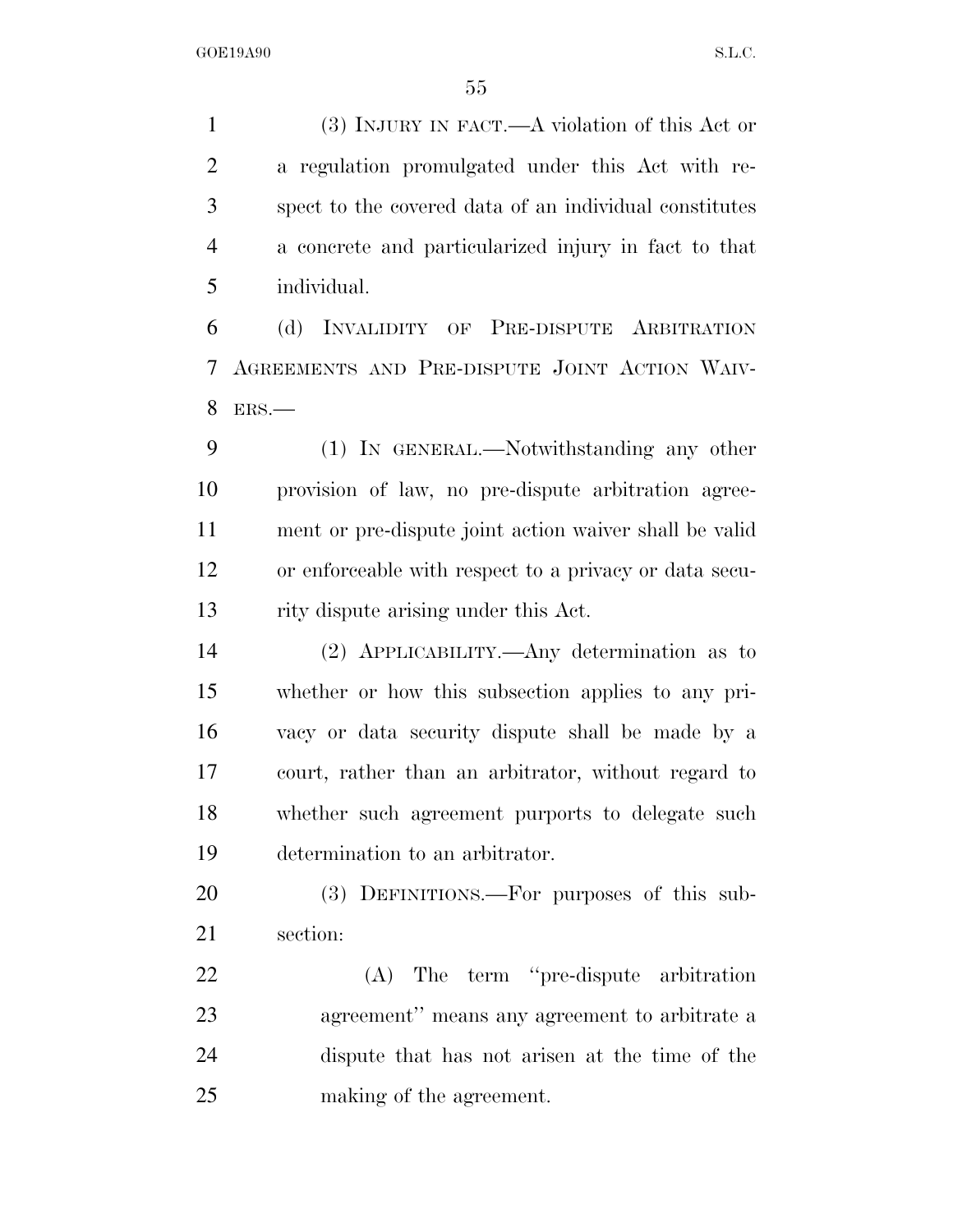| $\mathbf{1}$   | (B) The term "pre-dispute joint-action                   |
|----------------|----------------------------------------------------------|
| $\overline{2}$ | waiver" means an agreement, whether or not               |
| 3              | part of a pre-dispute arbitration agreement,             |
| $\overline{4}$ | that would prohibit, or waive the right of, one          |
| 5              | of the parties to the agreement to participate in        |
| 6              | a joint, class, or collective action in a judicial,      |
| $\overline{7}$ | arbitral, administrative, or other forum, con-           |
| 8              | cerning a dispute that has not yet arisen at the         |
| 9              | time of the making of the agreement.                     |
| 10             | (C) The term "privacy or data security dis-              |
| 11             | pute" means any claim relating to an alleged             |
| 12             | violation of this Act, or a regulation promul-           |
| 13             | gated under this Act, and between an individual          |
| 14             | and a covered entity.                                    |
| 15             | SEC. 302. RELATIONSHIP TO FEDERAL AND STATE LAWS.        |
| 16             | (a) FEDERAL LAW PRESERVATION.—Nothing in this            |
| 17             | Act or a regulation promulgated under this Act shall be  |
| 18             | construed to limit—                                      |
| 19             | (1) the authority of the Commission, or any              |
| 20             | other Executive agency, under any other provision of     |
| 21             | law; or                                                  |
| 22             | (2) any other provision of Federal law unless as         |
| 23             | specifically authorized by this Act.                     |
| 24             | (b) STATE LAW PRESERVATION.—Nothing in this              |
| 25             | Act shall be construed to preempt, displace, or supplant |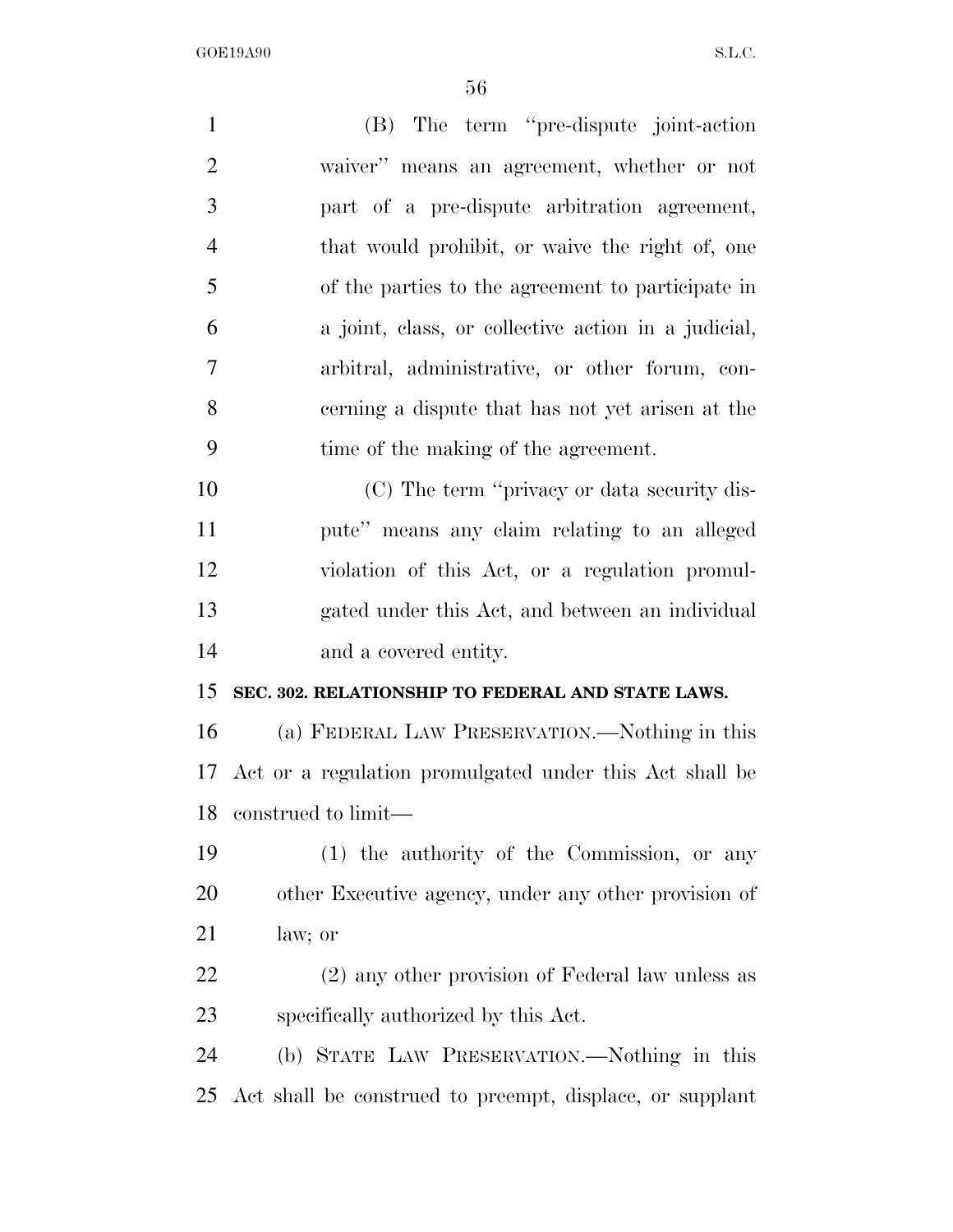the following State laws, rules, regulations, or require- ments: (1) Consumer protection laws of general appli- cability such as laws regulating deceptive, unfair, or unconscionable practices. (2) Civil rights laws. (3) Laws that govern the privacy rights or other protections of employees, employee informa- tion, or students or student information. (4) Laws that address notification requirements in the event of a data breach. 12 (5) Contract or tort law. (6) Criminal laws governing fraud, theft, unau- thorized access to information or unauthorized use of information, malicious behavior, and similar pro- visions, and laws of criminal procedure. (7) Laws specifying remedies or a cause of ac-18 tion to individuals. (8) Public safety or sector specific laws unre- lated to privacy or security. 21 (c) PREEMPTION OF DIRECTLY CONFLICTING STATE LAWS.—Except as provided in subsections (b) and (d), this Act shall supersede any State law to the extent such

a standard, rule, or regulation promulgated under this

law directly conflicts with the provisions of this Act, or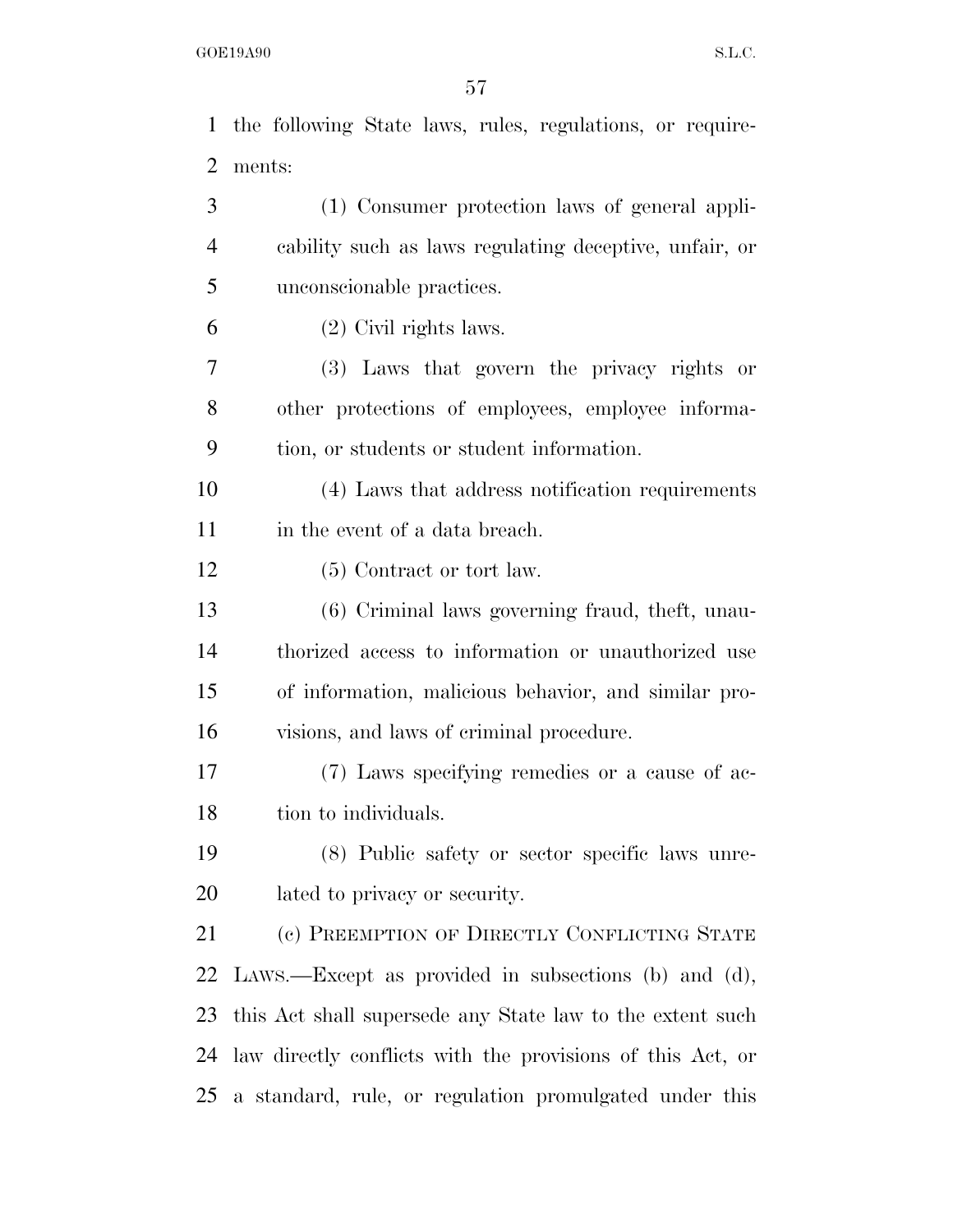Act, and then only to the extent of such direct conflict. Any State law, rule, or regulation shall not be considered in direct conflict if it affords a greater level of protection to individuals protected under this Act.

 (d) PRESERVATION OF COMMON LAW OR STATUTORY CAUSES OF ACTION FOR CIVIL RELIEF.—Nothing in this Act, nor any amendment, standard, rule, requirement, as- sessment, law or regulation promulgated under this Act, shall be construed to preempt, displace, or supplant any Federal or State common law rights or remedies, or any statute creating a remedy for civil relief, including any cause of action for personal injury, wrongful death, prop- erty damage, or other financial, physical, reputational, or psychological injury based in negligence, strict liability, products liability, failure to warn, an objectively offensive intrusion into the private affairs or concerns of the indi- vidual, or any other legal theory of liability under any Fed-eral or State common law, or any State statutory law.

### **SEC. 303. SEVERABILITY.**

 If any provision of this Act, or the application thereof to any person or circumstance, is held invalid, the remain- der of this Act and the application of such provision to other persons not similarly situated or to other cir-cumstances shall not be affected by the invalidation.